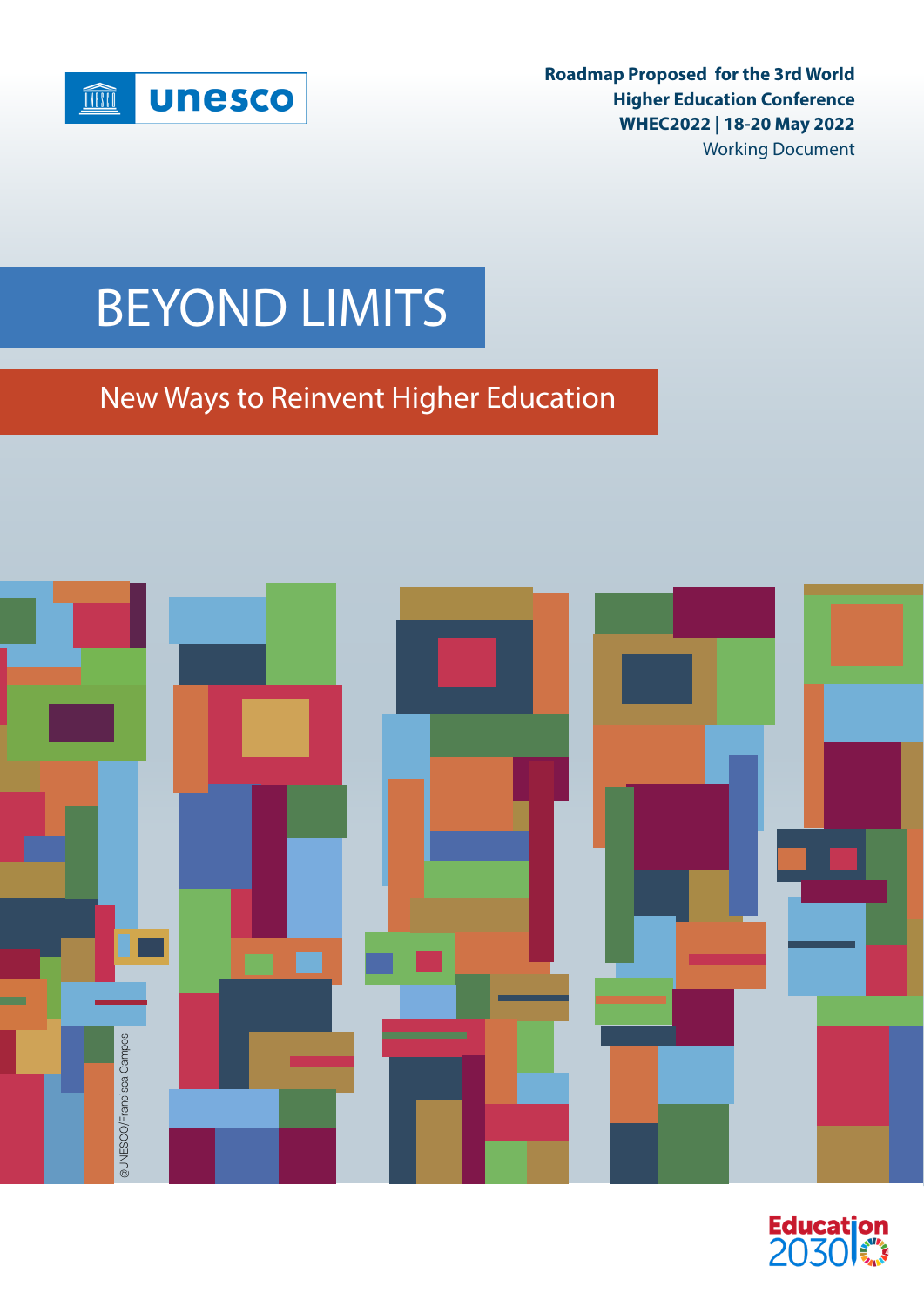#### **UNESCO - a global leader in education**

Education is UNESCO's top priority because it is a basic human right and the foundation for peace and sustainable development. UNESCO is the United Nations' specialized agency for education, providing global and regional leadership to drive progress, strengthening the resilience and capacity of national systems to serve all learners. UNESCO also leads efforts to respond to contemporary global challenges through transformative learning, with special focus on gender equality and Africa across all actions.

#### **The Global Education 2030 Agenda**

UNESCO, as the United Nations' specialized agency for education, is entrusted to lead and coordinate the Education 2030 Agenda, which is part of a global movement to eradicate poverty through 17 Sustainable Development goals by 2030. Education, essential to achieve all of these goals, has its own dedicated Goal 4, which aims to "ensure inclusive and equitable quality education and promote lifelong learning opportunities for all". The Education 2030 Framework for Action provides guidance for the implementation of this ambitious goal and commitments.





This document was prepared by UNESCO to be delivered at the 3rd World Higher Education Conference (WHEC2022), organized by UNESCO on May 18-20, 2022, which has the purpose of enhancing the contribution of higher education institutions and systems world-wide, under the 2030 Agenda for Sustainable Development, its pledge to leave no one behind, and looking at the Futures of Education

The document can be cited with the following reference: UNESCO, 2022, *Beyond Limits. New Ways to Reinvent Higher Education.* Working document for the World Higher Education Conference. 18-20 May 2022.

© UNESCO 2022

This work is available under the Creative Commons Attribution-ShareAlike 3.0 IGO licence (CC BY-SA 3.0 IGO; https://creativecommons.org/licenses/by-sa/3.0/igo).

For further information, please contact: hed@unesco.org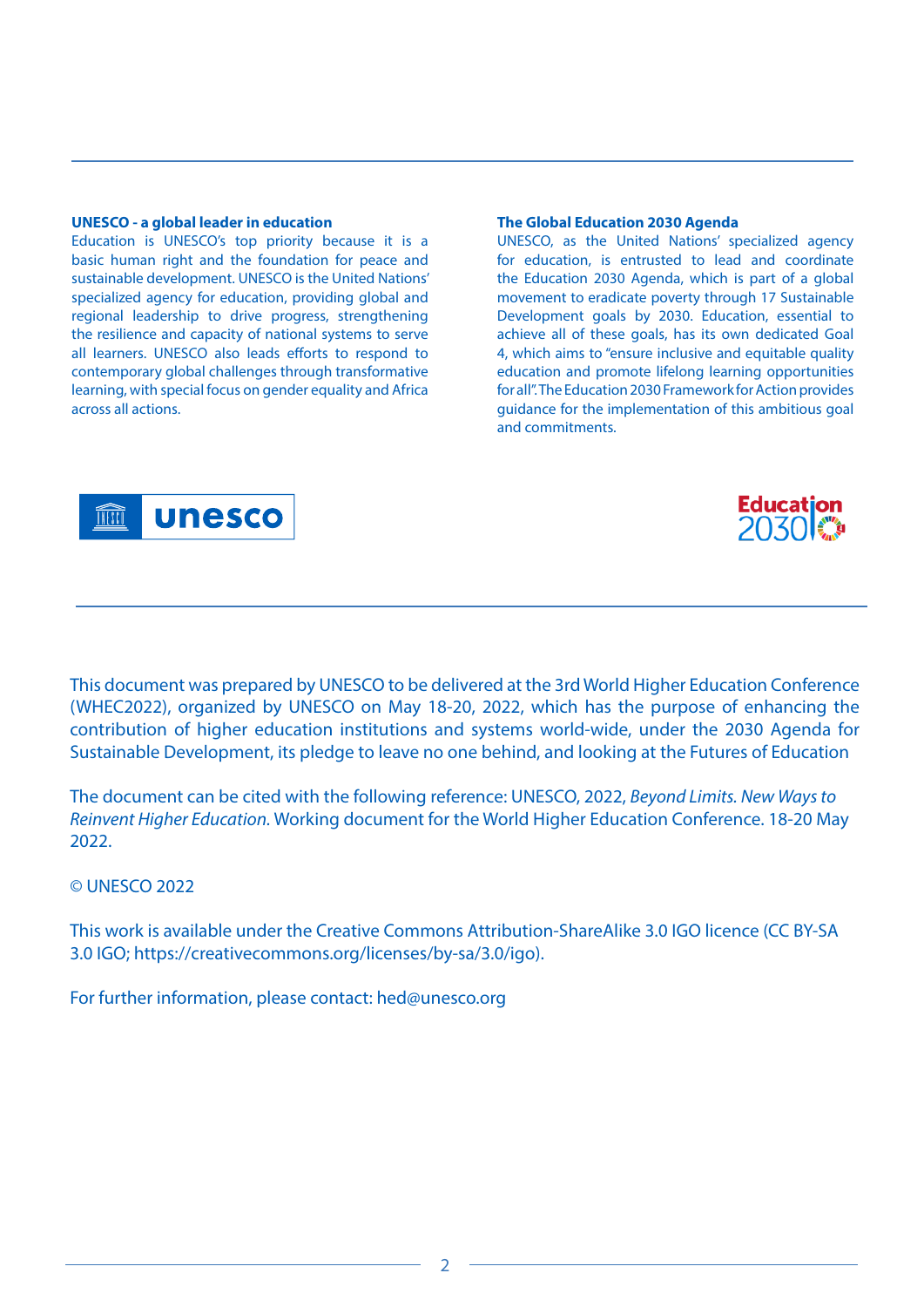## <span id="page-2-0"></span>**Foreword by Assistant Director-General for Education Stefania Giannini**

The 3rd World Conference on Higher Education (WHEC2022) convenes at a time of new and interconnected global threats. Peace is increasingly fragile and our planet severely endangered by the impact of human activity. The COVID-19 pandemic has widened inequalities. The digital revolution is disrupting jobs and polarizing societies, while at the same time transforming every aspect of our lives, including access to knowledge.

Higher education has a strategic and irreplaceable role to play in building more sustainable, resilient and peaceful societies. This was recognized in the previous two World Conferences that took place in 1998 and 2009. They resulted in greater attention to higher education as a responsibility of States and as a public good.

But in the face of mounting global challenges threatening our common future, we have to take a quantum leap to reinvent higher education as a basis for building a safe, more just, democratic and sustainable world. WHEC2022 is an opportunity to deepen the global conversation on how to step up progress towards the 2030 Agenda for Sustainable Development and how to forge a new contract for education in the wake of UNESCO's Futures of Education initiative.

This roadmap, informed by multiple and wide consultations, paves the way for such a transformation. It considers the three missions of higher education with fresh lenses; namely, to produce knowledge through research and innovation by adopting inter- and trans- disciplinary approaches; to educate well-rounded professionals who are also fully-fledged citizens able to cooperatively address complex issues; and to act with a sense of social responsibility, locally and globally.

Presented as an intellectual contribution to WHEC2022, this roadmap expresses an urgent call for renewed thinking, dialogue, and transformative action, recognizing that education –including higher education – is a right to be exerted throughout the whole life cycle.

It is an open, living document – one that invites all higher education stakeholders to shape and exchange ideas and practices under a shared ecosystem, in global, regional and country scenarios. The roadmap sets signposts for co-creating more open, inclusive, equitable and collaborative higher education systems that democratize access and knowledge. It encourages a shift in mindsets to privilege cooperation over competition; diversity over uniformity; flexible learning pathways over traditionally structured ones; openness over more elitist viewpoints. All societies stand to gain from connected higher education systems that build bridges, promote partnerships and fertilize synergies for sustainable development, and that creatively use technology to generate high-quality learning, collaborative research and networking without borders. Ultimately, our common goal must be to ensure the right to higher education for all and make institutions accountable to individual learners, their societies and the well-being of our planet at large.

#### **Stefania Giannini**

Assistant Director-General for Education UNESCO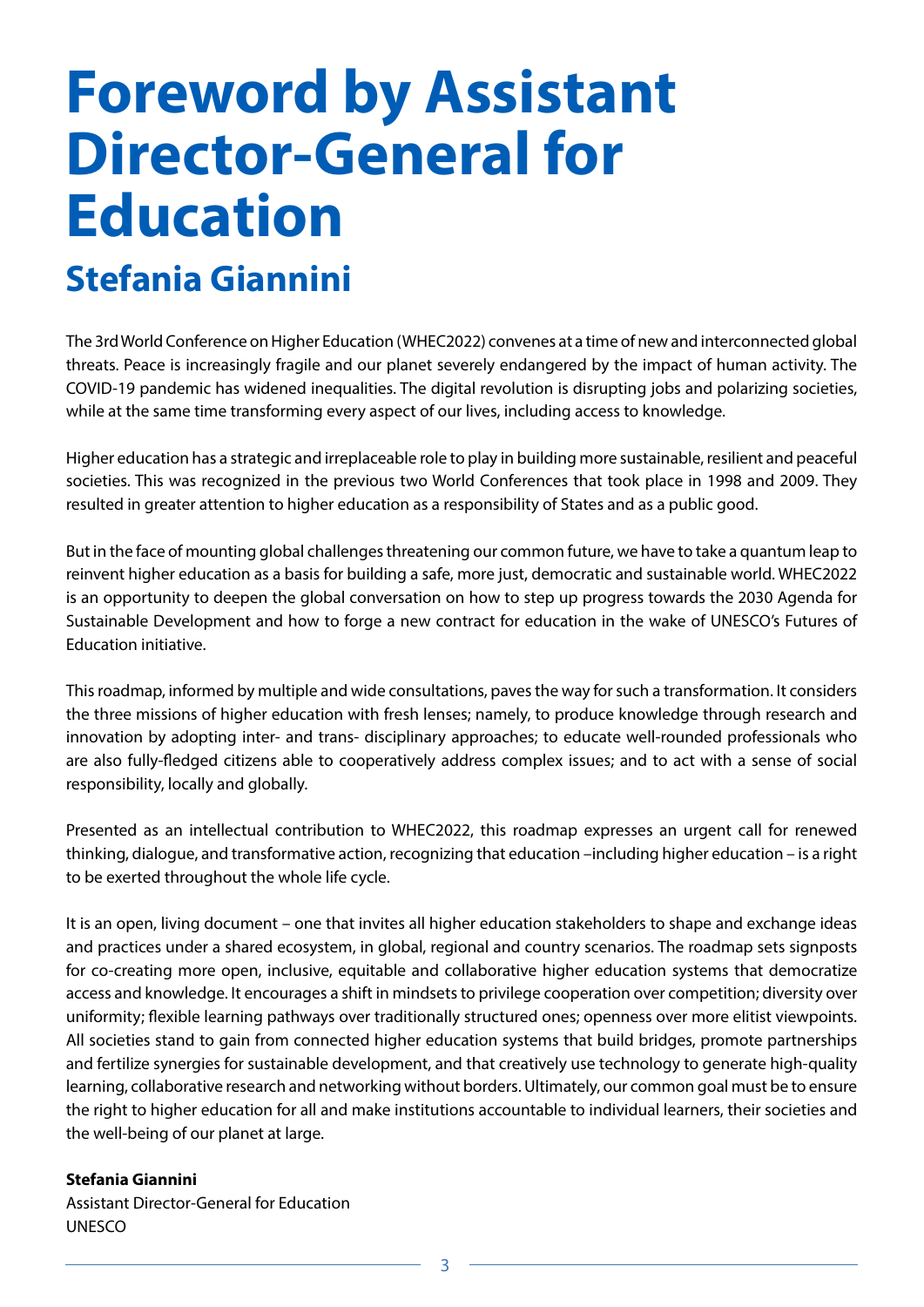## <span id="page-3-0"></span>**Acknowledgements**

UNESCO thanks the contributions from all individuals and organizations that have made possible – through research, dialogue, and consultation– the preparation of this roadmap. Special acknowledgment is given to the members of WHEC2022 Technical Expert Group (TEG), who prepared background documents on the ten themes of the conference and facilitated consultation to more than 180 experts and leaders from all regions of the world.

During the recent months, diverse dialogue and consultations have been led by UNESCO and partners, whose ideas have permeated this document trough experts and focal points directly involved in preparing the WHEC2022 and/or conducting related events.

This document has been enriched by diverse UNESCO initiatives on human rights, equity and inclusion, crossborder higher education, recognition of qualifications, attention to refugees, open science, lifelong learning, technical education, sustainable development, and others. Two recent initiatives have been particularly relevant for preparing this document: the report of the UNESCO Global Independent Expert Group on the Universities and the 2030 Agenda [\(EGU2030](https://unesdoc.unesco.org/ark:/48223/pf0000380519)), and the Report of the International Commission on the *Futures of Education*.

Finally, UNESCO acknowledges the efforts and outcomes of higher education institutions and systems worldwide to enhance equity and quality of HED, and its contribution to the well-being of people and the sustainability of the planet.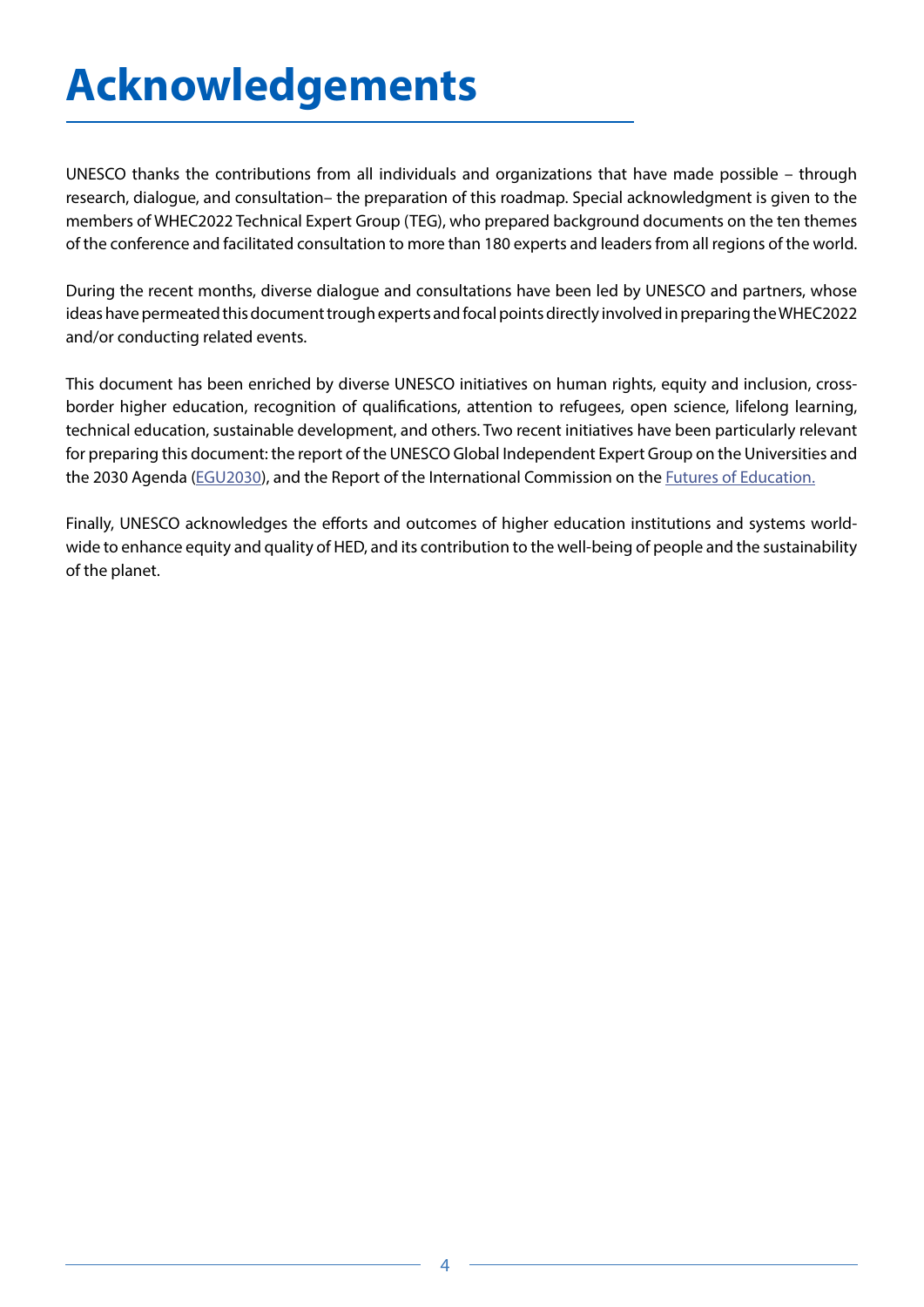|     | <b>Content</b>                                                                                                                                            |                |
|-----|-----------------------------------------------------------------------------------------------------------------------------------------------------------|----------------|
|     | <b>Foreword by Assistant Director-General for Education</b><br><b>Stefania Giannini</b>                                                                   | 3              |
|     | <b>Acknowledgements</b>                                                                                                                                   | $\overline{4}$ |
|     | <b>Presentation</b>                                                                                                                                       | 6              |
|     | <b>Acronyms</b>                                                                                                                                           | $\overline{7}$ |
|     | <b>SUMMARY</b>                                                                                                                                            | 8              |
| 01. | <b>Section 1. Evolving higher education landscape</b>                                                                                                     | 13             |
|     | 1.1. A changing global environment                                                                                                                        | 14             |
|     | 1.2. Trends of HED systems and institutions                                                                                                               | 16             |
|     | 1.3. Impact of Covid-19                                                                                                                                   | 18             |
| 02. | <b>Section 2. UNESCO's vision of higher education</b>                                                                                                     | 19             |
| 03. | <b>Section 3. Principles to shape the future</b>                                                                                                          | 22             |
|     | 3.1. Inclusion, equity, and pluralism                                                                                                                     | 24             |
|     | 3.2. Academic freedom and participation of all stakeholders                                                                                               | 24             |
|     | 3.3. Inquiry, critical thinking, and creativity                                                                                                           | 24             |
|     | 3.4. Integrity and ethics                                                                                                                                 | 24             |
|     | 3.5. Commitment to sustainability and social responsibility                                                                                               | 25             |
|     | 3.6. Excellence through cooperation rather than competition                                                                                               | 25             |
|     | <b>Section 4. Reinventing higher education</b>                                                                                                            | 25             |
|     | 4.1. Equitable and sustainable access to HED                                                                                                              | 26             |
|     | 4.2. Prioritising a holistic student learning experience                                                                                                  | 27             |
|     | 4.3. Inter- and Intra- disciplinarity: Open dialogue between diverse perspectives                                                                         | 29             |
|     | 4.4. Lifelong learning approach to serve youth and adults                                                                                                 | 30             |
|     | 4.5. Integrated system with programme diversity and flexible learning pathways<br>4.6. Technology in support of effective teaching, learning and research | 31<br>31       |
| 05. | <b>Section 5. Navigating towards 2030 and beyond</b>                                                                                                      | 32             |
|     |                                                                                                                                                           | 34             |
|     | 5.1. Ambitious targets and carefully monitoring progress towards them<br>5.2. Quality assurance and continuous improvement in HED                         | 34             |
|     | 5.3. Flexible learning pathways, recognition, mobility, and internationalization                                                                          | 35             |
|     | 5.4. Research on and innovation in HED associated with capacity development                                                                               | 35             |
|     | 5.5. Renewed production, dissemination, and use of HED data                                                                                               | 36             |
|     | 5.6. Global conversations on and collaboration in HED                                                                                                     | 37             |
|     | 5.7. International cooperation to support shared goals                                                                                                    | 38             |
|     | 5.8. A timeline for the upcoming years                                                                                                                    | 38             |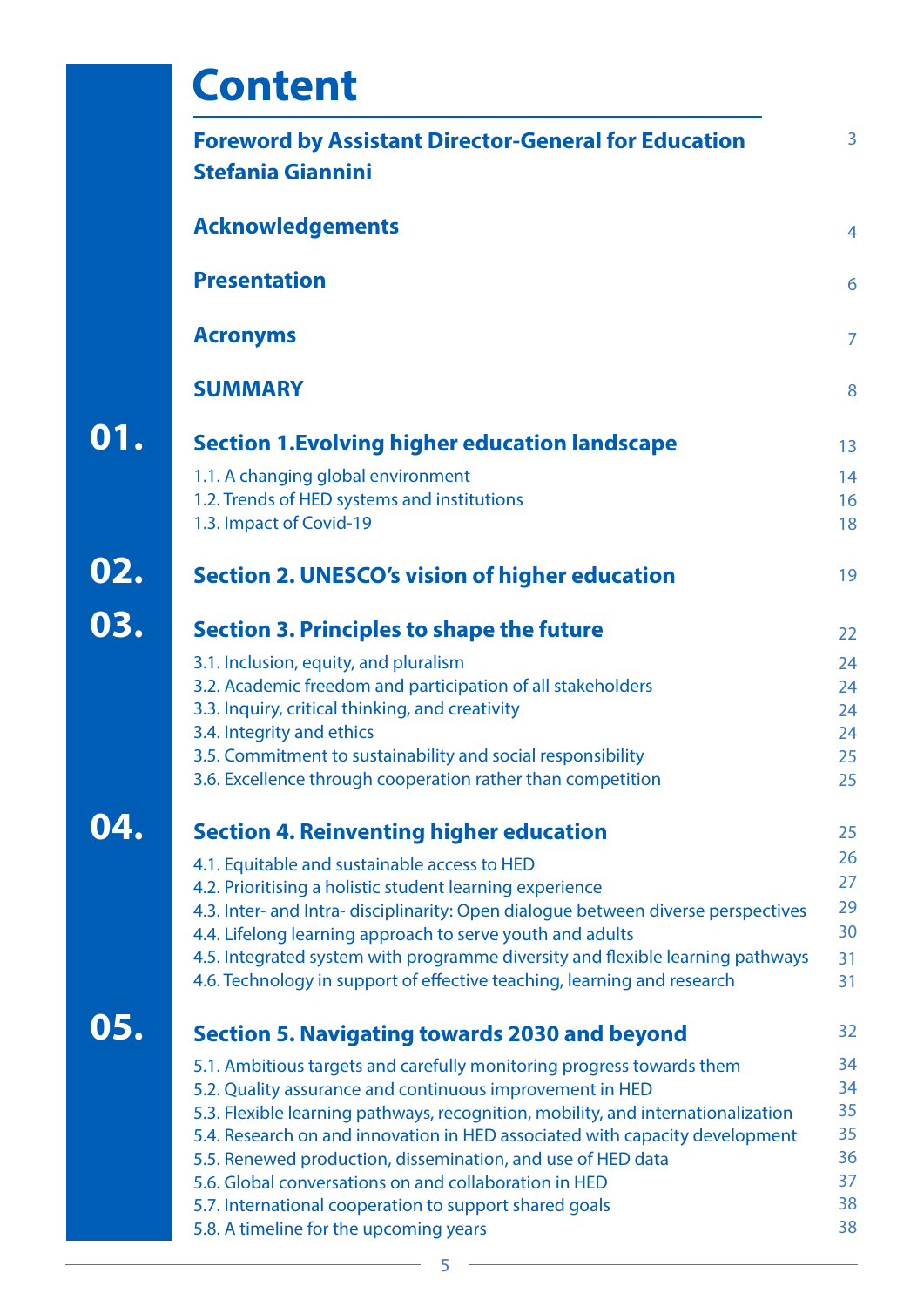## <span id="page-5-0"></span>**Presentation**

This document proposes a roadmap to reinvent higher education (HED) in the upcoming years. First, it identifies the evolving landscape of HED institutions and systems (section one), including the impact of the Covid-19 pandemic. It recognizes the challenges and opportunities associated with global threats faced by humanity and the planet as well as major changes in HED in the last decade. UNESCO's vision of HED is presented (section two) and six principles are identified to shape HED's futures (section three). Based on UNESCO's vision and these principles, six major challenges need to be overcome in reinventing HED (section four), which require significant transitions or transformation. Finally, this proposal identifies several practical approaches to make progress, turning dialogue into action and results (section five). The latter contains a timeline with several global initiatives to keep moving ahead in rethinking, reimagining, and reinventing HED. The roadmap is summarized in the first five pages of this document, and then presented with detail in sections one to five.

A roadmap for HED needs to consider two timeframes at country, regional and global levels in the upcoming years. **[The first one is given by the 2030 Agenda for Sustainable Development:](https://www.un.org/ga/search/view_doc.asp?symbol=A/RES/70/1&Lang=E)** the 17 SDGs and their targets. **[The](https://www.sdg4education2030.org/education-2030-framework-action-unesco-2015)  [Education 2030 Framework for Action](https://www.sdg4education2030.org/education-2030-framework-action-unesco-2015)** was developed under this umbrella. Higher Education Institutions (HEIs) have a threefold role: achieve their own targets regarding SDG 4, contribute to learning quality and inclusion for the whole education system, and serve (through interdisciplinary, collaborative approaches in education and research programmes) to achieve all the SDGs.

The WHEC2022 takes place approximately at the halfway point of the 2030 Agenda for Sustainable Development and the Education 2030 Framework for Action. While recognizing the numerous positive initiatives involving HED so far, much more remains to be done, as revealed by the **[EGU2030 Report,](https://unesdoc.unesco.org/ark:/48223/pf0000380519) launched earlier this year**.

The second relevant timeframe is provided by the **[Futures of Education Report,](https://en.unesco.org/futuresofeducation/)** launched in November 2021. This document emphasizes that education has an essential role in building shared, interdependent, collective futures. It calls upon building a new social contract for education towards year 2050 and highlights the key role of HEIs in every aspect of it.

This roadmap is presented during the 3rd World Higher Education Conference (WHEC2022) as a **working version**  to encourage further thinking and debate among all stakeholders linked with HED in global, regional, and country scenarios. It is an input to deepen a global conversation about reinventing higher education, a technical proposal to be enriched by ideas and practices shared during the conference and beyond.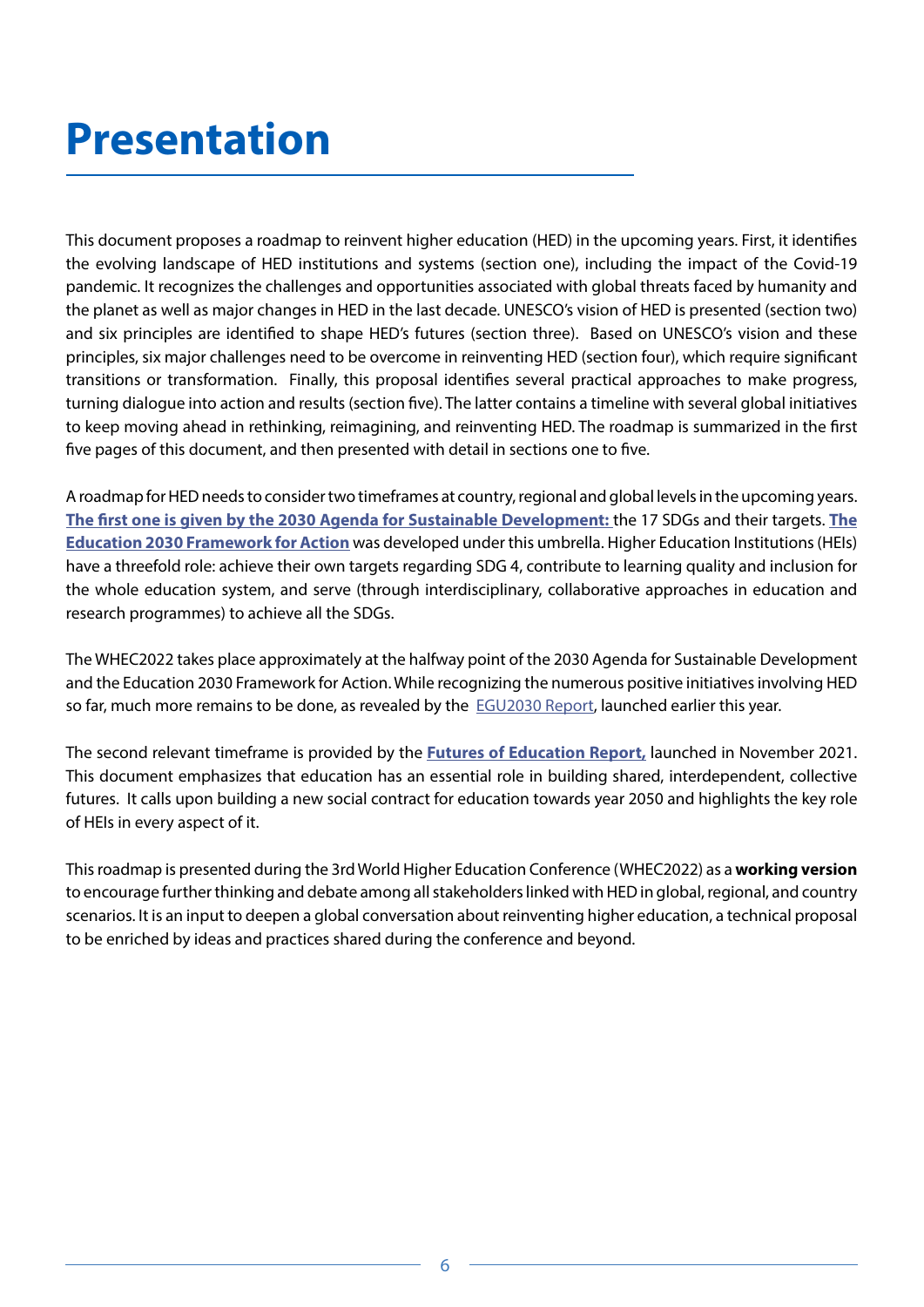# <span id="page-6-0"></span>**Acronyms**

| <b>AI</b>              | Artificial Intelligence                                                         |
|------------------------|---------------------------------------------------------------------------------|
| <b>EGU2030</b>         | Global Independent Expert Group on the Universities and the 2030 Agenda         |
| <b>EIU</b>             | Economist Intelligence Unit                                                     |
| <b>EQRP</b>            | <b>European Qualifications Passport for Refugees</b>                            |
| <b>GUNI</b>            | <b>Global University Network for Innovation</b>                                 |
| <b>HED</b>             | Higher education                                                                |
| <b>HEIs</b>            | Higher education institutions                                                   |
| <b>IAU</b>             | <b>International Association of Universities</b>                                |
| <b>IESALC</b>          | International Institute for Higher Education in Latin America and the Caribbean |
| <b>ISCED</b>           | International Standard Classification of Education                              |
| IoT                    | Internet of things                                                              |
| $\mathsf{I}\mathsf{T}$ | Information technology                                                          |
| <b>MOOC</b>            | Massive Open Online Course                                                      |
| <b>SDGs</b>            | Sustainable Development Goals                                                   |
| <b>STEM</b>            | Science, Technology, Engineering, and Mathematics                               |
| <b>TEG</b>             | <b>WHEC2022 Technical Expert Group</b>                                          |
| <b>TVET</b>            | Technical and vocational education and training                                 |
| <b>UFN</b>             | University of the Future Network                                                |
| <b>UN</b>              | <b>United Nations</b>                                                           |
| <b>UNAI</b>            | <b>United Nations Academic Impact</b>                                           |
| <b>UNESCO</b>          | United Nations Educational, Scientific and Cultural Organization                |
| <b>UNHCR</b>           | United Nations High Commissioner for Refugees                                   |
| <b>UQP</b>             | <b>UNESCO Qualifications Passport</b>                                           |
| <b>WAHED</b>           | World Access to Higher Education Day                                            |
| <b>WHEC2022</b>        | <b>World Higher Education Conference 2022</b>                                   |
|                        |                                                                                 |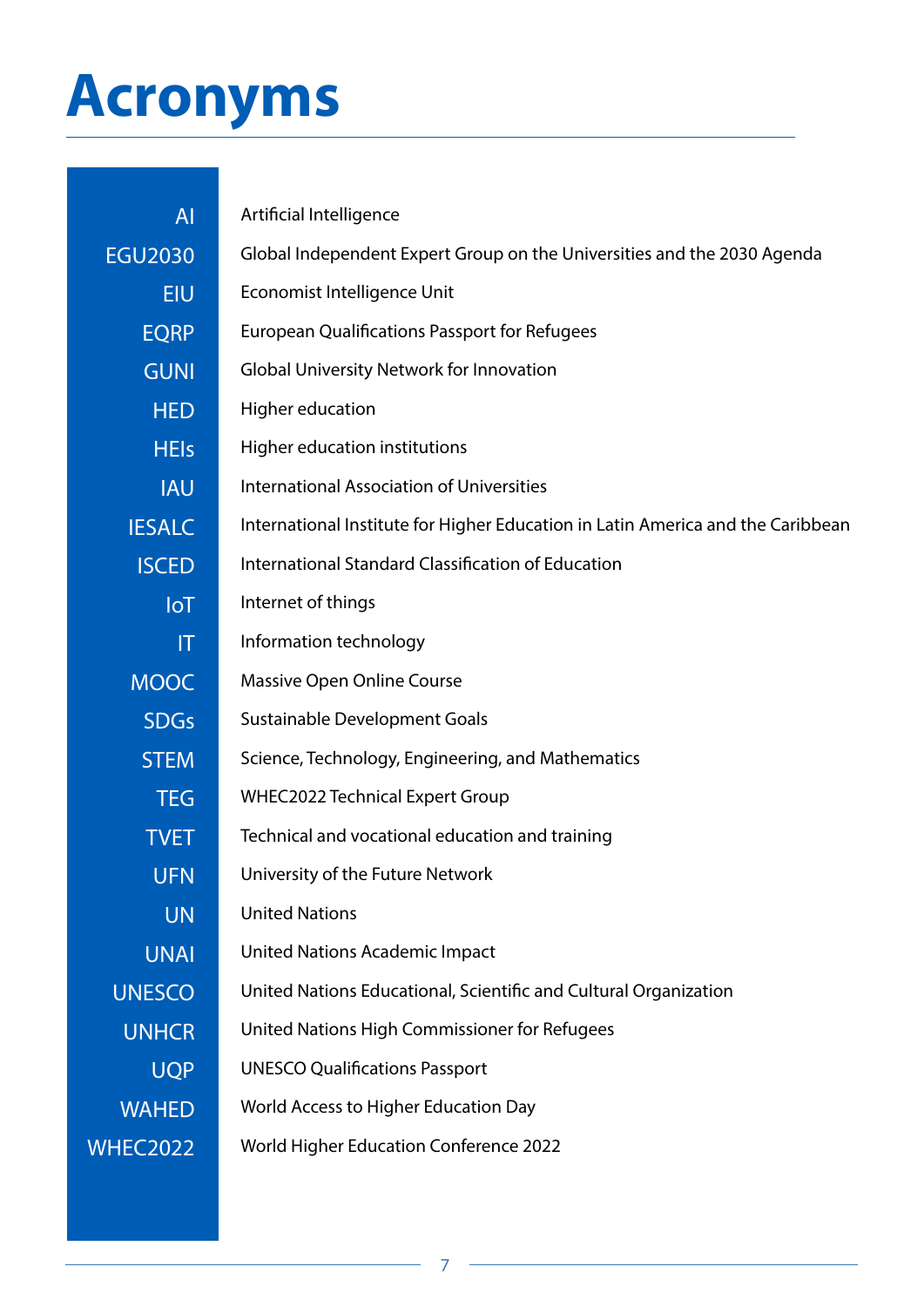# <span id="page-7-0"></span>**Summary**

### **Evolving higher education landscape**

Higher education (HED) has undergone substantial changes since the second UNESCO World Higher Education Conference held in 2009. Those changes have impacted global, regional, and country contexts; some have created new opportunities while others have generated new challenges.

**Climate change and loss of biodiversity** are perhaps the biggest threat to the future of the planet and to humans. Despite recurrent warnings and increased awareness since the 1980s, efforts to implement eco-friendly policies, reduce energy consumption, and use renewable sources of energy have proven insufficient. In 2015, the 193 Member States of the United Nations unanimously approved the [Sustainable Development Goals \(](https://sdgs.un.org/goals)SDGs) as a framework of policy commitments to end poverty by 2030 and achieve a sustainable future, which means overcoming poverty and equality, and building safe, cohesive societies and taking care of the planet. SDG 4 aims at **'leaving no one behind'** in terms of access and quality of education. This frames the significant role of higher education institutions (HEIs) if they step up their commitment to all 17 SDGs through their teaching, research, and engagement with society. This 2030 Agenda has intricate links with all the threats mentioned below.

**Persistence of armed conflict** is another big threat. The world has become less safe over the past decade. The political situation in many countries and regions remains insecure, exposed to violence and armed confrontation, which jeopardizes the previous progress against war as way to solve conflicts. Threats from regional and ethnic conflict, growing numbers of displaced communities, increased poverty, growing economic inequality, and rising levels of crime and corruption all combine to put severe pressures on political and social institutions of all kinds, including HEIs.

**Income inequality** is a third big challenge for human societies. Throughout the world, income disparities have grown rapidly both within and across nations as people have benefited differentially from the rise of the global economy. Equitable access to HED and labour market opportunities are indispensable for easing inequalities and related social problems.

**The overall decline of democracy** is a fourth major source of concern, with 2021 being the fifteenth consecutive year of decline in global freedom. According to the [Democracy Index](https://www.eiu.com/n/campaigns/democracy-index-2021/?utm_source=economist-daily-chart&utm_medium=anchor&utm_campaign=democracy-index-2020&utm_content=anchor-1) calculated by Economist Intelligence Unit (EIU), the share of the world population living in full democracies has decreased from 12.3 per cent in 2010 to 6.4 per cent in 2021. This means less academic freedom, less independent thinking, less institutional autonomy, and less tolerance of research on socially sensitive issues (gender, race, decolonizing the curriculum, etc.).

### **Changing HED systems and institutions**

**Expansion with enduring disparities has** characterized HED in recent decades. However, despite the spectacular expansion occurring in many parts of the planet, severe disparities persist in HED, especially in the global South. The issue is not only one of access. Students from traditionally under-represented groups also have lower completion rates. They are usually enrolled in less prestigious HEIs, which means fewer labour market opportunities and lower results. Rising cost-sharing and the high number of private HEIs in many parts of the world are major sources of disparities in access and success in HED.

Recent decades have also witnessed a growth in the **HED internationalization**. On par with enrolment, international student mobility has been increasing at an unprecedented rate. These trends have led to the development of 'second generation' [regional recognition conventions](https://www.unesco.org/en/education/higher-education/conventions) as well as the [2019 Global Convention](https://www.unesco.org/en/education/higher-education/global-convention)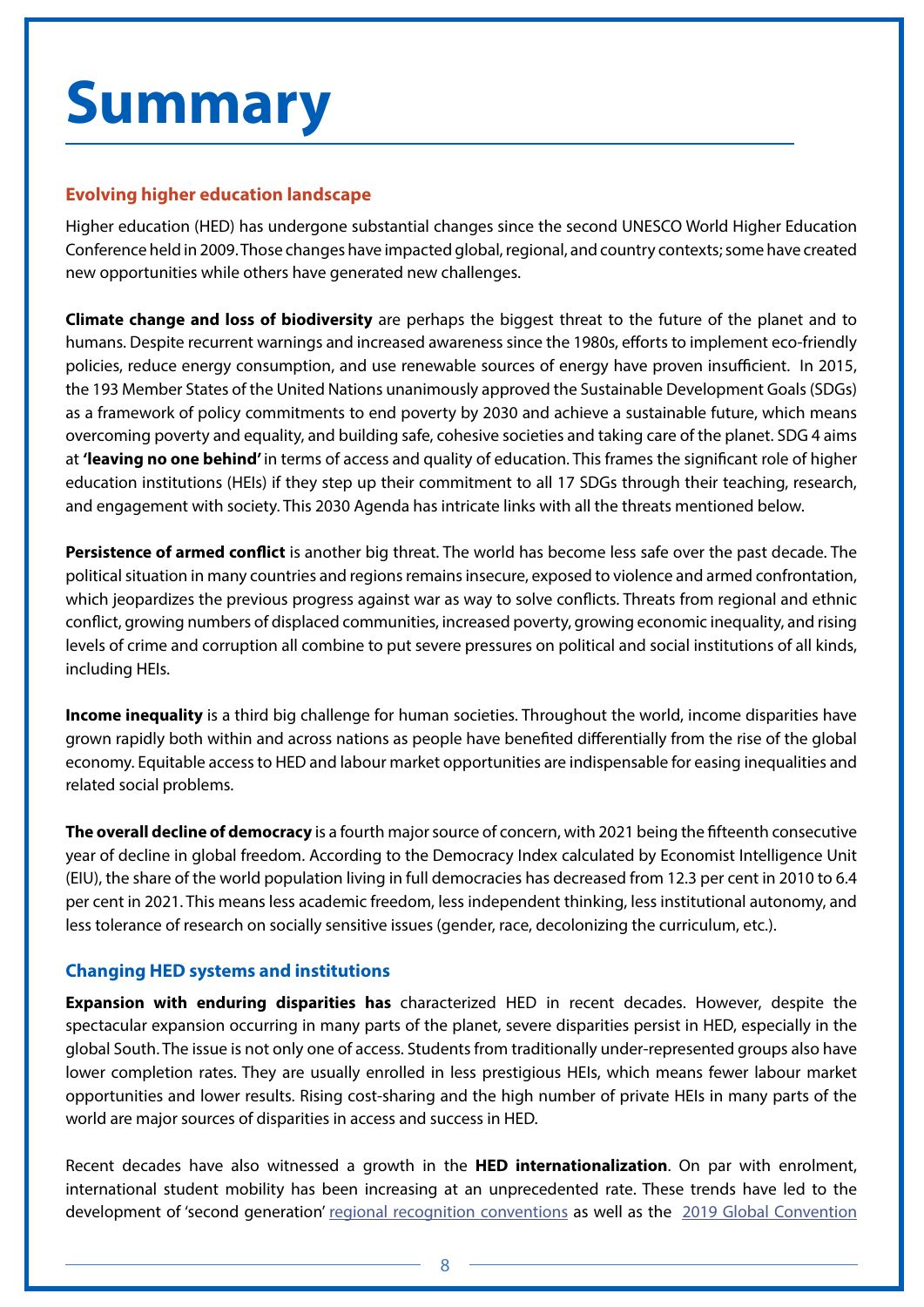on the Recognition of Qualifications concerning Higher Education, to help make recognition, mobility and interuniversity cooperation a reality for millions, including distance education learners and refugees. At the same time, distance learning and other forms of cross-border HED are contributing to a rise in virtual academic mobility, with all the challenges that new forms of provision present for regulators and quality assurance.

**Technologies play an increasingly central role in HED.** Technological advances include rapid developments in computer power and Internet reach, fuelled by progress in artificial intelligence (AI), internet of things (IoT), and automation. They have transformed teaching, learning and research as wells as networking and collaboration within and across nations. [Open Science](https://en.unesco.org/science-sustainable-future/open-science/recommendation) and Open Education can support the democratization of knowledge using free online content, databases, and research results to ensure immediate access to information for all. At the same time, increased reliance on digital information and advanced communication technologies brings quality challenges, which may result in low retention rates, and carries the danger of a growing digital gap, as evidenced during the pandemic.

**Funding approaches are changing.** Many HED systems are forced to operate with insufficient public investment, notably in Africa, Central Asia, and Latin America. Furthermore, the past decade has witnessed significant changes in the way governments allocate resources to HEIs. Three trends can be noted: first, increased reliance on performance-based allocation mechanisms; second, introduction of targeted free tuition schemes; third, the launch of academic excellence initiatives to support the creation of world-class universities. But in many countries, rather than HED becoming progressively funded by public sources and thus being free for students, the prevailing trend has been to increase tuition fees and other indirect costs.

**Accountability frameworks within HEIs and HED systems have grown in complexity** to prioritise quality and/ or facilitate flexibility in learning. Some systems are changing to emphasize learning outcomes, employability, diversity, and inclusion. Meanwhile, the substantial growth in the number of HEIs and diversity of programme offerings, including through digital means, has placed increased pressure on quality assurance at the systemic and institutional levels. To facilitate the recognition of qualifications in an increasingly diversified HED system, more than 60 countries have implemented national qualifications frameworks that seek to categorize various forms and levels of qualifications with clearly defined learning outcomes for each level. These are essential reference points for lifelong learning and the recognition of qualifications across borders.

### **Impact of Covid-19**

The Covid-19 outbreak has changed the world in an unprecedented way. While many institutions managed to switch to online education very rapidly and did their best to provide continuity in teaching, the digital gap, and the lack of preparation for online instruction, have increased educational disparities in some regions and created acute social distress, especially among vulnerable students. The pandemic has revealed the need for substantial changes in the economic models of HED systems and institutions to increase their resilience. The pandemic has also stressed that strong IT infrastructure and comprehensive financial aid programmes are indispensable to foster inclusion.

### **UNESCO's vision of higher education**

Education is **a right to be exerted along the whole life cycle** and that comprises different ways of catering for the educational needs of youth and adults including HED. UNESCO sees HED provision as an activity aimed at favouring equity and the equal distribution of opportunities.

HED is tasked with three major missions: **producing knowledge** through scientific research, **educating people**, in the broad sense of the word, and **social responsibility,** which is not an addition to the previous two missions. Social responsibility is intertwined with the first two missions and translates into social outreach actions relevant to the context of each HEI.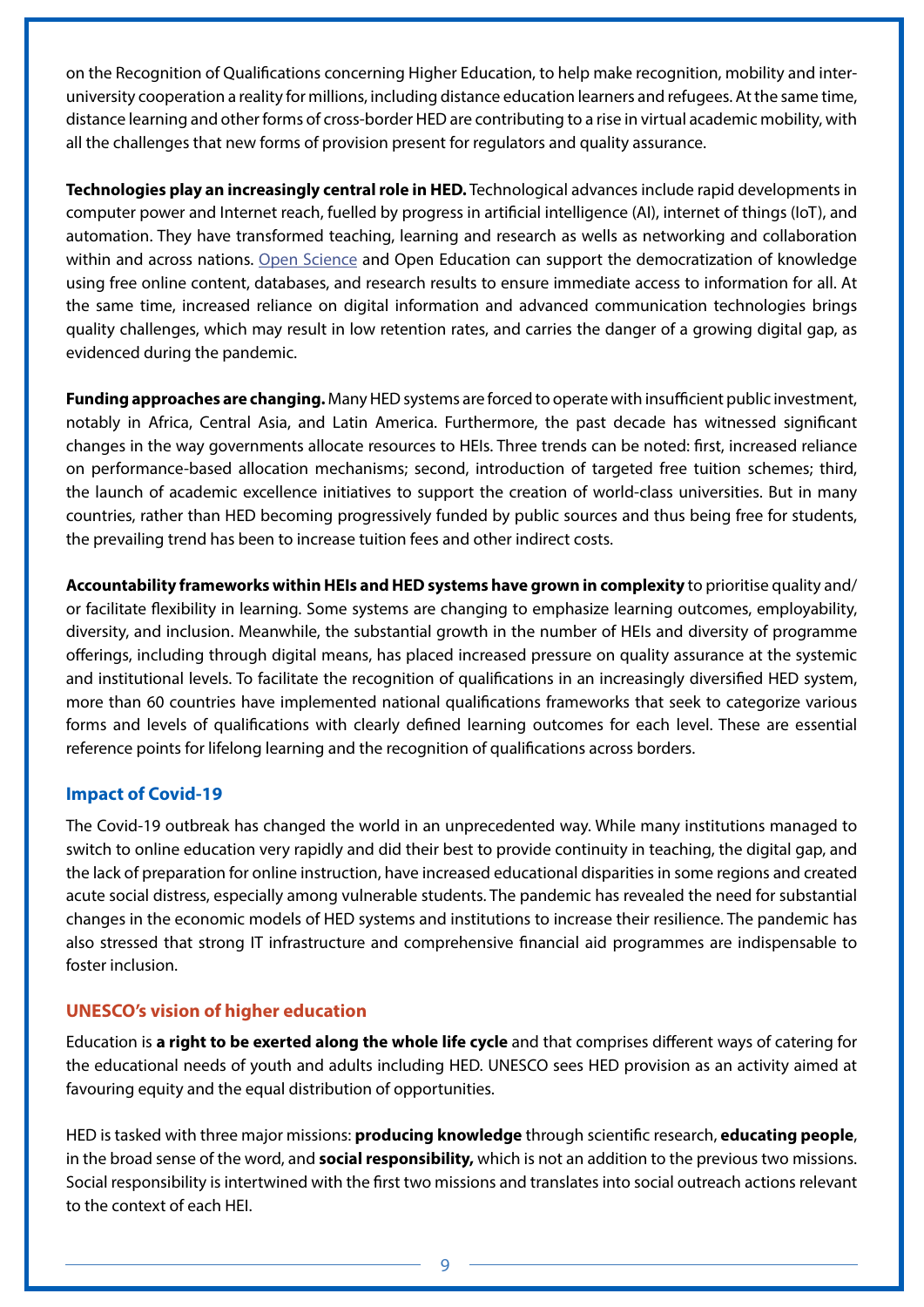HEIs make important contributions regarding knowledge production, but disciplinary specialization is not enough to tackle the many complex issues that require **transdisciplinary approache**s and an ability to think and work with roots into different disciplinary perspectives. In addition, HEIs must educate **well-rounded professionals**  who are also fully-fledged citizens that cooperatively address complex issues. Social responsibility needs to be **embedded** within the ethos of HED. HEIs cannot afford to ignore major contemporary issues like inequity and sustainability. These concerns must translate into **institutional practices** that honour human-rights principles (gender equity internal policies, diversity of perspectives in each programme, policies protecting free speech and inquiry).

UNESCO acknowledges that HED is carried out by **institutions** (universities, applied sciences universities, polytechnic institutions, colleges, schools, institutes, fine arts schools, etc.), which may adopt different ways to approach their missions: focus on professional education, combination of professional education with knowledgeproduction-oriented activities, concern with their local settings, presence into the global arena; emphasis on conventional organizational settings, adoption of flexible operational schemes; orientation to disciplinary activities, interest in problem-solving, etc.

UNESCO sees HED as an integral part of the right to education and a public good, which translates into HEIs carrying out their three missions and enacting democratic principles and values. HED should become an integrated system where diversity helps create different and flexible pathways for youth and adults. HEIs should transcend disciplinary, professional, epistemic, reputational, and institutional frontiers. The aim is to expand educational opportunities, foster professional excellence, and cultivate fully-fledged citizens committed to social justice and sustainability.

### **Principles to shape the future**

Under the overarching framework of being a component of the right to education and fulfilling a public good mission aligned with the SDGs, HED systems and institutions can be guided by six key principles as they look towards 2030, building a new social contract for higher education as proposed by the [Futures of Education](https://en.unesco.org/futuresofeducation/) [Report:](https://en.unesco.org/futuresofeducation/)

- **Inclusion, equity, and pluralism.** Achieving greater inclusion and promoting pluralism in HED is a strong social justice imperative, an objective reflected in target 4.3 of the SDGs about 'equal access to affordable technical, vocational and higher education.' Effective education and training systems where opportunities are equally distributed are the basis for sustainable development and the construction of fair, peaceful, and democratic societies.
- **Academic freedom and participation of all stakeholders.** HEIs are well-placed to offer a safe space to present and assess a diversity of views and engage with society in public debates on complex issues. It is essential to protect the academic freedom of staff and students from political interference. This requires a high degree of institutional autonomy and self-governance as well as an adequate balance between autonomy and public accountability.
- **Inquiry, critical thinking, and creativity.** HEIs have a unique responsibility to teach how to distinguish real evidence from fabricated information and to apply knowledge to problem-solving in every walk of life. Truth-seeking skills should be at the core of every curriculum at every educational level, including in HED. HED has the power to enhance creativity, ignite imagination, and promote divergent thinking, preparing students to find innovative solutions to address the global challenges.
- **Integrity and ethics.** HEIs must place a strong emphasis on ethical values and behaviours to promote honesty, tolerance, and solidarity. All graduates should be prepared to become professionals who are agents of social responsibility, champions of sustainability and citizens longing for social justice.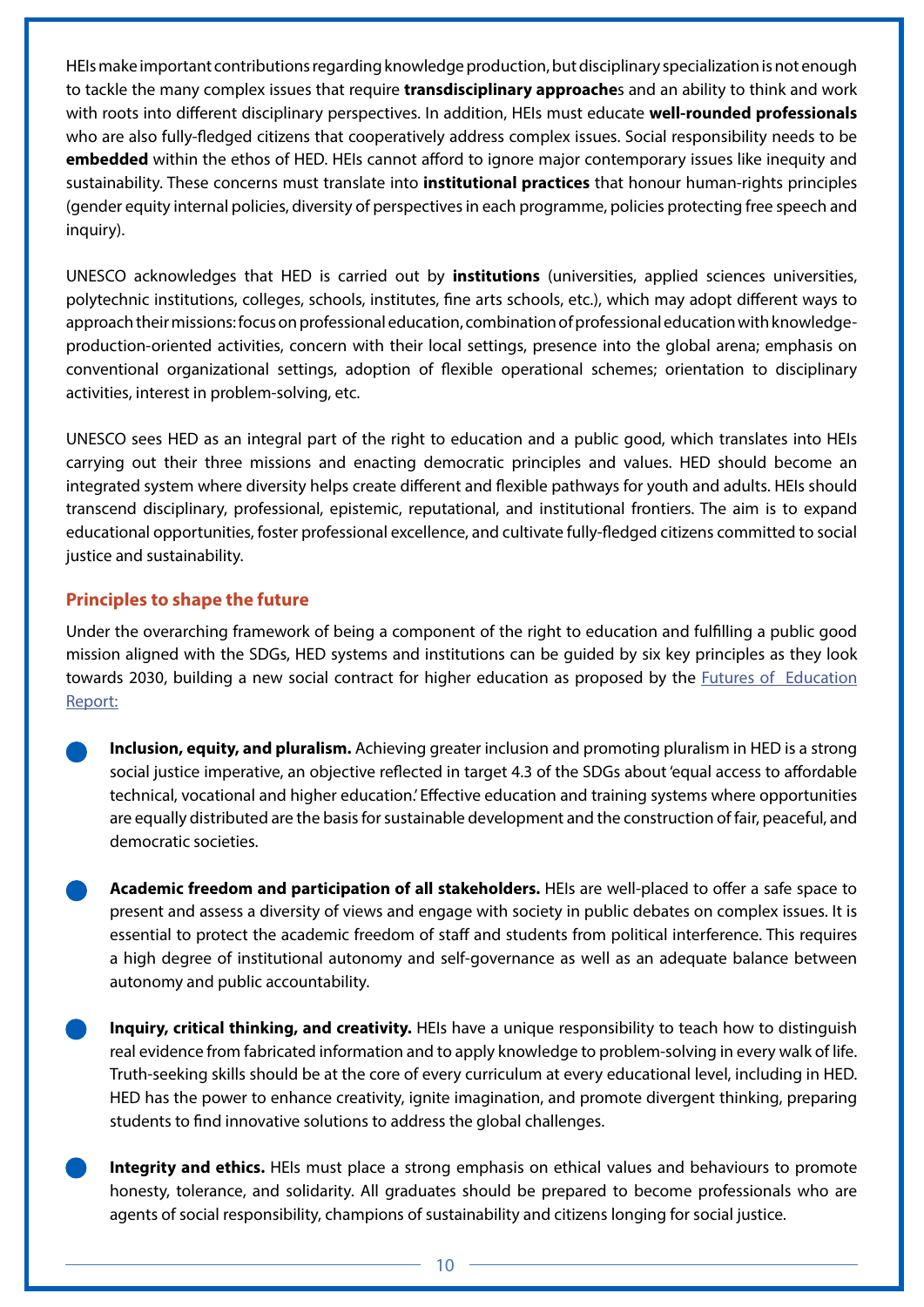**Commitment to sustainability and social responsibility.** Through training, research, and engagements with local, national, regional, and global communities, all HEIs can contribute actively to building a more sustainable world. Behaving with social responsibility is central to the development of the green economy and societal well-being.

**Excellence through cooperation rather than competition.** Universities and other types of HEIs can perform their educational missions more effectively through cooperation and solidarity. This helps work in an interdisciplinary manner, pool scientific resources across academic units and institutions, share knowledge and experience through professional networks at the national and international level to achieve synergies.

#### **Reinventing higher education**

'Business as usual' is neither sufficient nor acceptable to ensure that people fully exert their right to higher education within free, peaceful, and fair societies. UNESCO urgently calls for substantive changes that help with reimagining our futures and defining clear paths for improving educational experiences and outcomes for all. These paths must involve all stakeholders who have concern with HED.

Based on UNESCO's vision and the principles outlined above, this roadmap identifies six major challenges that need to be overcome in reinventing HED. These include the following transitions and transformations:

- From viewing HED as elitist, discriminatory, and sometimes alienated from its public tasks, to enabling people's rights to HED, through **equitable, well-funded, and sustainable access.** Learning is an essential attribute of human species, and people are entitled to educational opportunities that guarantee their right to learn. To make this a reality in policy and practice means addressing access, equity and nondiscrimination, financing and governance.
- From a restrictive focus on disciplinary or professional training to a **holistic student learning experience.**  HEIs need to think of themselves as being, in the first place, educational institutions, ensuring every student can undergo a rich and diverse learning experience (not exclusively restricted to the discipline or the instrumental components of the professional practice) that fosters democratic values and the richness of the humans.
- From disciplinary silos to **inter- and trans- disciplinarity**, open dialogue and active collaboration among diverse perspectives. HED should equip students with the capabilities to engage in interdisciplinary dialogue and the foundations, attitudes, and habits to humbly acknowledge and transcend the limits of their own disciplines and specialization fields.
- From assuming HED comes immediately after secondary education to a **lifelong learning approach** aimed at serving the diverse education needs of youth and adults. HED is already changing as more countries are offering opportunities for multiple entry and re-entry. Adopting a lifelong learning perspective and offering **flexible learning pathways** provide a more coherent and richer framework to address the learning needs of human beings.
	- From a hierarchical and weakly connected archipelago of institutions and programmes to an **integrated system with diversity of programmes** and flexible learning pathways connecting them to enlarge the educational opportunities for youth and adults and avoid dead ends. Recognition mechanisms considering all types of programmes (formal, non-formal, informal; on campus, hybrid, online) as well as the possibility of transfers among institutions and programmes need to be fostered through good qualifications frameworks, standards for practice, assessment mechanisms.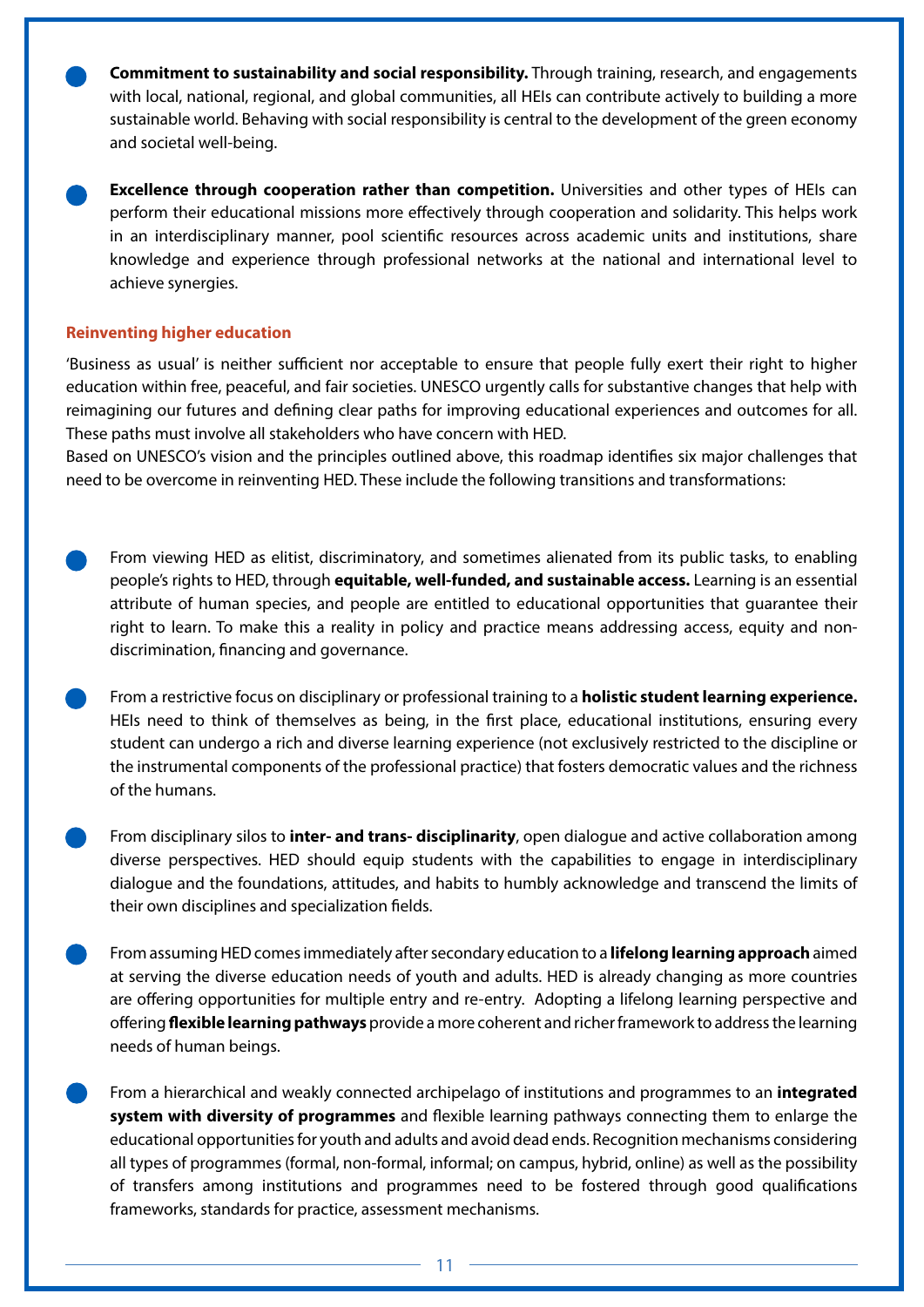From an industrial model of teaching to **pedagogically informed and technologically enriched higher learning experiences** where learners manage their own learner pathways. Artificial intelligence, machine learning, data analytics, collaborative platforms, virtual reality, internet of things, and distributional ledger technology, offer promising ways of improving and enriching teaching, learning and research, on campus and remotely. Technology is a support for pedagogy, and effective pedagogy ensures learning and technology.

#### **Navigating towards 2030 and beyond**

To reinvent themselves, HED systems and institutions need renewed thinking, dialogue, decisions, and actions. Through their three main missions, HEI must fulfil their public duties by contributing to build societies that overcome challenges derived from the current, evolving landscape.

The WHEC2022 is an opportunity to **deepen a global conversation** through common democratic values and commitment to public ends for HED to build together shared futures in a single global ecosystem: safer, more just, more democratic, and more sustainable. At the same time, we also create spaces for diversity and pluralism through local - and even institutional- roadmaps. Local groups (in regions, countries, or institutions) should assess their own landscape and challenges – vis-à-vis the features of a shared global roadmap- and define their own priorities, goals and routes of actions to reach those goals.

To move forward, we must keep a sense of urgency: either we do things now or humanity and the planet can end up facing an abyss. In line with the principles and transformations previously mentioned, we propose some practical approaches to make progress, turning dialogue into action and results: (i) ambitious targets and carefully monitoring progress towards them; (ii) quality assurance and continuous improvement in HED; (iii) flexible learning pathways, recognition, mobility, and internationalization; (iv) research on and innovation in HED associated with capacity development; (v) renewed production, dissemination, and use of HED data; (vi) a global conversation on and collaboration in HED; (vii) international cooperation to support by shared goals; (viii) timeline for the upcoming years.

Regarding the timeline for the upcoming years, this roadmap proposes to launch the following global initiatives, articulated with regional and country efforts. During 2022, (i) develop post-conference initiatives to disseminate the results of the WHEC2022 and further promote dialogue at the country, regional and global levels; and (ii) disseminate an updated version of the **HED Roadmap** by early 2023.

Between 2022-2025, (i) activate a **HED Intersectoral Initiative** led by UNESCO to monitor progress towards the HED targets (in the frame of SDG 4) and the contribution of HEIs to all SDGs and start building renewed purposes of HED towards the year 2050; and (ii) channel mechanisms to feed the agendas of Member and all stakeholders linked to HED.

Between 2023-2026, (i) start a process of strengthening data collection and monitoring of HED targets; and (ii) develop a global platform (articulating regional efforts) to facilitate knowledge production and sharing of good practices.

In 2027, hold an online **Mid Term HED Forum** promoting engagement of diverse stakeholders within and across regions. In 2030, shape the goals and targets for HED considering the futures of education and year 2050 objectives. In 2032, hold the 4th World Higher Education Conference **(WHEC2032)**.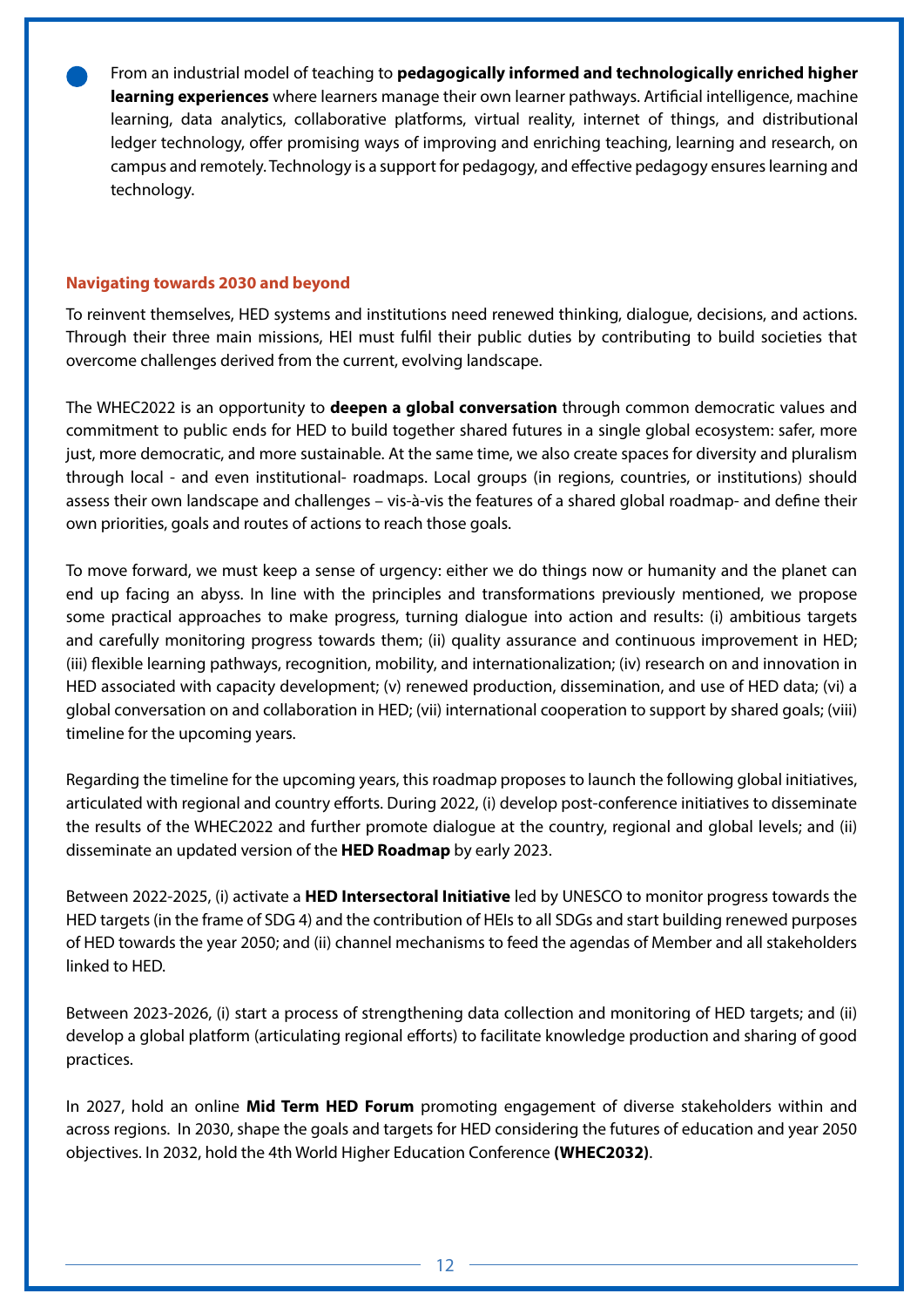# <span id="page-12-0"></span>**Evolving higher education landscape Section 1.**

Higher education (HED) has undergone substantial changes since the 2nd World Higher Education Conference held in 2009. Some of those changes have created new opportunities while others have brought new challenges. What follows synthesizes major global changes that impact HED, examines significant trends and, finally, highlights the implications of the Covid-19 pandemic.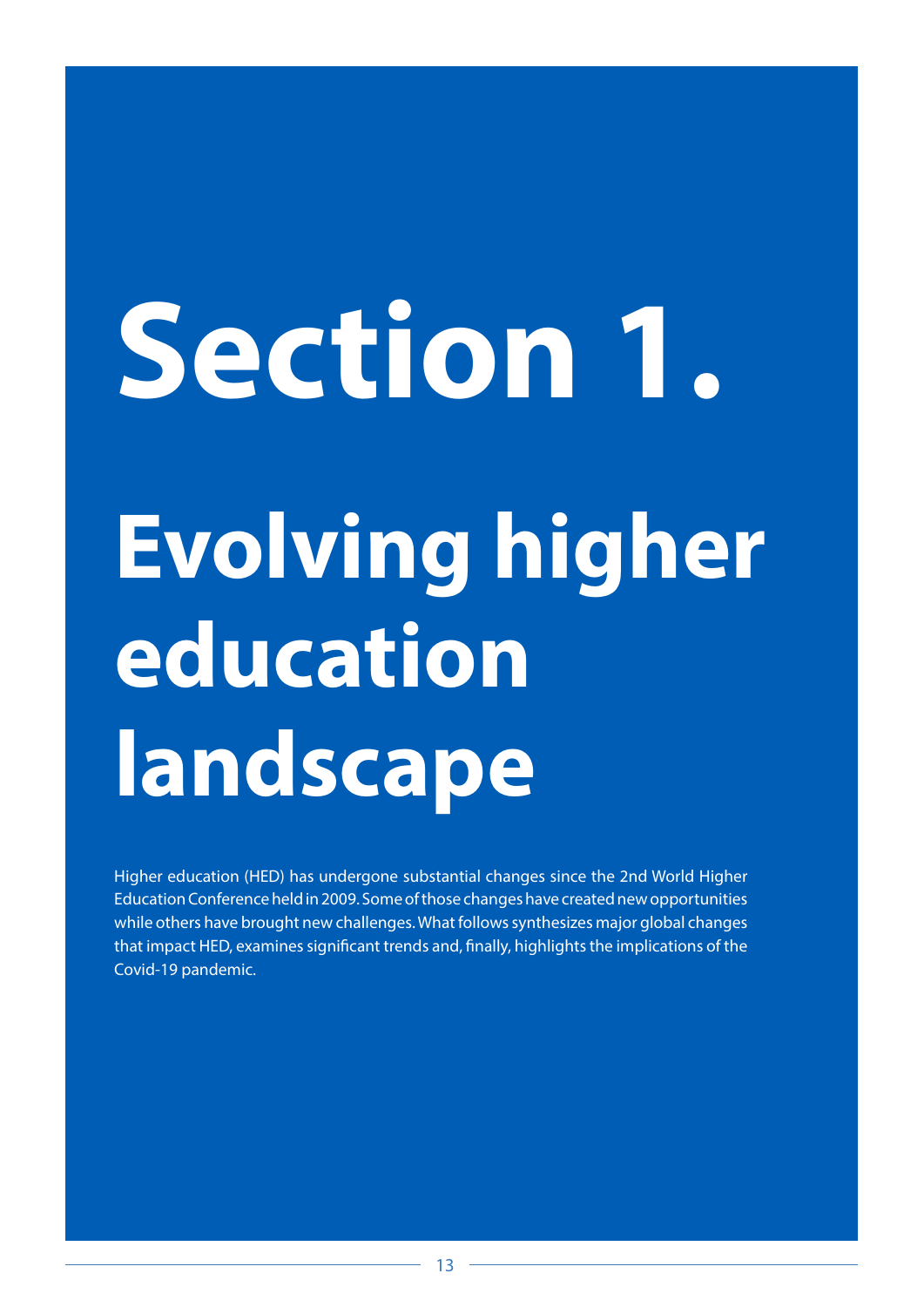## <span id="page-13-0"></span>**1.1. A changing global environment**

**Climate change and loss of biodiversity** are perhaps the biggest threat to the future of the planet and to humans. Despite repeated warnings and increased awareness since the 1980s, efforts to implement eco-friendly policies, reduce energy consumption, and use renewable sources of energy have proven insufficient. Many nations and their citizens continue to display business-as-usual attitudes and to rely on fossil fuel without limits. There is now a serious risk of reaching global and local tipping points in climate and biodiversity. 2020 was the hottest year on record, and 1 million species are at risk of extinction. Climate change and loss of biodiversity imply not only increased risk in terms of extreme events like heatwaves, cold periods, drought, forest fires, flooding, avalanches, and rise in sea level, but also pose -directly or indirectly- a major threat to human health, causing forced migrations, declining food production, water insecurity, endangered, life-sustaining ecosystem services, and increased social disparities.

In 2015, the 193 Member States of the United Nations unanimously approved the [Sustainable Development](https://sdgs.un.org/goals) [Goals \(](https://sdgs.un.org/goals)SDGs) as a framework of policy commitments to end poverty by 2030 and achieve a sustainable future. The SDGs are directly or indirectly associated with the grand challenges linked not only to climate change, loss of biodiversity, and depletion of natural resources, but also to poverty, insecurity, and inequality. SDG 4 asserts the aim of 'leaving no one behind' in terms of access and quality of education.

However, the official commitment of the global community has not been followed by sufficient concrete actions to make a fundamental difference, and progress towards achieving the SDGs has been uneven. The [2022](https://www.ipcc.ch/report/ar6/wg2/) [Global Sustainable Development Report](https://www.ipcc.ch/report/ar6/wg2/) emphasizes that 'human influence on the Earth's climate has become unequivocal, increasingly apparent, and widespread… Current changes in the climate system and those expected in the future will increasingly have significant and deleterious impacts on human and natural systems.<sup>1</sup>. There is an important role to be played by higher education institutions (HEIs) if they step up their commitment to all 17 SDGs through their teaching, research, and engagement with the economy and society. This 2030 Agenda has intricate links with all the threats mentioned in this section.

**Persistence of armed conflict** is another big threat, and the world has become less safe over the past decade. As the UN Secretary-General recently said: 'war is evil'<sup>2</sup>, and it is so in the past, the present and the future. The political situation in many countries and regions remains insecure, exposed to violence and armed confrontation, which jeopardizes the progress made in past decades in banning war as a legitimate way of settling conflicts. Threats from regional and ethnic conflict, growing numbers of displaced communities, increased poverty, growing economic inequality, and rising levels of crime and corruption all combine to put severe pressures on political and social institutions of all kinds, including HEIs. Internal and ethnic strife, that had decreased significantly at the end of the Cold War, have proliferated again over the past 10 years. As many as 56 active conflicts were recorded in 2020, eight of these being full-scale wars, affecting most acutely Africa, the former Soviet Union countries, and nations attacked by the so-called Islamic State. The United Nations High Commissioner for Refugees (UNHCR) estimates that, at the end of 2020, at least 82.4 million people around the world were forced to flee their homes, that is one person out of 95 living people. Among them are nearly 26.4 million refugees, half of whom are under the age of 18. The number of internally displaced people has reached 48 million. Only about 5 per cent of refugees in the reference age cohort have access to HED. In this context, HEIs need to prepare for emergencies and build the capacity to accommodate a larger number of refugee students. Through internationalization and shared values of peaceful coexistence and tolerance, HEIs can help reduce conflict.

<sup>1.</sup> Climate change 2022: Impacts, adaptation, and vulnerability. Report of the Independent Group of Scientists appointed by the UN Secretary-General, 2022, p. 40. [https://www.ipcc.ch/report/ar6/wg2/downloads/report/IPCC\\_AR6\\_WGII\\_FinalDraft\\_FullReport.pdf](https://www.ipcc.ch/report/ar6/wg2/downloads/report/IPCC_AR6_WGII_FinalDraft_FullReport.pdf ) 2.<https://news.un.org/en/story/2022/04/1117132>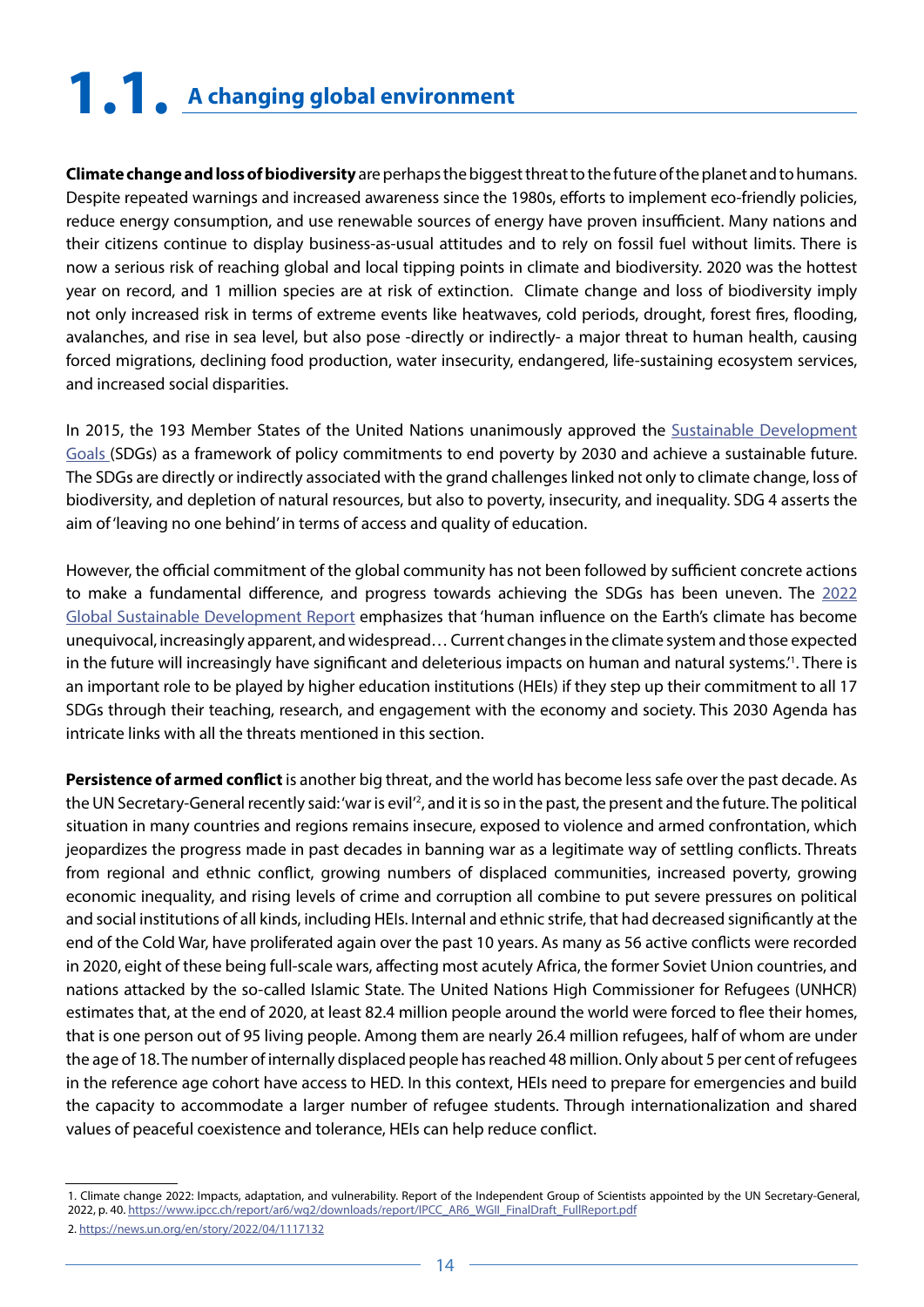recorded in 2020, eight of these being full-scale wars, affecting most acutely Africa, the former Soviet Union countries, and nations attacked by the so-called Islamic State. The United Nations High Commissioner for Refugees (UNHCR) estimates<sup>3</sup> that, at the end of 2020, at least 82.4 million people around the world were forced to flee their homes, that is one person out of 95 living people. Among them are nearly 26.4 million refugees, half of whom are under the age of 18. The number of internally displaced people has reached 48 million. Only about 5 per cent of refugees in the reference age cohort have access to HED. In this context, HEIs need to prepare for emergencies and build the capacity to accommodate a larger number of refugee students. Through internationalization and shared values of peaceful coexistence and tolerance, HEIs can help reduce conflict.

**Income inequality** is a third big challenge for human societies. Throughout the world, income disparities have grown rapidly both within and across nations as people have benefited differentially from the rise of the global economy. In a world where the richest 10 per cent of the global population owns 52 per cent of the total wealth, while the poorest half has just 8 per cent, income inequality translates into power asymmetries that undermine the foundation of democratic societies and, in many countries, social disparities and poverty have led to steep increase in crime and lawlessness. Equitable access to HED and labour market opportunities are indispensable for easing inequalities and related social problems.

The **overall decline of democracy** is a fourth major source of concern, with 2021 being the fifteenth consecutive year of decline in global freedom. According to the **[Democracy Index](https://www.eiu.com/n/campaigns/democracy-index-2021/?utm_source=economist-daily-chart&utm_medium=anchor&utm_campaign=democracy-index-2020&utm_content=anchor-1) calculated by Economist Intelligence Unit** (EIU), the share of the world population living in full democracies has decreased from 12.3 per cent in 2010 to 6.4 per cent in 2021, resulting from a fall in the number of fully democratic countries from 26 to 21 over the same period, while the number of flawed democracies stayed stable at 53, meaning that 5 countries fell into the 'authoritarian' category. This means there is less academic freedom, less independent thinking in the pursuit of truth, less institutional autonomy, and less tolerance of research on socially sensitive issues (gender, race, decolonizing the curriculum, etc.).

<sup>3.</sup> The UN Refugees Agency (UNHCF). Global trends forced displacement in 2020. Figures at a glance. https://www.unhcr.org/figures-at-a-glance.html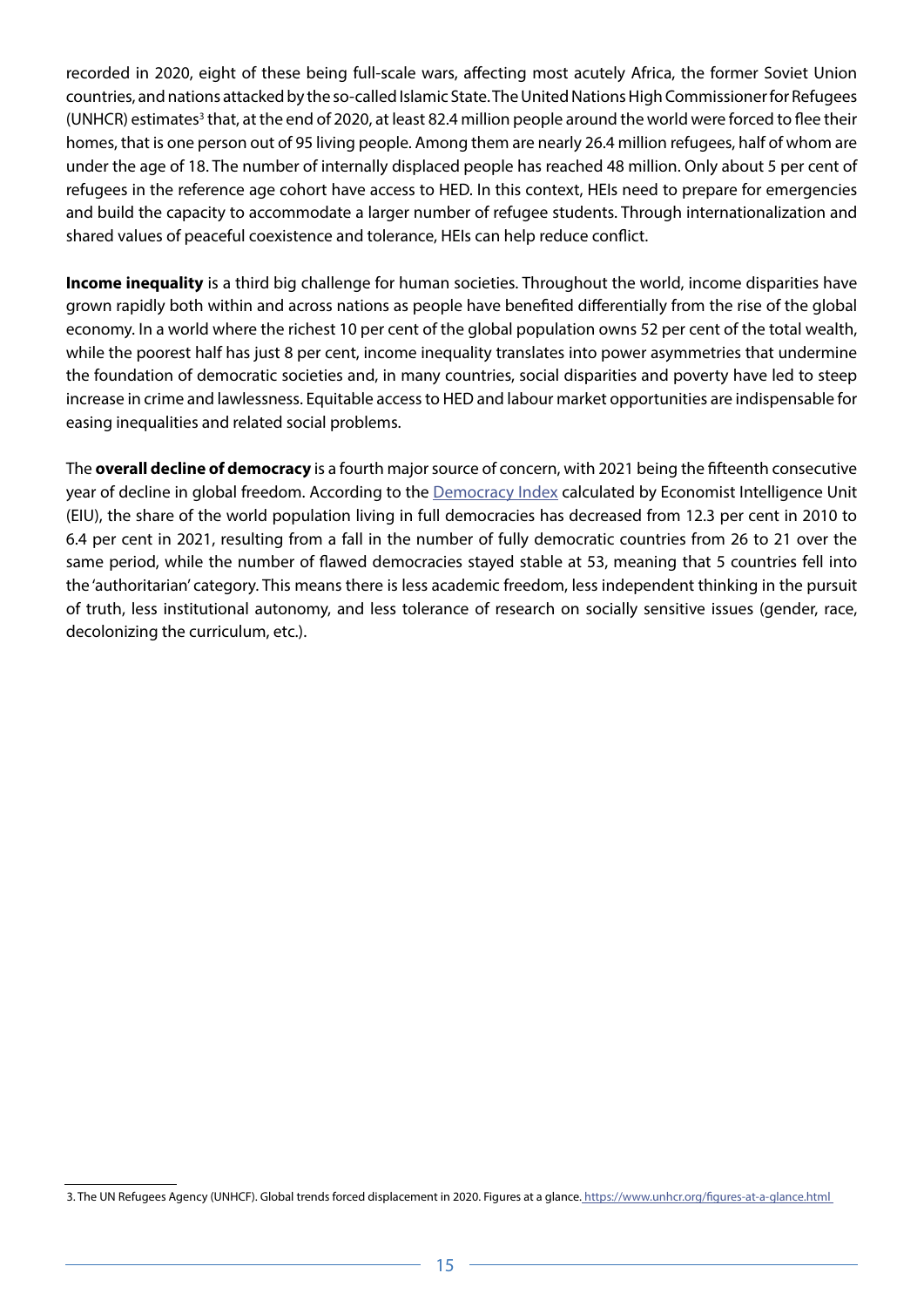# <span id="page-15-0"></span>**1.2. Trends of HED systems and institutions**

In addition to the impact of the global problems discussed above, several important trends have led to the transformation of HED systems and institutions: (i) rapid enrolment expansion with persisting disparities; (ii) internationalization; (ii) growing role of advanced technologies; (iii) changes in funding approaches; and (iv) more complex accountability frameworks.

**Expansion with enduring disparities** characterized HED in recent decades. While in 1970, total enrolment in HED worldwide represented about one tenth of the reference age cohort, that figure has risen today to 40 percent, which is a global participation of 235 million students. However, despite the spectacular expansion that has occurred in many parts of the planet in the past decades, severe disparities persist in HED, especially in the global South. For example, enrolment ranges from less than 10 per cent of the age cohort in Sub-Saharan Africa to almost 80 per cent in Europe and North America. Available statistics show that a disproportionally high proportion of HED students still belong to the richest groups in society. The issue is not only one of access. Students from traditionally under-represented groups also have lower completion rates. They are usually enrolled in less prestigious HEIs, which means fewer labour market opportunities and lower results. Rising cost-sharing and the high number of private HEIs in many parts of the world are major sources of disparities in access and success in HED.

Recent decades have also witnessed a growth in the **HED internationalization.** On par with enrolment, international student mobility has been growing at an unprecedented rate. Over 5.4 million students were studying abroad in 2017, representing almost a threefold increase from just over 2 million in 2000. This figure is forecast to grow to 8 million by 2025. These trends have led to the development of 'second generation' [regional](https://www.unesco.org/en/education/higher-education/conventions) [recognition conventions](https://www.unesco.org/en/education/higher-education/conventions) as well as the [2019 Global Convention](https://www.unesco.org/en/education/higher-education/global-convention) on the Recognition of Qualifications concerning Higher Education, to help make recognition, mobility and inter-university cooperation a reality for millions, including distance education learners and refugees. At the same time, distance learning and other forms of crossborder HED are contributing to a rise in virtual academic mobility, with all the challenges that new forms of provision present for regulators and quality assurance.

**Technologies play an increasingly central role in HED.** Technological advances, including rapid developments in computer power and Internet reach, fuelled by progress in artificial intelligence (AI), internet of things (IoT), and automation, have made it easier for networks within and across nations to form connections which assist collaboration among groups of learners, instructors, researchers and learning communities. These networks can pool resources and expertise for joint teaching and research activities.

[Open Science](https://en.unesco.org/science-sustainable-future/open-science/recommendation) and Open Education can support the democratization of knowledge using free online content, databases, and research results to ensure immediate access to information for all. These developments have facilitated the emergence of a new learning paradigm and blended educational approaches that enhance the viability of student-centred models offering interactive and experiential learning experiences, building on what has been learned through decades of open and distance education provision.

The ubiquity of advanced technologies has given rise to EdTech companies complementing or sometimes replacing some of the traditional functions of HEIs (academic management, assessment, digital degrees and qualifications, labour market analysis, etc.). It has also supported the diversification of provisions (on site, blended, online), the proliferation of Massive Open Online Courses (MOOCs) and micro-credentials as an alternative form that is more accessible for many learners to acquire qualifications than enrolling for full degrees in full-time programmes. At the same time, increased reliance on digital information and advanced communication technologies brings quality challenges, which may result in low retention rates, and carries the real danger of a growing digital gap among and within nations, as evidenced during the pandemic.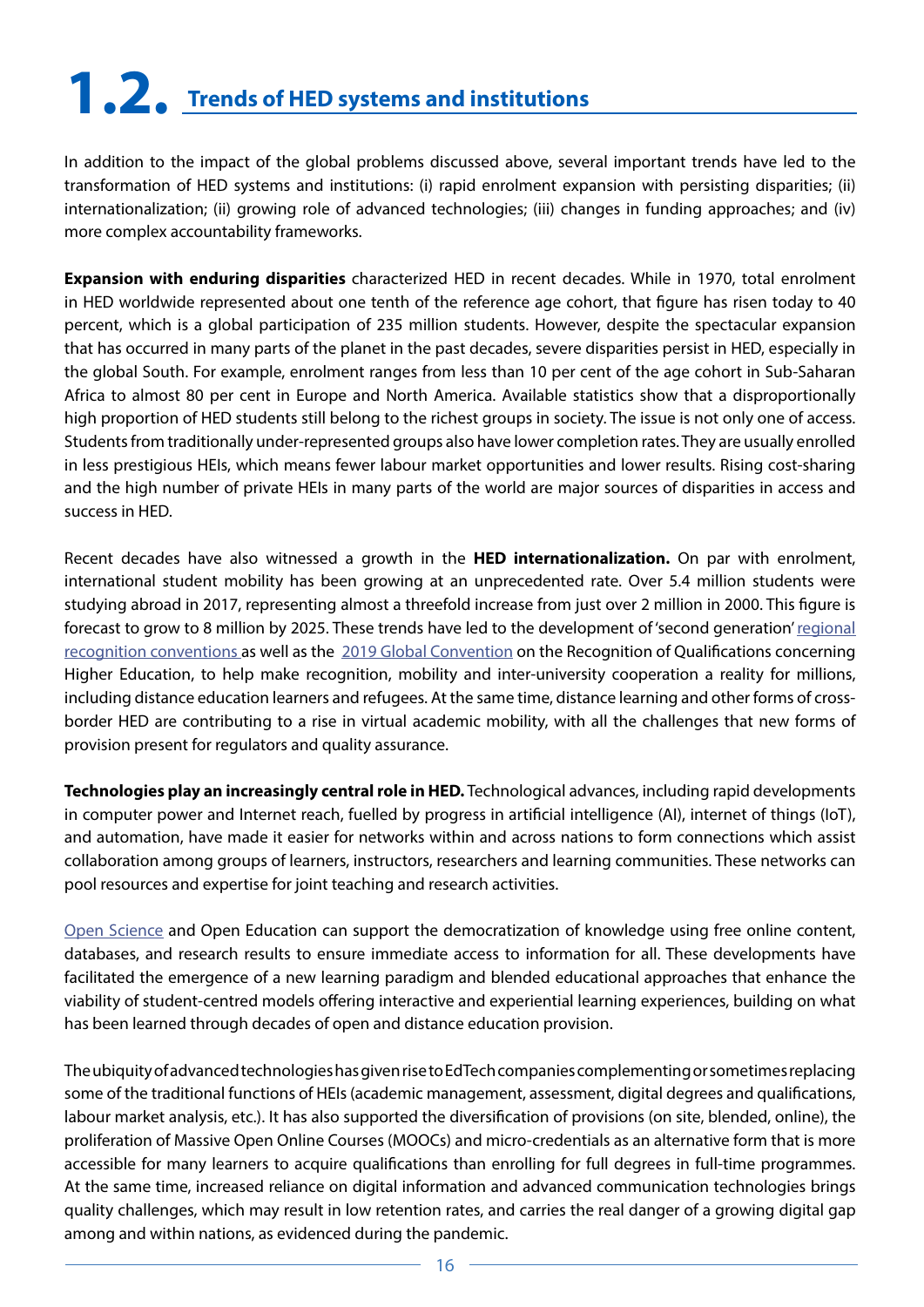**Funding approaches are changing.** An important determinant of the ability of HEIs to accomplish their mission effectively is adequate levels of funding. Many HED systems are forced to operate with insufficient public investment, notably in Africa, Central Asia, and Latin America. Furthermore, the past decade has witnessed significant changes in the way governments allocate resources to HEIs. The first trend is increased reliance on performance-based allocation mechanisms, in the form of funding formulas, performance agreements, and competitive funds. A second development, positive from an equity viewpoint, is the introduction of targeted free tuition schemes in countries as diverse as Chile, the Philippines, and South Africa, which guarantee free HED to all low-income students. The third trend has been the launch of academic excellence initiatives to support the creation of world-class universities, notably in Europe and South-East Asia, but also in Africa with the establishment of the African Centres of Excellence. Influenced by the global rankings, several governments have allocated significant additional resources to a select group of universities to boost their research excellence and international visibility, often at the detriment of the rest of the HED sector that remains underfunded. Academic publishing is often not oriented to producing relevant knowledge that improves human well-being. Nonetheless, in many countries, rather than HED becoming progressively funded by public sources and thus being free for students, the prevailing trend has been to increase tuition fees and other indirect costs. This poses a substantial financial burden on students, affecting both access and completion, particularly for students from low-income backgrounds who, in some cases, need to incur high debts and heavy repayments upon graduation.

**Accountability frameworks within HEIs and HED systems have grown in complexity.** Some prioritise quality, others facilitate flexibility in learning. Some quality assurance systems have begun to move away from mechanistic input- and process-based approaches to focus on learning outcomes and employability, and/or recognizing the balance between campus-based and work-based learning as well as promoting diversity and inclusion. Meanwhile, the substantial growth in the number of HEIs and diversity of programme offerings, including through digital means, has placed increased pressure on aspects of quality assurance at the systemic and institutional levels. A few countries have launched risk-based external reviews and done away with regular external reviews, thereby reducing the outside scrutiny burden on HEI. To facilitate the recognition of qualifications in an increasingly diversified system of HED provision, more than 60 countries have put in place national qualifications frameworks that seek to categorize various forms and levels of qualifications with clearly defined learning outcomes for each level. These are essential reference points for lifelong learning and the recognition of qualifications across borders. In that regard, the adoption of the UNESCO [Global Convention on the Recognition of Qualifications concerning](https://www.unesco.org/en/education/higher-education/global-convention) [Higher Education](https://www.unesco.org/en/education/higher-education/global-convention) in 2019 is a major step towards improved support of academic staff and student mobility, study opportunities for refugees and displaced persons, inter-institutional cooperation and knowledge circulation.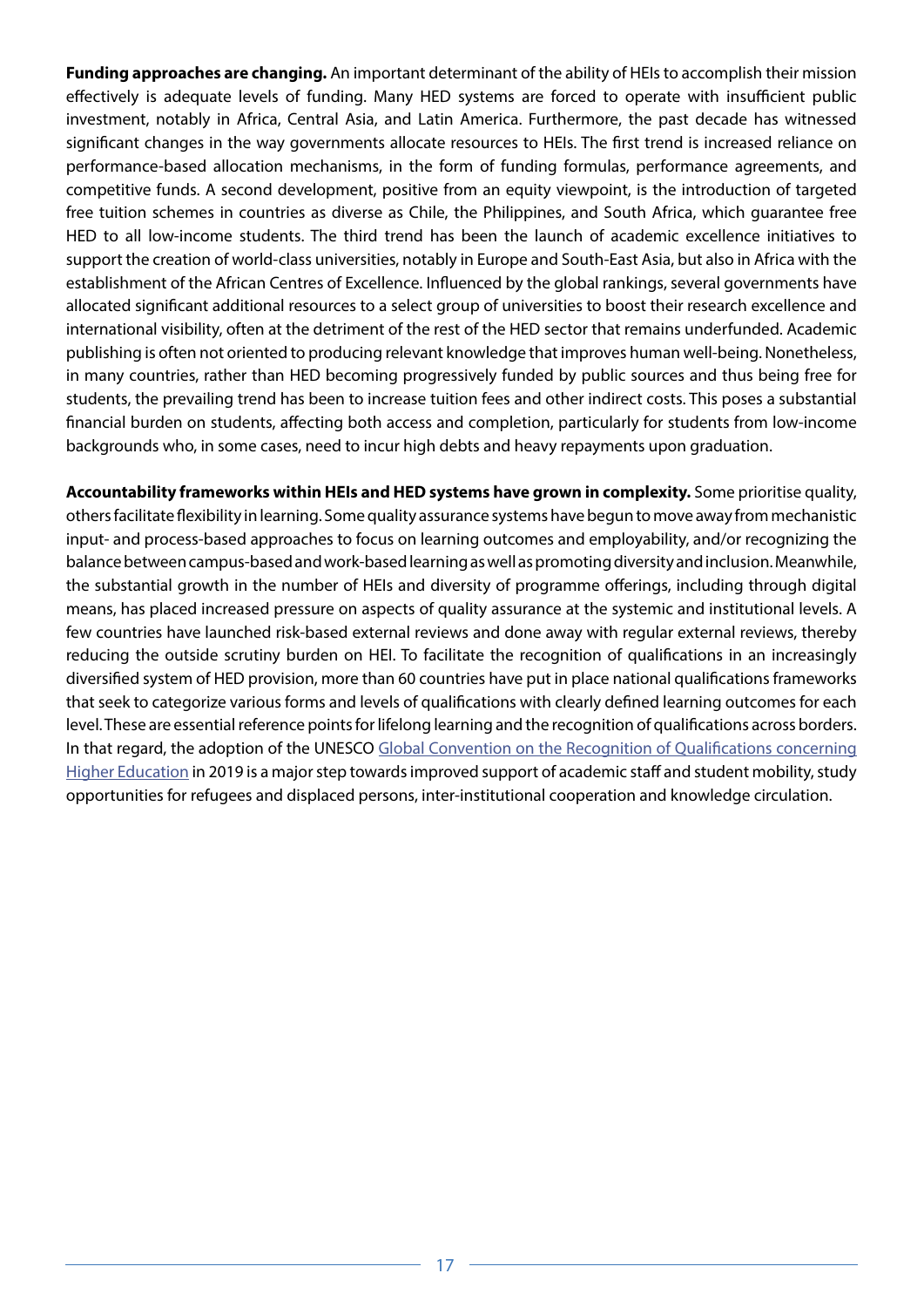## <span id="page-17-0"></span>**1.3. Impact of Covid-19**

The Covid-19 outbreak has changed the world in an unprecedented way. With the pandemic interrupting face-toface education on campuses (and across entire education systems) all over the world in March 2020—a possibility very few educational institutions were prepared for—, HED institutions and students have faced significant new challenges. While many institutions managed to switch to online education very rapidly and did their best to provide continuity in teaching, the digital gap, and the lack of preparation for online instruction, have increased educational disparities in some regions and created acute social distress, especially among vulnerable students<sup>4</sup>. The wellbeing of international students has been largely neglected by national policies during the pandemic, and rising discrimination has pushed some students to study at home or change their destinations.

In the medium to long term, Covid-19 is likely to negatively affect learning outcomes, mobility, graduation rates, employability, and job prospects of traditionally underrepresented students across the globe. It is also expected to worsen the already-precarious economic health of many colleges and universities. At the same time, the move to online education poses significant opportunities for transforming the learning experience, whether remote or in person. Curricular and pedagogical practices could be reshaped to promote active, interactive, and experiential education, supported by aligned innovations in assessment and more flexible pathways and qualifications.

The pandemic has revealed the need for substantial changes in the economic models of HED systems and institutions to increase their resilience. Systems with higher proportions of public funding have shown that they were less vulnerable to health and economic crises. The pandemic has also stressed that strong IT infrastructure and comprehensive financial aid programmes are indispensable to foster inclusion.

<sup>4.</sup> In 2020 alone, HED was projected to experience higher dropout than any other education level and a 3.5 per cent decline in enrolment, resulting in 7.9 million fewer students. UN Secretary-General warns of education catastrophe UNESCO. [Press Release No.2020-73](https://en.unesco.org/news/secretary-general-warns-education-catastrophe-pointing-unesco-estimate-24-million-learners-risk)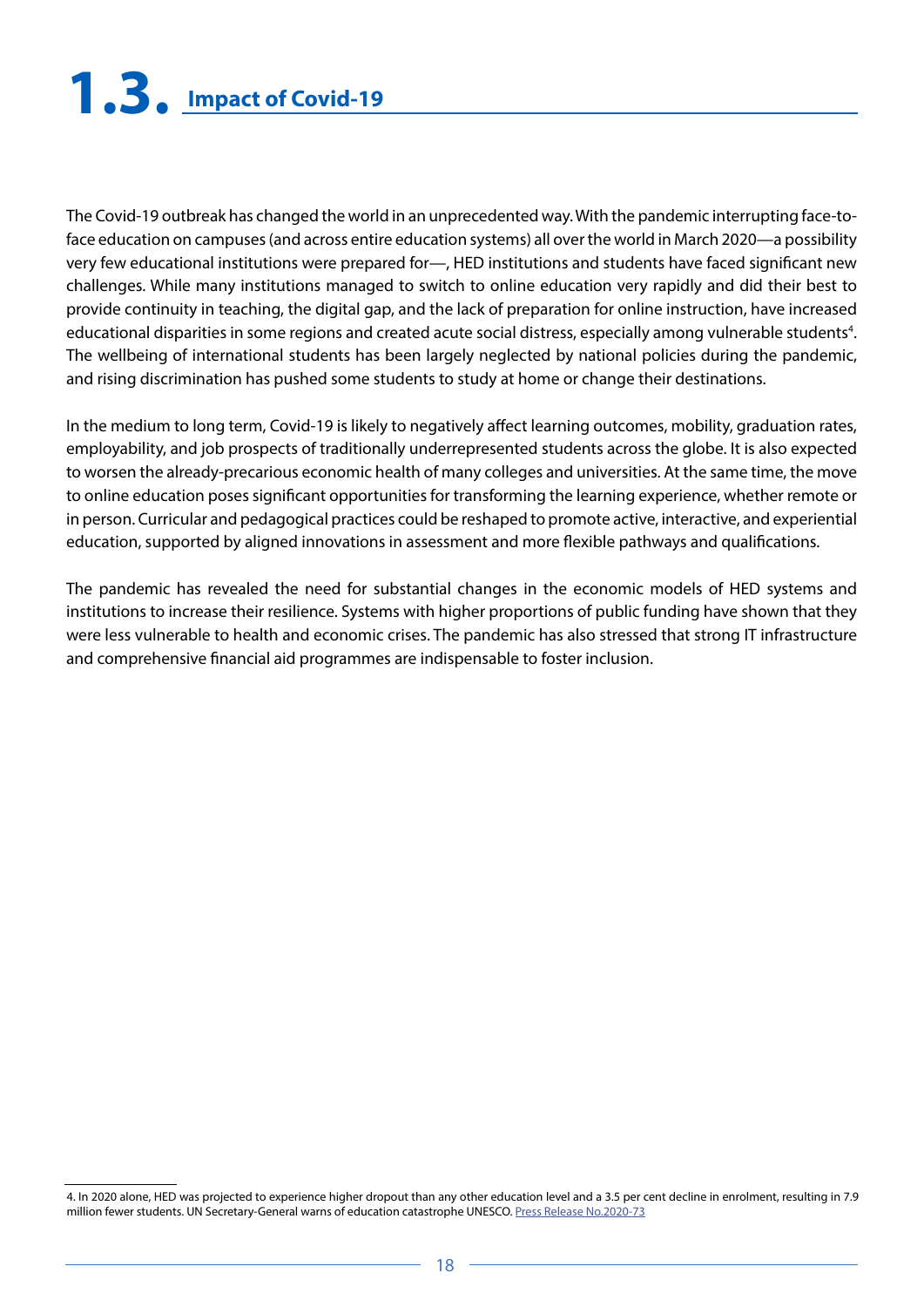# <span id="page-18-0"></span>**UNESCO's vision of higher education Section 2.**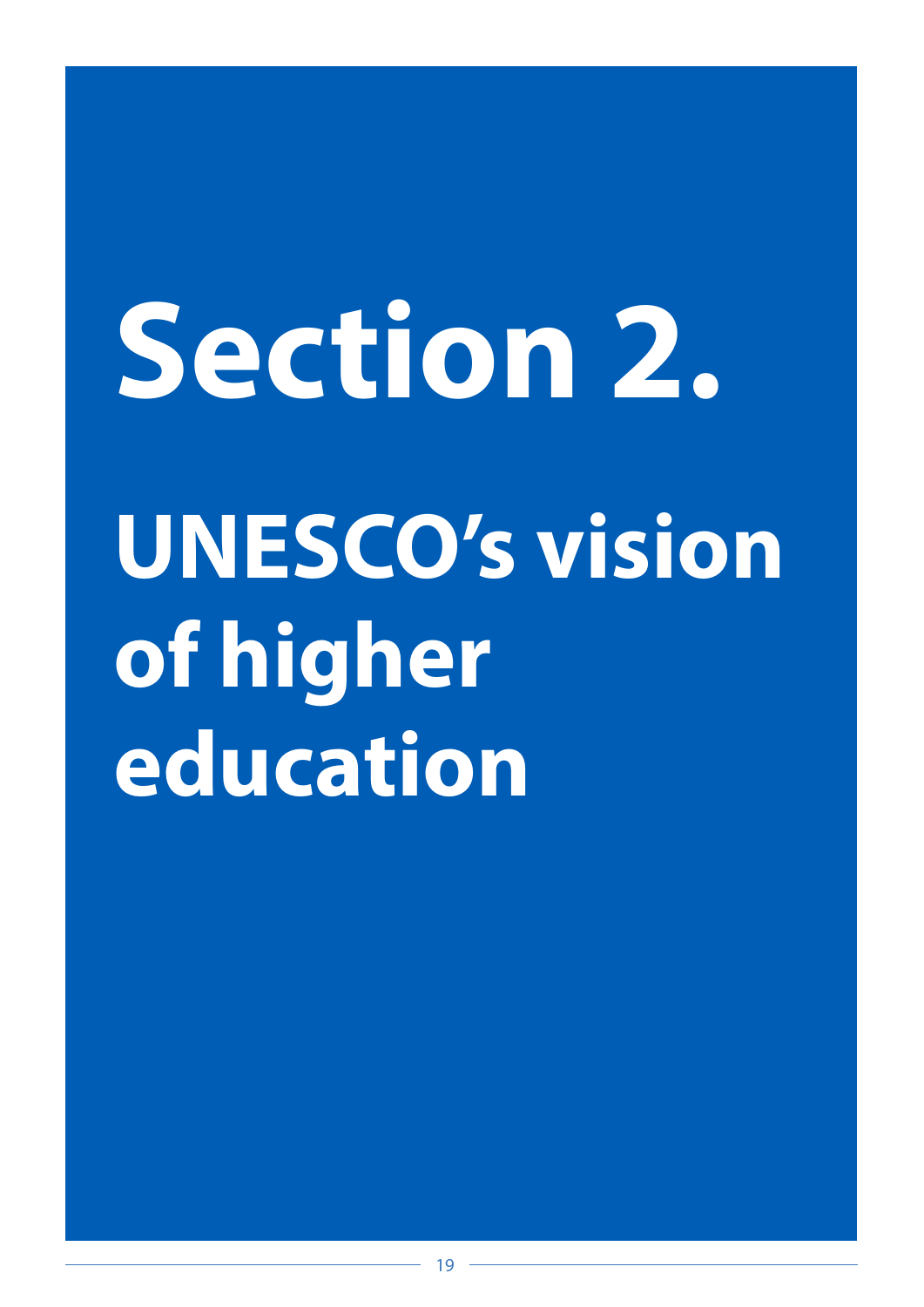Since its inception as the specialized United Nations (UN) agency for education and the one mandated to address HED issues, UNESCO promotes **education as an indivisible part of universally** [recognized human rights.](https://www.unesco.org/en/education/right-education) The agency works with the whole UN system to develop a clear comprehension of a rights-based perspective on social issues and its implications. Changes in the global landscape reinforce calls for a rights-based approach and what this entails under the current circumstances.

The right to education is not restricted to compulsory or fundamental schooling primarily designed for minors, as it is **a right to be exerted along the whole life cycle** and that comprises different ways of catering for the educational needs of youth and adults, including HED. Since human rights are universal, our attention is drawn to the high levels of social inequality that impact on and are reproduced by educational systems. UNESCO sees HED provision as an activity aimed at favouring equity and the equal distribution of opportunities for all as expressed in the SDG target 4.3, which addresses access to varied forms of post-secondary education.

But inequality is not the sole major issue we face today. The extensive use of fossil fuels, the high levels of consumerism, and the development of powerful technologies have affected the world in a way that is also compromising its **sustainability.** HED can contribute in many areas to address these challenges and ensuring HEIs are guided by these public needs is of paramount importance.

HED is concerned with three major social missions: **producing knowledge** through scientific research, **educating people,** in the broad sense of the word, paying particular attention to knowledge and skills required for professional life, and being **socially responsible** which is integral to HED, not an optional addition. HEI's public duties are intertwined with the first two missions but also go beyond them, and those duties translate into specific social outreach actions relevant to the contexts where each institution operates.

Knowledge production, educating people and social responsibility are the three core missions of HED. These are interconnected, serve the public interest, and are best achieved through initiative and creativity, unfettered by particular agendas. These tasks have an impact on our societies at large that ranges from improving economic prospects for individuals, families, and communities up to enabling more sustainable ways of addressing planetary issues.

HEIs make important contributions to **knowledge production** via scientific research, but they are not the only player in that field. Disciplinary specialization has enabled major achievements, but some of the educational experiences HEIs provide have become too instrumentalist and focused on disciplinary concerns. There is a risk of losing sight of the overarching nature of any educational experience, especially when specialization comes early in the student's educational trajectory and when disciplinary knowledge is prioritised over pedagogical dimension.

While valuable, disciplinary specialization is not enough to tackle the many complex issues that require transdisciplinary approaches and an ability to think and work with inputs from diverse disciplinary perspectives. Academic traditions need to be open and in dialogue with other epistemic traditions, with logical argumentation and rigorous scrutiny of evidence as essential elements in producing reliable knowledge.

Most students look for professional education when they enrol in a HED programme. We should acknowledge major transformations in the ways we understand educational experience, leaving behind an industrial model centred on 'transmitting' information and knowledge. Societal changes highlight the need for **well-rounded professionals who are also fully-fledged citizens in a complex and interrelated world, and able to cooperatively address complex issues.**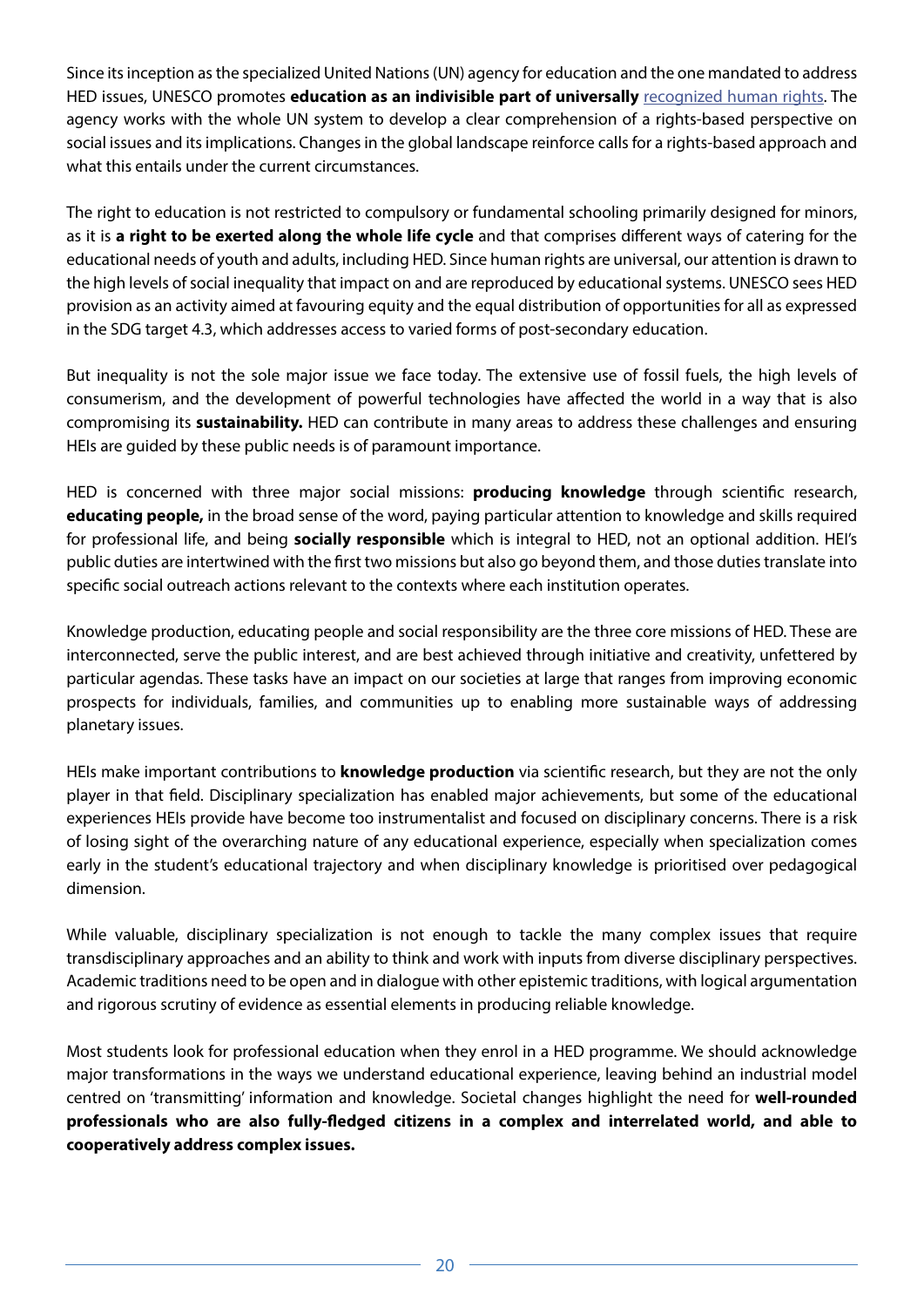**Social responsibility** in HED should not be understood exclusively in relation to 'additional' activities that some members of the community in HEIs conduct, but as embedded within the ethos of HED. Paying attention to local needs, and undertaking specific activities aimed at tackling societal problems, are integral to this task. Given the public character of education, knowledge production, professional education, and institutional dynamics should be guided by a larger social agenda. This explains why HEIs cannot afford to ignore major contemporary issues like inequity and sustainability. These concerns must translate into institutional practices that honour human-rights principles (for instance, gender equity internal policies, ensuring diversity of perspectives in each programme, or policies regarding the protection of free speech and inquiry).

UNESCO acknowledges that HED is carried out by **institutions**, which result from human actions and are as diverse as these actions can be. This is visible in the diversity of designations institutions adopt – universities, applied sciences universities, polytechnic institutions, colleges, schools, institutes, fine arts schools, etc. -<sup>5</sup> and in the different ways they approach HED missions. Some are focused on professional education, while others combine professional education with knowledge-production-oriented activities; some are more concerned with their local settings, while others project themselves into the global arena; some are more conventionally organized, while others have adopted flexible operational schemes; some are led by disciplinary activities, while others are more problem-oriented, etc. Within each HED institution, programmes also vary in these regards. One fundamental attribute of a renewed vision of HED will be to recognise and value the **diversity of institutional arrangements and foci.**

Some HEIs are more clearly aware and committed to their public duties, while others may have agendas that can veil or undermine their public responsibilities. It is crucial that public debates on HED are informed, from the onset, by a clear statement about the universal right to education as a public issue. The future demands that we foreground HED´s public responsibilities.

Finally, HED can perpetuate structures that prevent people from fully developing their interests and capabilities or that arbitrarily assume that some professional endeavours are of greater worth, or that some disciplines are 'superior' to others. These divides not only limit educational opportunities but also impoverish our societies by disregarding important manifestations of human activity – like the performing and fine arts, the humanities, ethics, sports, crafts, etc.

In sum, UNESCO sees HED today as an integral part of the right to education and a public good. This public good character is translated into HEIs carrying out their three missions – produce relevant knowledge, educate well-rounded professionals, and behave with social responsibility– and enacting democratic principles and values. HED ought to become an integrated system where its diversity contributes to create different and flexible pathways for youth and adults without reinforcing closed niches of unequal opportunities. For this to be the case, HEIs should transcend disciplinary, professional, epistemic, reputational, and institutional frontiers. The aim is to enrich educational opportunities, foster professional excellence in any field, and cultivate fully-fledged citizens committed to social justice and sustainability.

<sup>5.</sup> Regardless of these labels, the International Standard Classification of Education (ISCED), which is focused on contents and not on institutional arrangements, identifies four levels of tertiary education that include 'what is commonly understood as academic education but also includes advanced vocational or professional education'. UNESCO/UIS. (2013, paragraph 200). International Standard Classification of Education. ISCED 2011. Montreal: UNESCO/UIS.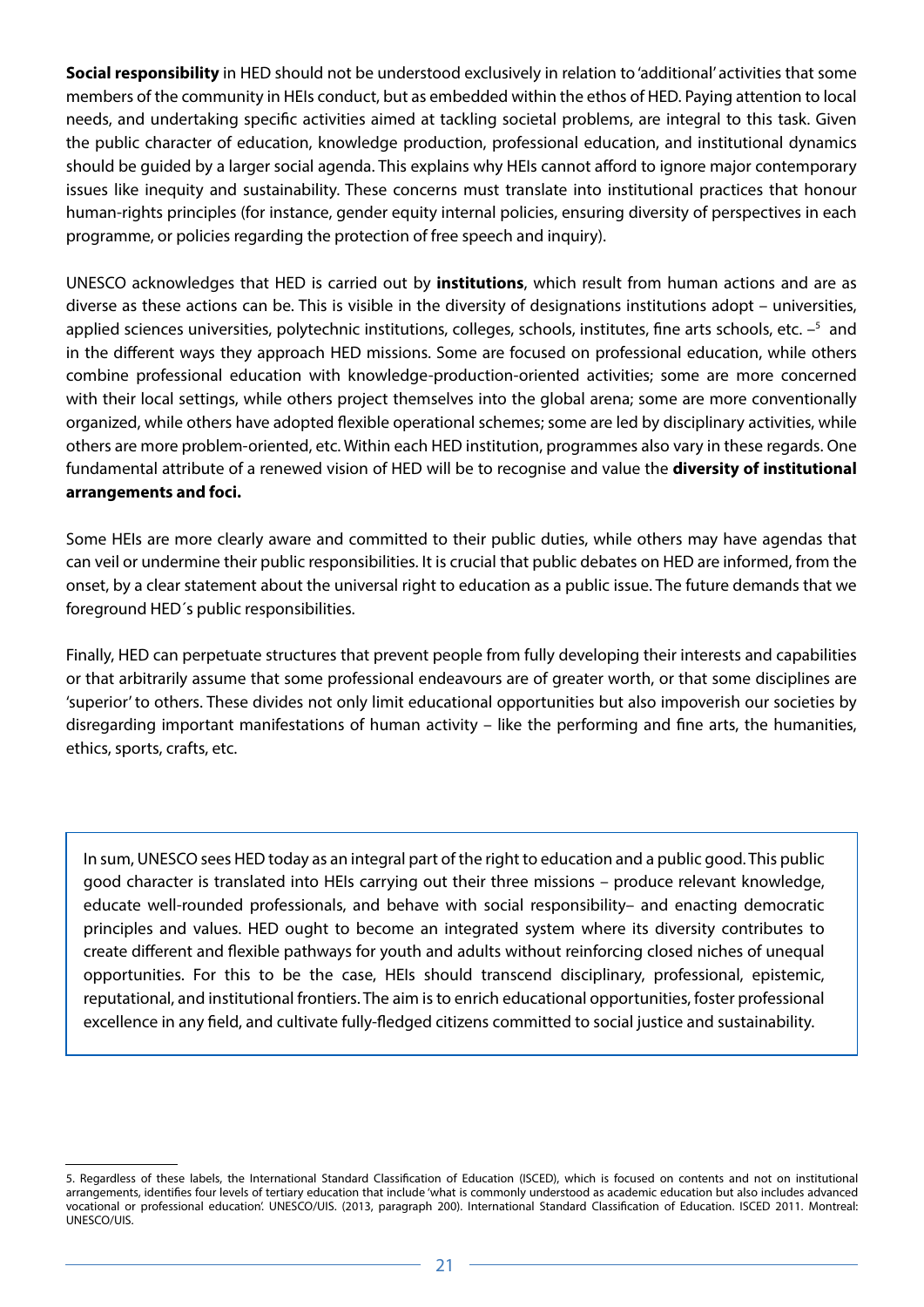# <span id="page-21-0"></span>**Principles to shape the future Section 3.**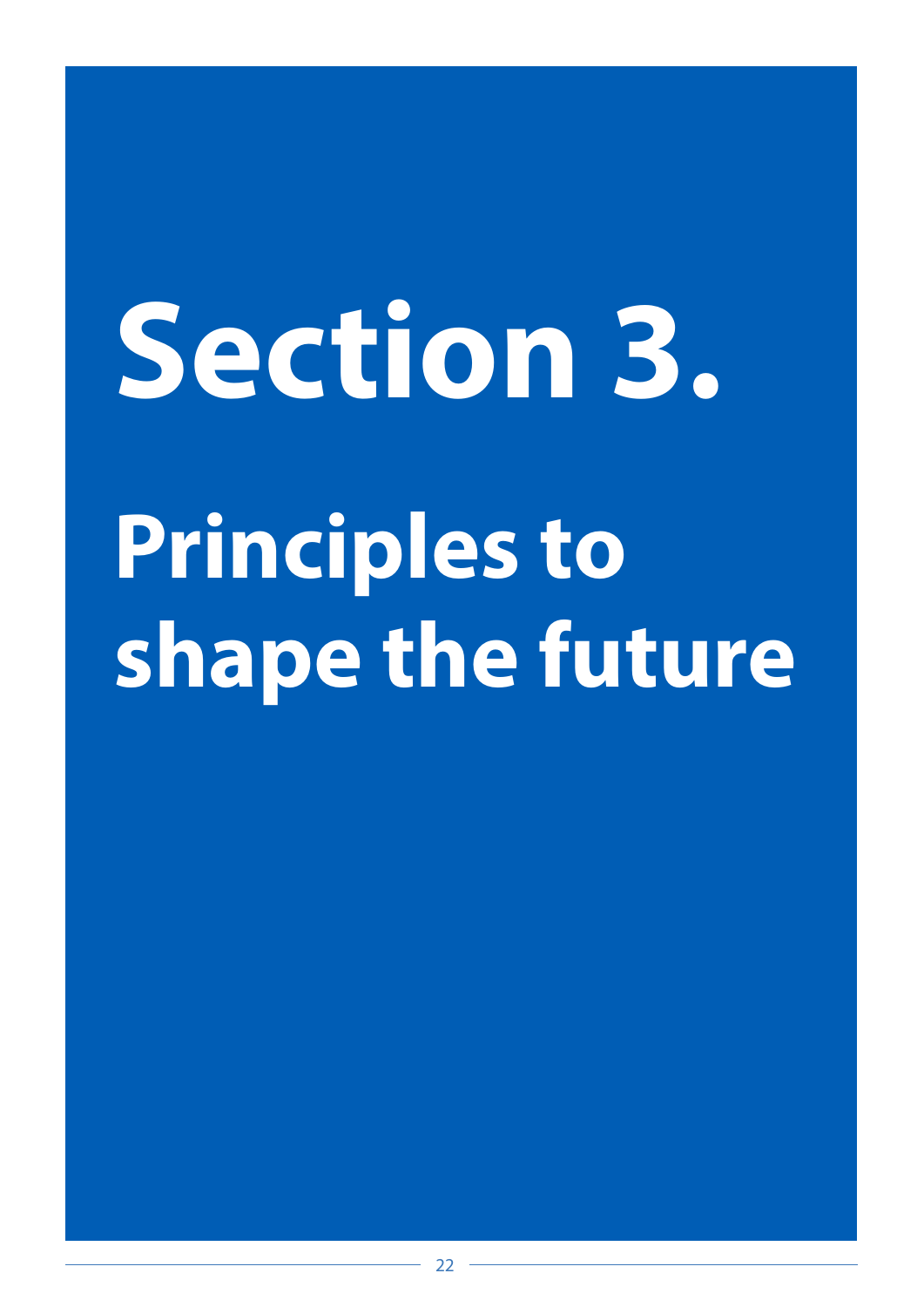This 3rd World Higher Education Conference is an opportunity to strengthen synergies between all relevant stakeholders and improve the contribution of the HED sector to sustainable development. HED must not only match high academic standards but also be inclusive and collaborative, inter-cultural and international, interdisciplinary, and fully committed to environmental sustainability and social progress. It should provide a safe space that fosters empathy, tolerance, ethical behaviours, critical thinking, and creativity. HEIs need to assess where they stand and the key milestones towards these desired features. They should develop and use effective tools to monitor and assess progress, receive feedback from stakeholders, be self-critical, and always strive for self-improvement.

Under the overarching framework of being a component of the right to education and fulfilling a public good mission aligned with the SDGs, HED systems and institutions can be guided by six key principles as they look towards 2030, building a new social contract for higher education as proposed by the [Futures of Education](https://en.unesco.org/futuresofeducation/) [Report](https://en.unesco.org/futuresofeducation/) (see figure 1).



#### **Figure 1. Principles to shape the future of higher education**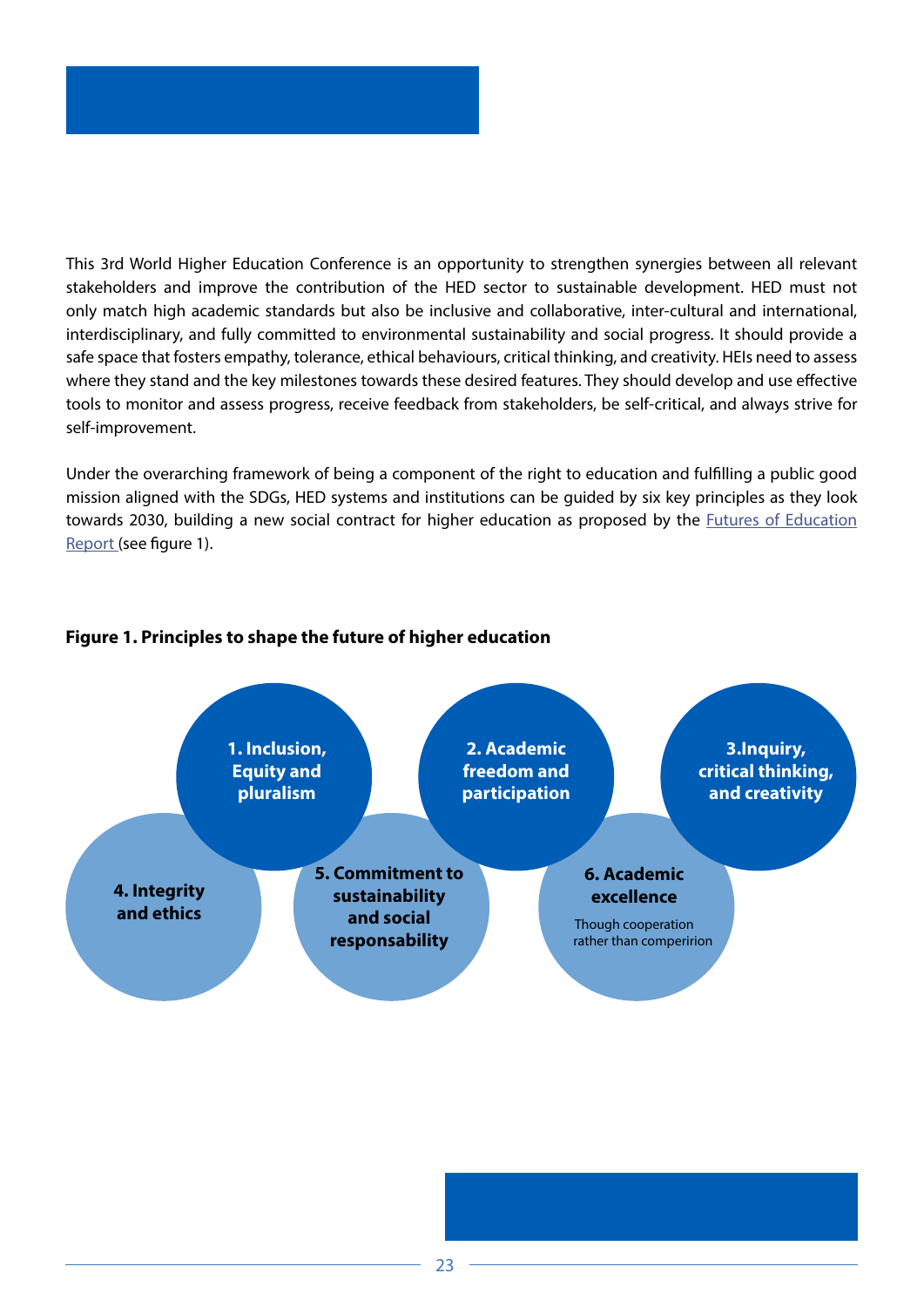# <span id="page-23-0"></span>**3.1. Inclusion, equity, and pluralism**

Equity in access and success at the HED level cannot be seen as a luxury or an afterthought. Achieving greater inclusion and promoting pluralism in HED is a strong social justice imperative, an objective reflected in target 4.3 of the SDGs about 'equal access to affordable technical, vocational and higher education.' Countries and institutions must accelerate efforts to remove the financial and non-monetary barriers to quality HED for all learners, giving priority to vulnerable groups. Effective education and training systems where opportunities are equally distributed are the basis for sustainable development and the construction of fair, peaceful, and democratic societies. They also need to flexibly respond to an increasingly diverse student population and be organized to allow for upward mobility in the education system (e.g., through articulation between TVET and HED, or between community colleges and universities).

## **3.2. Academic freedom and participation of all stakeholders**

As UNESCO celebrates the 25th anniversary of the 1997 *[Recommendation concerning the Status of Higher-education](https://unesdoc.unesco.org/ark:/48223/pf0000160495?3=null&queryId=5f2339a2-effc-41f9-b408-dc12e5d8b157) [Teaching Personnel,](https://unesdoc.unesco.org/ark:/48223/pf0000160495?3=null&queryId=5f2339a2-effc-41f9-b408-dc12e5d8b157)* academic freedom is under pressure in an increasing number of countries and territories, as evidenced by the negative trends in [the academic freedom index.](http://the academic freedom index.) One of the key missions of HED is to uphold the academic tradition of free and fair inquiry and debate. This has been undermined by authoritarianism and populist attacks on 'political correctness.' HEIs are well-placed to offer a safe space to present and assess a diversity of views and engage with society in public debates on complex issues. It is essential to protect the academic freedom of staff and students from political interference. This requires a high degree of institutional autonomy and self-governance and an adequate balance between autonomy and public accountability. Self-governance is important to guarantee a collegial approach to decision-making and academic management.

## **3.3. Inquiry, critical thinking, and creativity**

The Covid-19 pandemic has revealed the importance of scientific evidence to drive public policy and save human lives. In a world where fake news, disinformation and conspiracy theories abound, critical thinking is essential. HEIs have a unique responsibility to teach how to distinguish real evidence from fabricated information and to apply knowledge to problem-solving in every walk of life. Truth-seeking skills should be at the core of every curriculum at every educational level, including in HED. HED has the power to enhance creativity, ignite imagination, and promote divergent thinking, preparing students to find innovative solutions that address the global challenges faced by our society and planet. A key mission for educators is to help their students find passion and purpose.

## **3.4. Integrity and ethics**

Professional education in HED is not only about knowledge and skills acquisition. HEIs must place a strong emphasis on ethical values and behaviours to promote honesty, tolerance, and solidarity. This goes far beyond courses on ethical practice and conduct. Positive values should permeate all academic programmes and be installed inside the DNA of the institutional culture of all HEIs. All graduates should be prepared to become professionals who are agents of social responsibility, champions of sustainability and citizens longing for social justice. Further, the role of HED in promoting the integrity and trustworthiness of Artificial Intelligence (AI) platforms is increasingly important. This view includes a commitment to ensure that AI systems work for the good of individuals, societies, and the environment, and embody fundamental values and ethical principles<sup>6</sup>. Above all, HED leaders, administrators and academics must lead by example, demonstrating ethical behaviours in the management of HEI and the conduct of teaching and research.

<sup>6.</sup> UNESCO Recommendation on the Ethics of Artificial Intelligence:<https://unesdoc.unesco.org/ark:/48223/pf0000381137>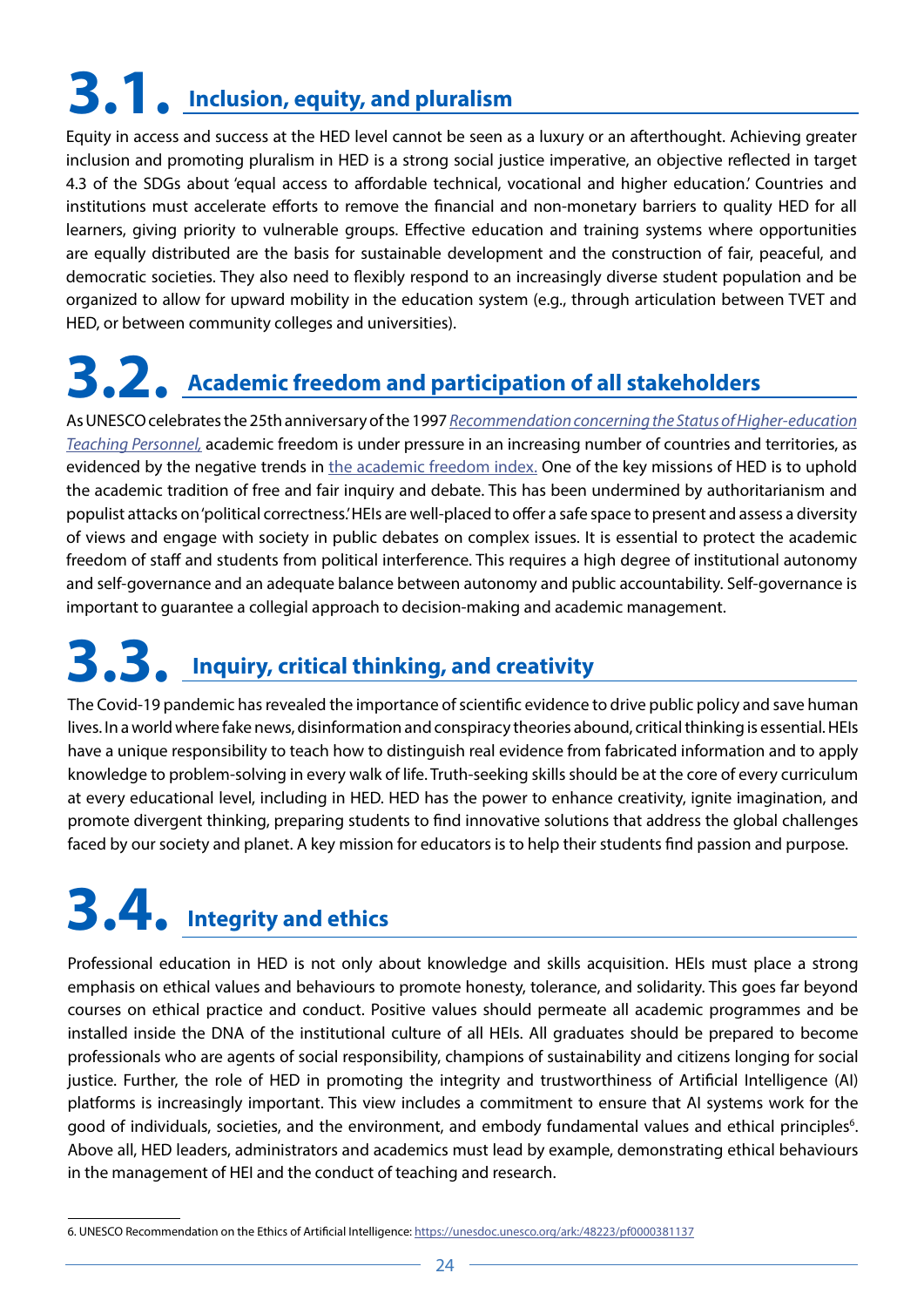# <span id="page-24-0"></span>**3.5. Commitment to sustainability and social responsibility**

Through educational programmes, research projects, and engagements with local, national, regional, and global communities, all HEIs can contribute actively to building a more sustainable world. This is central to the development of the green economy and societal well-being. Research-intensive universities should find the right balance between pursuing 'blue sky' research, necessary for ground-breaking scientific advances, and undertaking applied research driven by the need to solve real-life problems and address the local and global challenges embodied in the seventeen SDGs.

# **3.6. Excellence through cooperation rather than competition**

International rankings and national league tables have exacerbated a harsh competition between institutions. Yet solidarity and collaboration are core HED values. These are the essence of academic collegiality, fostering the exchange of ideas, mobility of researchers, and partnerships. Universities and other types of HEIs can perform their educational missions more effectively through cooperation and solidarity. This helps work in an interdisciplinary manner, pool scientific resources across academic units and institutions, share knowledge and experience through professional networks at the national and international level to achieve synergies. Collaboration between HEIs and scientific communities can be stimulated through public policies.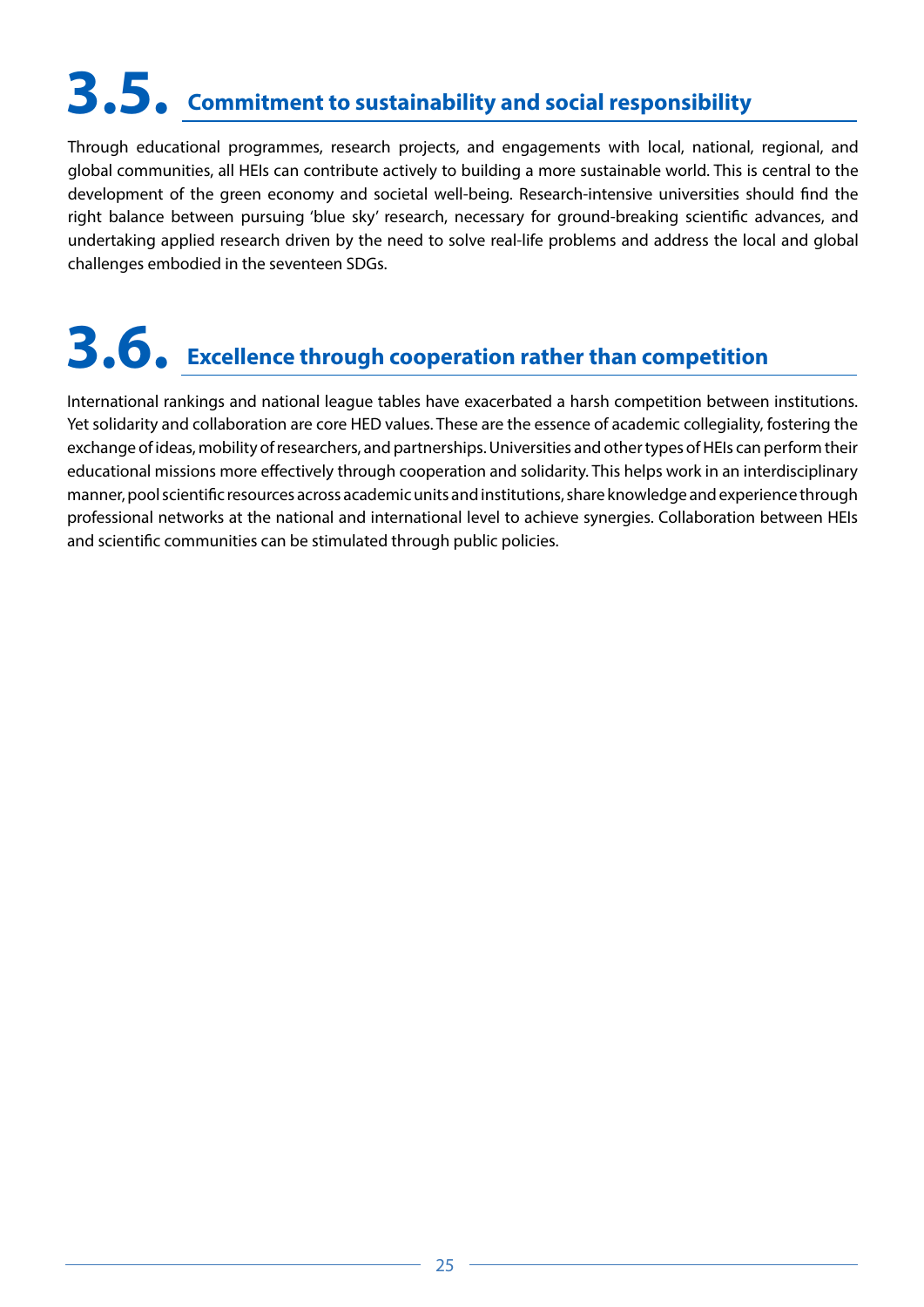# <span id="page-25-0"></span>**Section 4.**

# **Reinventing higher education**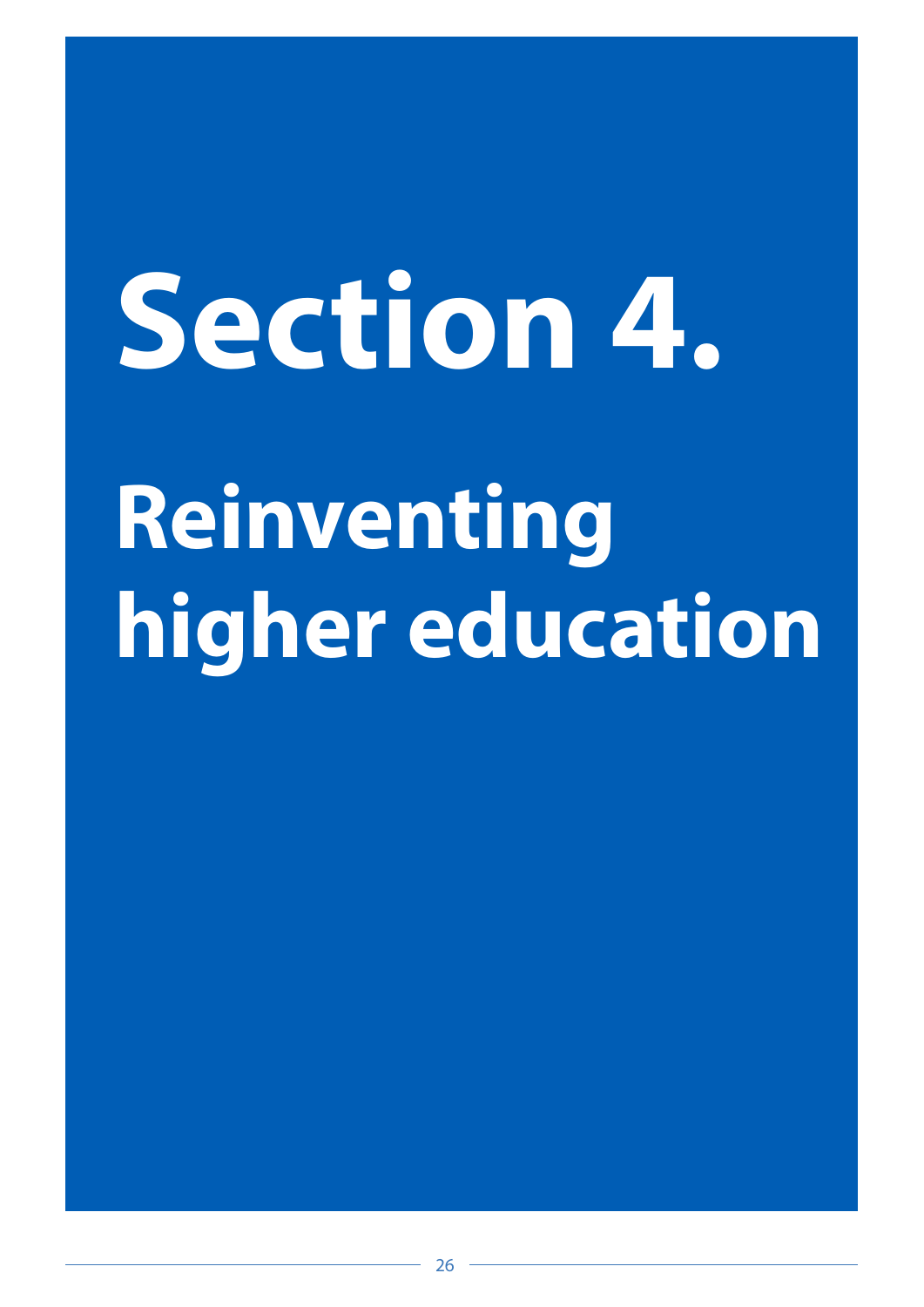<span id="page-26-0"></span>*'Business as usual*' is neither sufficient nor acceptable to ensure that people fully exert their right to higher education within free, peaceful, and fair societies. UNESCO urgently calls for substantive changes that help with reimagining our futures and defining clear paths for improving educational experiences and outcomes for all. These paths must involve all stakeholders, starting with students and teachers, but also including HEIs, policymakers, international organizations, development partners, the private sector, civil society, youth organizations, social movements, local communities. They should all be involved in substantive debates on the diverse ways HED should move forward.

Based on UNESCO's vision and the principles outlined above, this roadmap identifies six major challenges that need to be overcome in reinventing HED. These include the following transitions and transformations:

- From viewing HED as elitist, discriminatory, and sometimes alienated from its public tasks, to enabling people's rights to HED, through equitable, funded and sustainable access.
- From a restrictive focus on disciplinary or professional training to a holistic student learning experience.
- From disciplinary silos to inter- and trans- disciplinarity, open dialogue and active collaboration among diverse perspectives.
- From assuming HED comes immediately after secondary education to a lifelong learning approach aimed at serving the diverse education needs of youth and adults.
- From a hierarchical and weakly connected archipelago of institutions and programmes to an integrated system with diversity of programmes and flexible learning pathways connecting them so as to enlarge the educational opportunities for youth and adults and avoid dead ends.
- From an industrial model of schooling to pedagogically informed and technologically enriched higher learning experiences where learners manage their own learner pathways.

# **4.1. Equitable and sustainable access to HED**

Learning is an essential attribute of human species, and people are entitled to educational opportunities that guarantee their right to learn. To make this a reality in policy and practice means addressing access, equity and non-discrimination, financing and governance.

**Access.** It has been traditionally assumed that access to HED cannot be universal and, therefore, admission criteria are required to restrict access. The usual filters have been based on academic merit or capacity, but this solution has proven problematic. In unequal societies, merit, or capacity, as many different countries have shown, tends to be inequality in disguise. If educational systems (starting from early childhood programmes on) are not able to compensate for disparities or, even worse, contribute to reproducing or amplifying them, those who access HED already belong to the most privileged groups in society. If admission to HED does not pay attention to social inequality, it ends up excluding those with talent and merit who were born into underprivileged households. This leads to the reproduction of disparities and reduces chances for social mobility.

In addition, existing ways of understanding merit or talent are not necessarily sensitive to the different abilities that people might have and are often focused on academic performance, operationalized in restrictive and formal terms (e.g., through high stakes exams).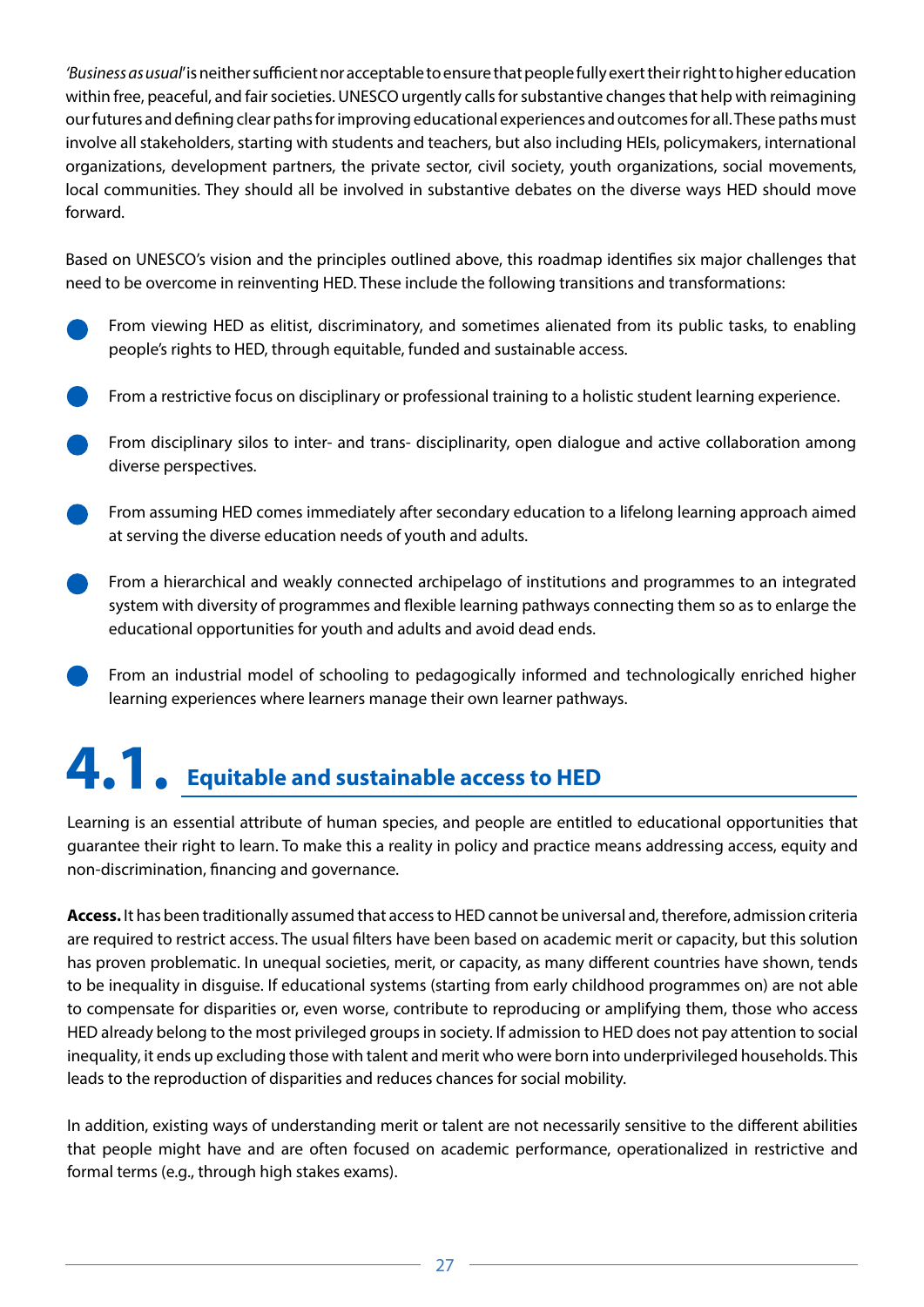Access criteria and procedures should challenge this restrictive view of (academic) merit. We need to address the marginalization of underprivileged populations, attending to the social injustices of past and current practices, from the very beginning of their schooling trajectory. If we take into account that: (i) life expectancy has increased and will continue to do so, (ii) socio-economic conditions are complex and dynamic, so that people have educational needs at very different moments in life, (iii) full maturity is achieved much later in life than we used to believe, (iv) demographic changes are modifying the profile of our populations, and (v) that there is no need to assume that HED provision is limited to full-time programmes aimed at young people who have just graduated from secondary education, then there is no reason to limit access to HED rather than open it to everyone. These constraints prevent open access from being a reality, and they need to be addressed.

**Prioritising equity and non-discrimination can transform** every aspect of the HED experience. Starting with admission policies, it can address the distribution of students by programmes and fields of study – for instance, women's participation in Science, Technology, Engineering, and Mathematics (STEM) programmes–, types of institutions (from less prestigious to elitist), organization of the educational experiences (for instance, segregating students based on a given criterion that leads to foster unequal treatment), and institutional practices. While many countries have already implemented affirmative action policies aimed at diverse vulnerable groups, there is much more to do, especially if equity and non-discrimination are integrated into legal regulations, policies, and institutional cultures and not something managed as an 'add-on'. For example, having a compulsory course on 'gender equity' would have weak or no impact if institutional gender discrimination remains, and women do not have equal access to leadership positions or teaching career opportunities within HEIs. The same applies when institutional actions to support diverse vulnerable groups like people with disabilities, refugees, etc are not mainstreamed.

Everyone should have the right to have their HED qualifications evaluated in a fair, transparent and nondiscriminatory manner, whether for further study and employment. This includes vulnerable groups, such as refugees and displaced persons, who may be lacking documentary evidence of their qualifications. Recognition facilitates international academic mobility, which promotes the circulation of knowledge and research among education systems, thereby also supporting inter-institutional cooperation and the development of a global HED ecosystem. This is particularly important given the pressure placed on HEI from increased enrolment, which has almost doubled in the past 15 years and is set to double again by 2030, as well as growing numbers of internationally mobile students.

National policies, international frameworks, and institutional regulations should be designed to ensure that equity and non-discrimination concerns are key components of the HED experience. HEIs should ensure that people have equitable access to quality education as embodied in the curriculum, knowledge production, their interaction with their communities, and institutional life.

**Financing.** HED usually requires more per capita resources than those needed at the previous levels of education. At the same time, HED is expanding, and it is expected to continue to do so. Therefore, the coming years will witness a difficult situation: ensuring proper funding while upholding high standards in every form of HED appears as particularly challenging, and the equity-related risks associated to this situation are significant.

Over the past decades, diverse financing schemes have been implemented, revealing several problems that must be tackled. At one end, we have free HED for all, which very few countries can afford. It means that funding comes exclusively from taxpayers, which can lead, especially when tied to strict admission barriers, to subsidising the more privileged. At the other end, direct cost-recovery from households and students often translates into financial barriers for the poor and a high debt burden for those relying on loans, which can reinforce inequalities.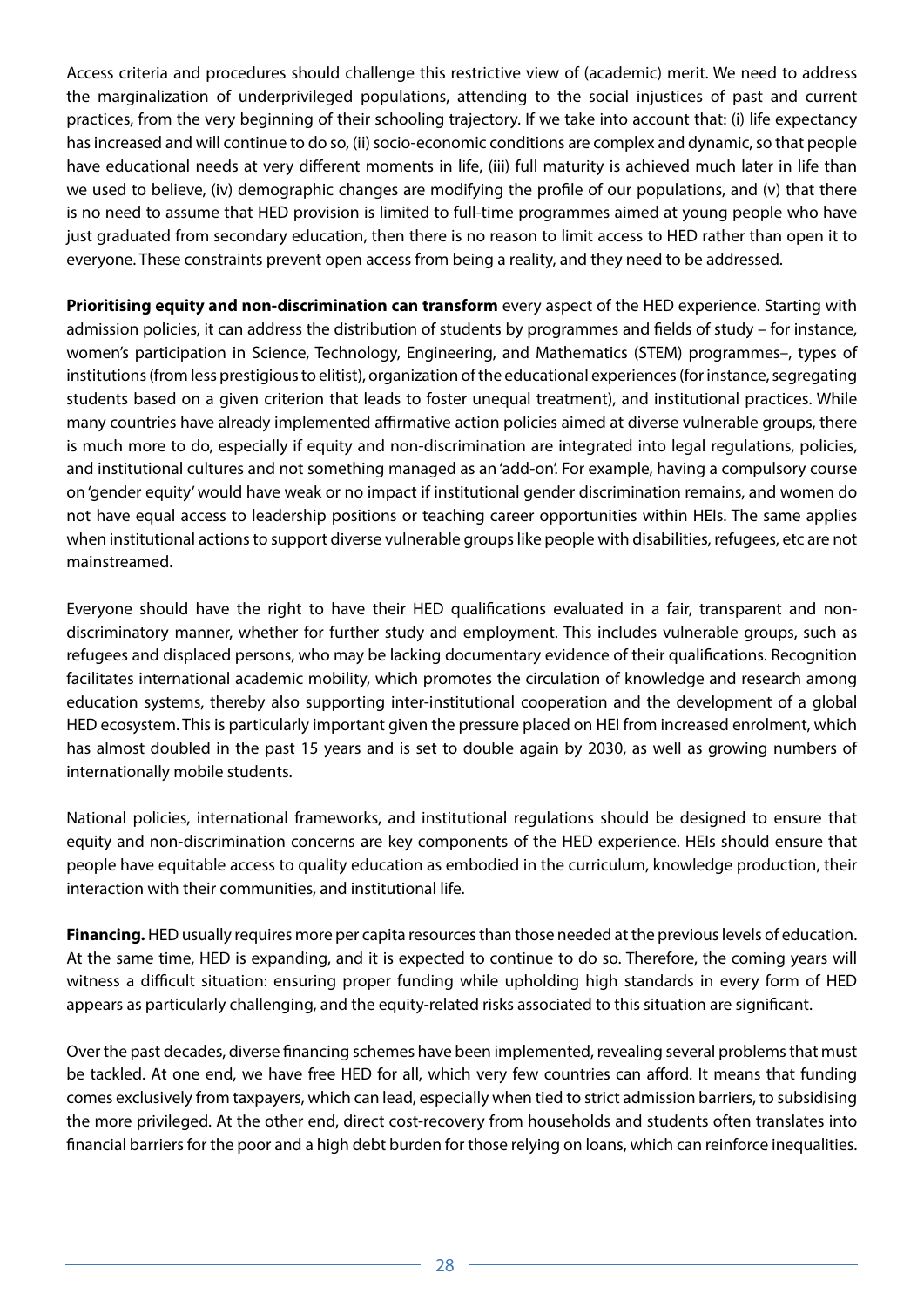<span id="page-28-0"></span>There is no universal or simple solution to the financing challenges. Every country must find a balance between what is funded with (limited) taxpayers' money and what can be reasonably expected from better-off households and students, especially in contexts with high-income disparities and low levels of direct taxation. To face these challenges, proper attention must be given to the facts that: (i) talent and merit are present in diverse forms and admission mechanisms that are not equity-informed can simply reproduce inequality; (ii) funding schemes could also operate as admission barriers leading to exclusion and/or socio-economic segregation that, in turn, have undermining effects for democracy and social cohesion; (iii) private funding should not be exclusively tied to household or individual contributions, businesses can also contribute in several ways in relation to both professionally or academically-oriented HED.

More countries could adopt 'targeted free tuition', whereby the poorest 40 to 60 percent of the student population get free HED while students from the wealthiest households are expected to contribute tuition fees. This approach can be financially sustainable in the long term and ensures cross-subsidies from the richest groups in society to the poorest segments.

**Governance.** Institutional mechanisms that guarantee that HEIs pay due attention to the public nature of education are crucial. While autonomy is an essential for the free exercise of teaching staff's professional expertise, and for the free pursuit of knowledge, it should not be synonymous with avoiding accountability to the public ends proper to all educational institutions, including the efficient and effective use of public resources. This issue cannot be solely left to the goodwill of those involved in the provision of educational services. Any wellperforming system needs checks and balances to ensure that public ends prevail over private interests, and that public resources are invested with transparency and in the best possible way.

# **4.2. Prioritising a holistic student learning experience**

Traditionally, we have identified two different aspects of HED: the academic and the professional. The first one has been associated with a disciplinary organization of programmes where emphasis is given to theoretical and research practices. The second is linked to professional skills and employability objectives (how to do what a given practitioner does).

While these two aspects are integral to HED, educational experiences are never restricted individually or separately to each one but are about personal development in general. Educating people should never be narrowly focused. Education is based on human interactions within institutional settings that instantiate values, habits, and practices that go well beyond the explicit contents attached to academic and professional training. HEIs need to think of themselves as being, in the first place, **educational institutions**, ensuring every student can undergo a rich and diverse learning experience (not exclusively restricted to the discipline or the instrumental components of the professional practice) that fosters democratic values and the richness of the humans.

It is imperative that HEI ensure the inclusion of **expert educational and pedagogic knowledge** in all their programmes. Teaching or assessing practices as developed by disciplinary experts are not always aligned with these educational intentions and the importance of a rich educational experience for students.

For HED to enhance student's learning, it should include educational experiences and activities not linked solely to a particular discipline or professional practice. Students need to be exposed to a humanistic educational experience that prioritises curiosity, humanism, and ethical development. These elements are not only valuable by themselves and contribute to social life in general, but they are also required for a holistic academic and professional life. This is shown by the increasing emphasis on so-called 'soft-skills' that are expected in the labour market.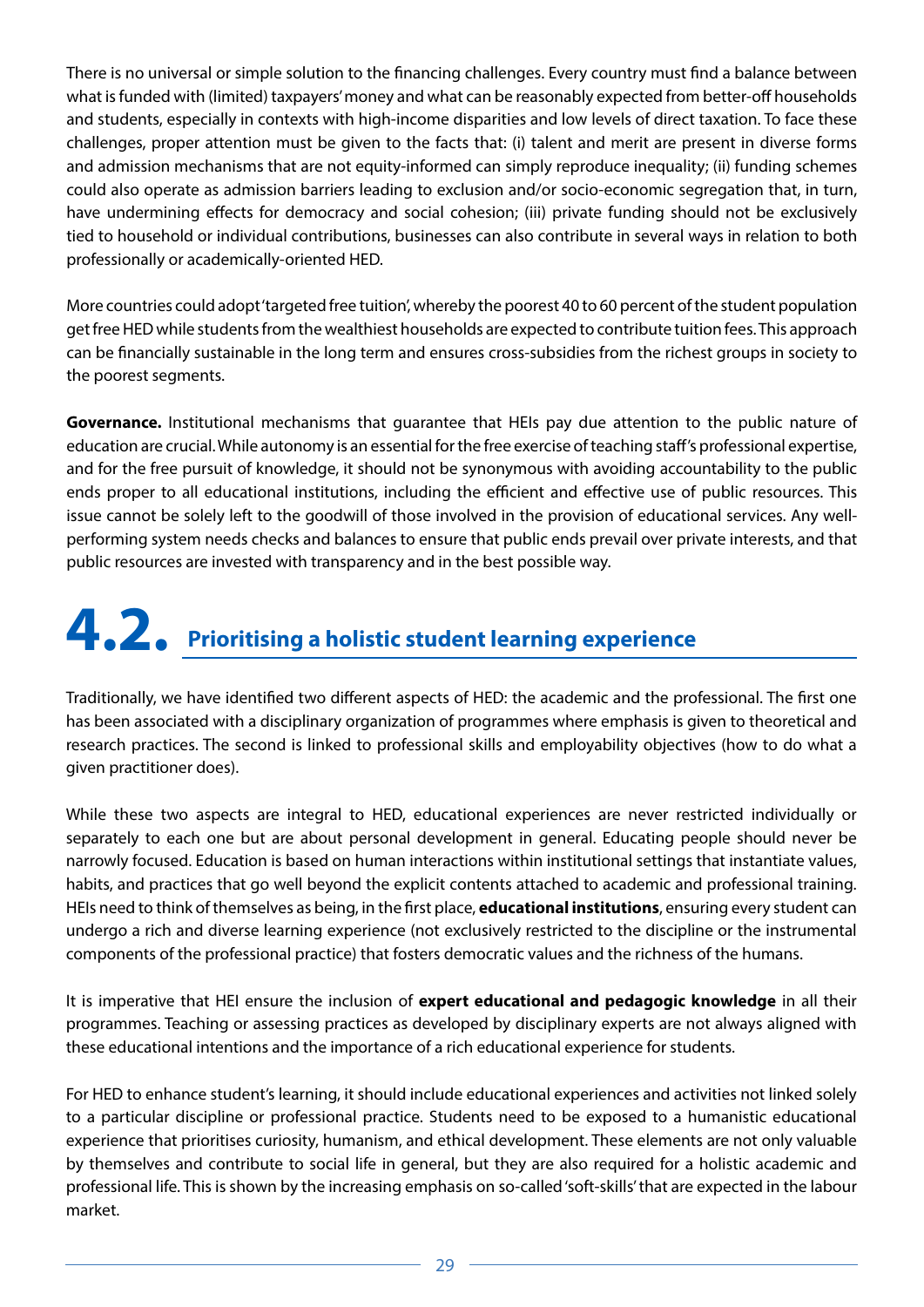# <span id="page-29-0"></span>**Inter- and intra- disciplinarity: Open dialogue between 4.3. diverse perspectives**

HED institutions and programmes have tended to be structured around disciplinary specialization. That can diminish the overarching nature of educational experiences and limit abilities to address complex issues, or foster dialogues among different knowledge traditions.

While specialization contributes to achieve major progress in each of the fields, complex problems (like those affecting the contemporary world in areas as diverse as sustainability, energy-provision, the operation of extractive industries, justice, peace, trade, etc.) require comprehensive approaches that are informed not only by different perspectives (interdisciplinary dialogue), but also by the integration of those perspectives in a transdisciplinary manner (see [EGU2030 Report\).](https://unesdoc.unesco.org/ark:/48223/pf0000380519) HED should equip students with the capabilities to engage in interdisciplinary dialogue and the foundations, attitudes, and habits to humbly acknowledge and transcend the limits of their own disciplines and specialization fields. For this purpose, inter- and transdisciplinary education is an area that needs to be reinforced.

The diversity of perspectives is not limited to academic fields or professional areas of practice; it is also related to differences in cultural views and traditions. To some extent, HED has been built upon a unique model of thinking that prioritizes an instrumental relationship with nature. This has partly led to the current climate and sustainability crisis. These views have disregarded other knowledge traditions that, for instance, have promoted a more caring and healthier relationship with our planet. It is urgent that HED becomes open to every cultural and academic tradition and learns from them.

# **4.4. Lifelong learning approach to serve youth and adults**

The assumption that HED is a step in a ladder that comes immediately after secondary education cannot be sustained. HED is already changing as more countries are offering opportunities for multiple entry and re-entry. Certification programmes exist side-by-side not only with structured studies leading to an academic degree, but also with a vast variety of programmes organized in diverse ways and aimed at different populations through onsite, in-house, hybrid and remote modalities. Short courses and micro-credentials are gaining ground internationally. There is no reason to see these programmes as supplementary. They are a vital way to tackle the educational needs of adults at different stages of their personal and professional lives.

It is also sensible to see education systems in terms of the population they serve (and not in terms of what they deliver) and the evolving needs of students over their life cycle. Compulsory or basic education (from pre-school up to upper secondary) can be primarily seen as education for minors, while HED can be understood as a key component of **education for youth and adults**<sup>7</sup> including those in charge of minors' education. It also produces educational contents and methods in general, so HEI are embedded in the whole system which, in turn, requires coherence. Adopting a **lifelong learning** perspective and offering flexible learning pathways provide a coherent and richer framework to address the learning needs of human beings.

<sup>7.</sup> That also include remedial programmes for those who could not complete basic education when they were younger.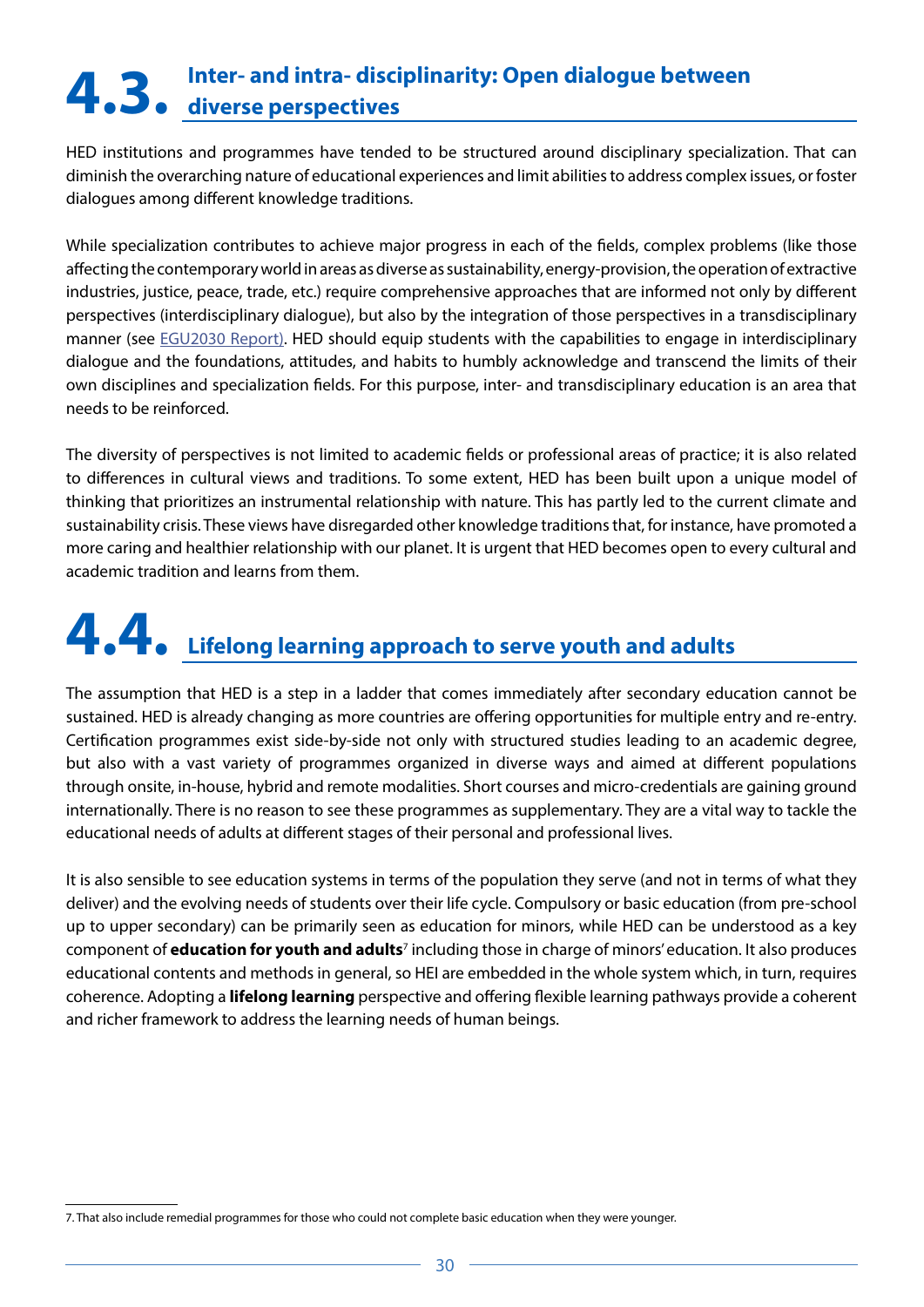# <span id="page-30-0"></span> **Integrated system with programme diversity and flexible 4.5. learning pathways**

HED is made of diverse types of institutions offering a great variety of programmes. Some lead to academic degrees, others to professional certifications, others to degrees with a major professional component, others respond to specific training demands, some are organized relying on remote provision, etc. While this diversity enables a responsiveness to the needs of students, the economy and society at large, it also creates a problematic situation when the HED system is not organized in an articulated manner. Too often various types of institutions and programmes and programme-orientations are conceived and operate as silos with no linkages with other parts of the system restricting mobility among them.

One major problem that underlies this situation is a hierarchical view of occupations and types of institutions. For many, academic work in elitist universities has an intrinsically higher value than other forms of more applied learning and training activities. In some cases, some academic disciplines are considered as more valuable than others. While there is no way to reasonably justify and sustain that hierarchy, the operation of many institutions and groups is predicated on it.

This hierarchical view has relegated the fine and performing arts, sports, and technological and vocational programmes to a lower relative position. At the same time, the humanities (which are essential for any educational experience) and, in some cases, the social sciences, have been undermined. Moreover, nonacademic programmes (like those that are more professionally or practice-oriented) are seen as a sort of second-class form of HED.

The strength of HED systems is built on the fact that HEI are diverse. While some institutions are more focused on knowledge production, others prioritize professional education or have programmes that are more professionally or more academically oriented. While all these options are required to meet the learning and training needs of our societies, we need to ensure that they are not provided in a way that prevents us to use what we learnt in one programme to promote our learning experiences in another type of institution or programme. Recognition mechanisms (including recognition of informal and non-formal learning, non-traditional learning modalities and experiential learning) as well as the possibility of transfers among institutions and programmes need to be fostered through effective qualifications frameworks, standards and principles for practice, assessment mechanisms. Regulatory provisions that limit flexible pathways and articulation among programmes and institutions need to be abolished.

# **Technology in support of effective teaching, learning 4.6. and research**

The next phase of technological advances involving digital devices and communications is likely to accelerate, enhance and transform ongoing innovations in curricular, pedagogical and assessment practices. Artificial intelligence, machine learning, data analytics, collaborative platforms, virtual reality, internet of things, and distributional ledger technology, offer promising ways of improving and enriching the learning experience of students on campus and remotely. They are also powerful tools to open new research avenues, including those for interdisciplinary research, and they can also have an important transformative impact on reshaping disciplinary work as it is the case of what is currently known as **digital humanities**. Yet technology is not a miraculous solution, but a platform in support of innovative teaching, learning, and research approaches. Using advanced technologies requires a new mindset among faculty members and adequate training. Advanced information and communication technologies require new configurations of physical infrastructure (active learning classrooms, design studios, etc.) that are more suitable for innovative teaching and learning methods.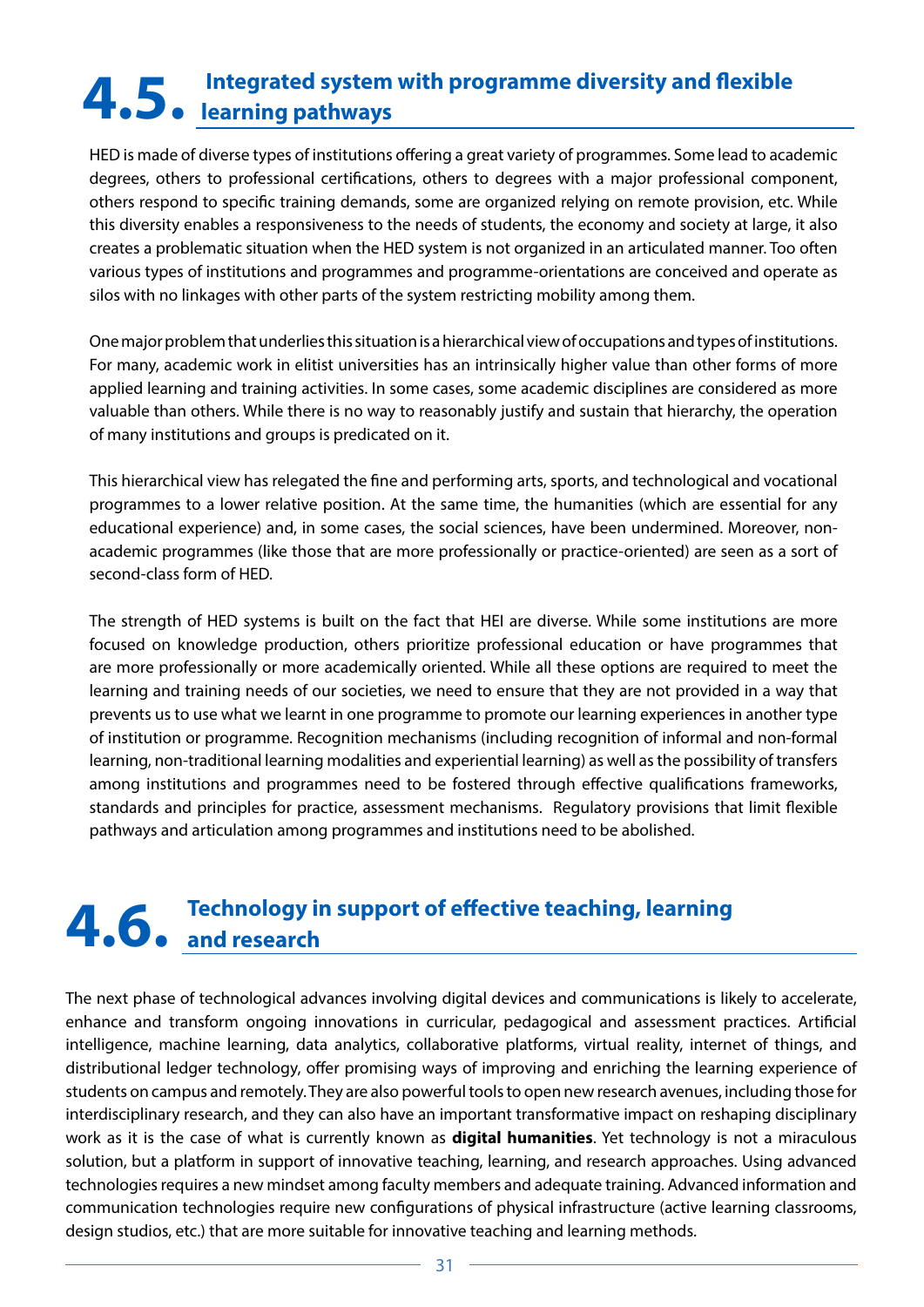# <span id="page-31-0"></span>**Navigating towards 2030 and beyond Section 5.**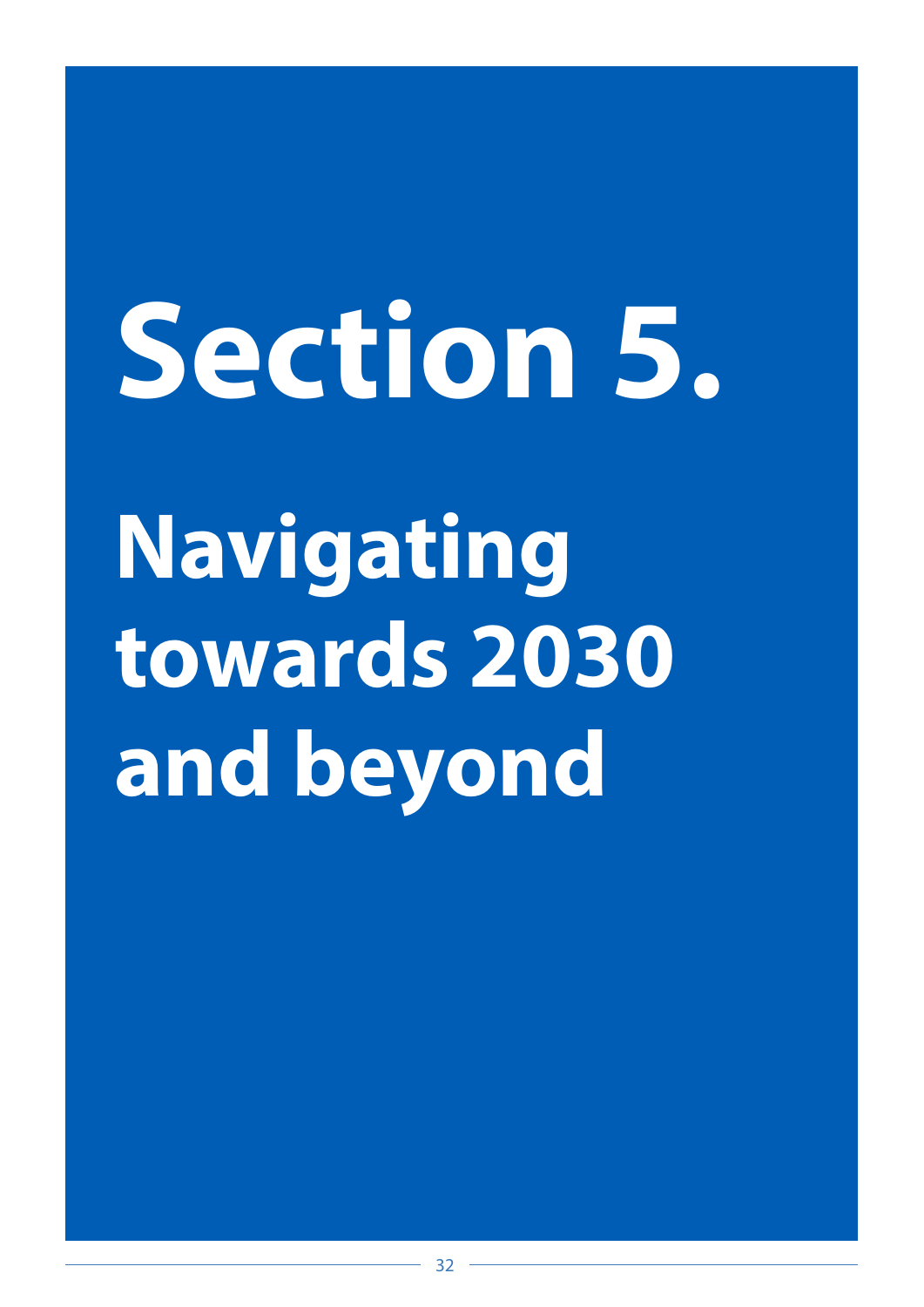To reinvent themselves, HED systems and institutions need renewed thinking, dialogue, decisions, and actions. We call on all stakeholders – within or linked to HED- to endorse UNESCO's vision (section 2) and consider or adopt the driving principles and features identified in sections 3 and 4.

The process of reinventing HED must be open to transformations in diverse arenas: from restructuring policy, to reshaping organizational priorities and agendas, and engaging those who want to share values, thoughts, sentiments, and actions to build better futures for their own local context and the world. Through their three main missions, HEI must fulfil their public duties by contributing to build societies that overcome challenges derived from the current, evolving landscape (section 1). HED should contribute to eliminating all expressions of destruction and violence - either natural or societal-, cultivating human ethics and respect for diversity and pluralism, and ensuring sustainability, fairness, and peace in the world, with an eye on present and future generations and especially on those who face disadvantageous or vulnerable situations.

The WHEC2022 is an opportunity to **deepen a global conversation** through common democratic values and commitment to public ends for HED to build together shared futures in a single global ecosystem: safer, more just, more democratic, and more sustainable. At the same time, we also create spaces for diversity and pluralism through local - and even institutional- roadmaps. Local groups (in regions, countries, or institutions) should assess their own landscape and challenges – vis-à-vis the features of a shared global roadmap- and define their own priorities, goals, and routes of actions to reach those goals.

To move forward, we must keep a sense of urgency: either we do things now or humanity and the planet can end up facing an abyss. As a start, we propose some practical approaches to make progress, turning dialogue into action and results:

- Ambitious targets and carefully monitoring progress towards them
- Quality assurance and continuous improvement in HED
- Flexible learning pathways, recognition, mobility, and internationalization
- Research on and innovation in HED associated with capacity development
- Renewed production, dissemination, and use of HED data
- A global conversation on and collaboration in HED
- International cooperation to support by shared goals
- A timeline for the upcoming years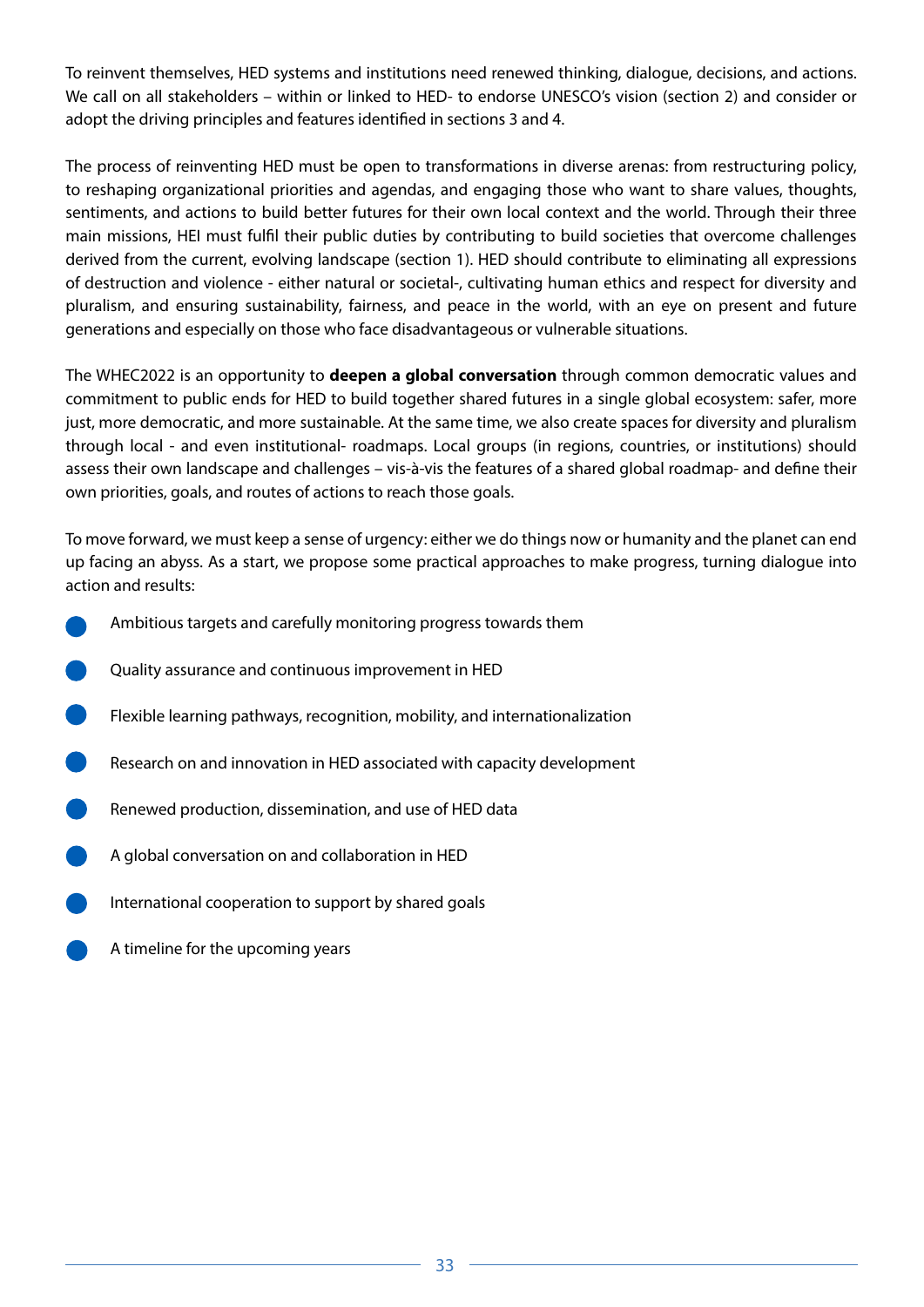## <span id="page-33-0"></span>**Ambitious targets and carefully monitoring progress 5.1. towards them**

[SDG 4](https://sdgs.un.org/goals/goal4) already defines specific targets for the education sector, including HED. The targets that need special mention in the context of HED institutions and systems are: 4.3 (equal access to all types of HED programmes), 4.4 (relevant skills for employment, decent job and entrepreneurship), 4.5 (inclusion: gender, persons with disabilities, indigenous peoples, children in vulnerable situations), 4.7 (learning for sustainable development and global citizenship), 4a (effective, inclusive learning environment), 4b (scholarships for developing countries, particularly small islands and African countries) and 4c (roles of teaching staff in learning, research and community outreach).

The WHEC2022 can become a stepping-stone to leap towards expanding and deepening progress toward the desirable goals for HED, bearing in mind two deadlines: 2030 (deadline for the 2030 development agenda) and 2050 (target year proposed by the Futures of Education Report). One direction to deepen targets is to determine what else should be monitored regarding the role of HED in the context of the whole education system and its contribution to the 17 SDGs, as approached, for example, by the EGU2030 Report. Another direction is to look at year 2050, by keeping in mind UNESCO's vision (section 2) as well as the driving principles and features proposed above for a reinvented HED (sections 3 and 4).

# **5.2. Quality assurance and continuous improvement in HED**

Under a diverse and rapidly changing HED scenario, the efforts to ensure continuous improvement remains important. However, it is inappropriate to look for a one-size-fits-all approach for quality assurance. Acknowledging the diversity of the academic offer and associated learning paths is crucial to have a meaningful understanding of quality and its assurance. Quality assurance systems need to embrace the diversity of provisions and highlight the relevance and recognition of credentials as a key dimension for measurement.

At the same time, quality assurance mechanisms can be important levers for HED change. For that to be the case, they should help in making visible the areas where change is particularly urgent; for example: (i) embracing a paradigm shift according to which all types of learning complement and supplement each other, (ii) normalizing and recognizing flexible learning pathways supported by relevant and credible structures (meaningful and practicable workloads) that are also required for alternative provisions, (iii) diversity in curricular development focusing on learning gains and not being restricted to disciplinary skills but reinforce the deep meaning of an educational experience and the development of transferable skills, (iv) working with the faculty members to enable them to be more focused on student's learning than on teaching and make them able to connect both academic concerns with real-life problems, (v) institutional management that sustains regular, meaningful and significant connections with stakeholders and uphold the public interest agenda, (vi) develop the regulatory frameworks that facilitate the integration and articulation among the different ways HED is provided; (vii) integrate relevant content and practices for teaching and research and connect them with systematically with social responsibility.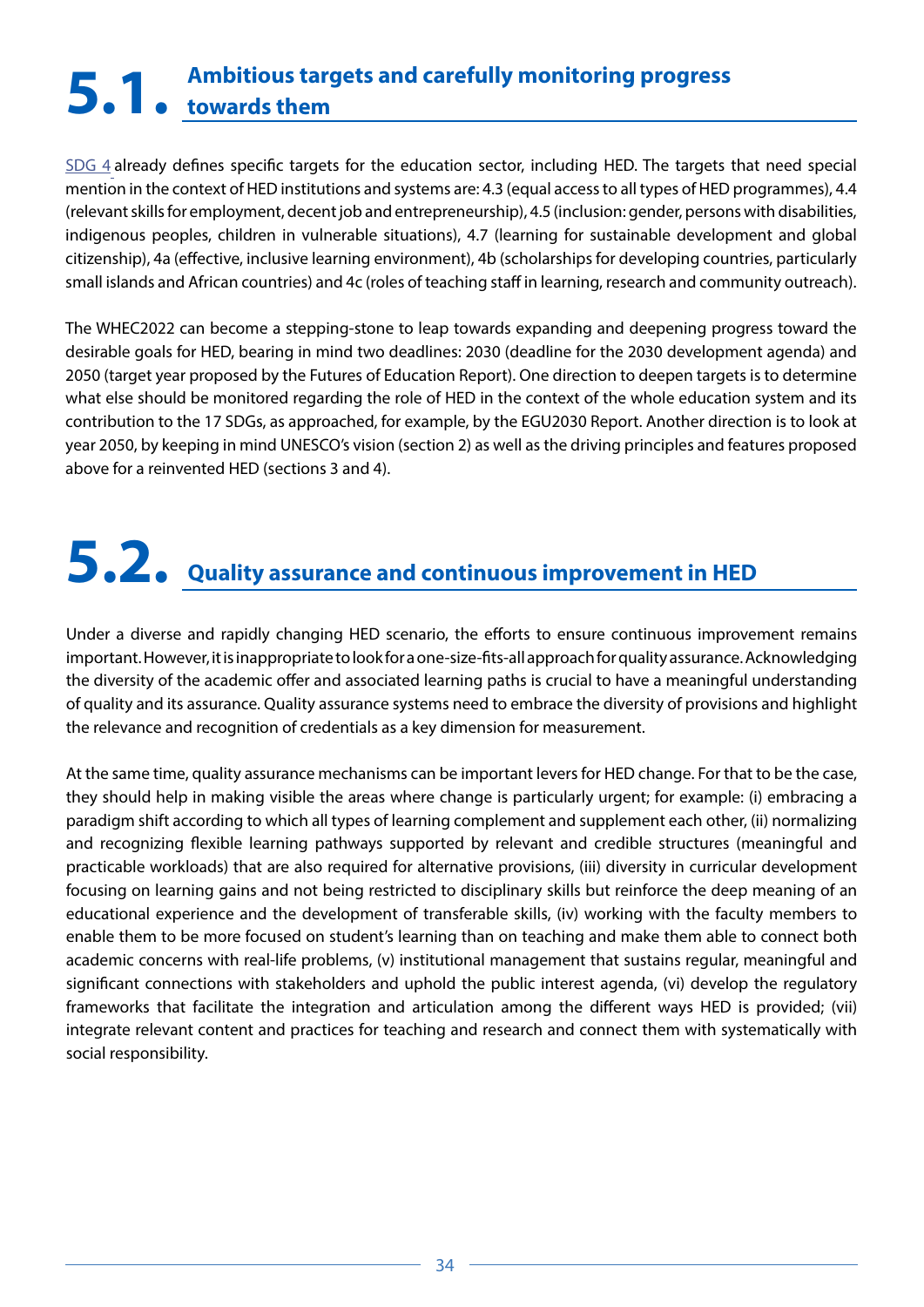# <span id="page-34-0"></span>**Flexible learning pathways, recognition, mobility, and 5.3. internationalization**

The evolving landscape of HED is leading to a greater diversity of academic programs and the need to provide flexible learning pathways through recognition of all types of learning. Increased international student mobility has led to a 'second generation' of UNESCO regional recognition conventions as well as the Global Convention on the Recognition of Qualifications. Countries should recognize the importance of their ratification and implementation of these conventions, creating tools to support recognition, mobility, and cooperation. The [Global Conventions](https://www.unesco.org/en/education/higher-education/global-convention) complements the regional conventions, supporting recognition and cooperation between the world's regions. The European Qualifications Passport for Refugees (EQRP) and, in other regions, the UNESCO Qualifications Passport (UQP), will facilitate [recognition for refugees and vulnerable migrants.](https://www.unesco.org/en/education/higher-education/qualifications-passport) High-quality virtual student mobility and cross-border provision will be integral to new and more environmentally sustainable forms of internationalization, recognizing that the future will be a hybrid mix of both physical and virtual mobility.

# **Research on and innovation in HED associated with 5.4. capacity development**

Few research centres focus on HED as their object of study, and most of these are attached to universities in the richest industrial countries. One of the tasks to be undertaken after the WHEC2022 – with support from international donors, governments, the private sector, youth organizations, and civil society- would be to encourage and support countries and a select number of HEI in the developing world to create or strengthen specialized research centres focusing on HED issues and policies and offer capacity development programmes to support academic leaders. As a first step, they could be organized around the existing UNESCO Chairs and UNITWIN Networks and provisioning financial and technical resources for research and development in their respective areas.

Such centres are necessary as HEI and systems have become large and complex, requiring innovative leadership, effective frameworks for decision-making, and experienced management. These centres should conduct research and policy analysis that is distinct from new public management, which tends to analyse universities and other HEI as if they were meant to operate just like any other business organization. It is essential to recognize the public good mission and the specificity of HEI that function as communities of scholars and researchers, and they have benefited from a long tradition of shared governance and self-management. The proposed research centres would contribute to develop a relevant body of knowledge to provide HED systems and institutions with adequate policy guidance to ensure that they are steered and managed in an effective manner to serve the needs of society and support the SDGs.

In line with the [2021 UNESCO Recommendation on Open Science](https://unesdoc.unesco.org/ark:/48223/pf0000379949.locale=en) and a commitment to 'openness', not just to knowledge but also to society as a whole, HEIs will increasingly be encouraging open science. This will need coordination with national science academies and associations of early-career researchers such as young academies. Changes in current research cultures, and the importance of sharing, collaborating, and engaging with other researchers and society, will need to be considered in reviewing research assessment and career evaluation systems. This will help align them with the principles of open science (i.e., transparency, scrutiny, critique and reproducibility, equality of opportunities, responsibility, respect, and accountability; collaboration, participation, and inclusion; flexibility and sustainability).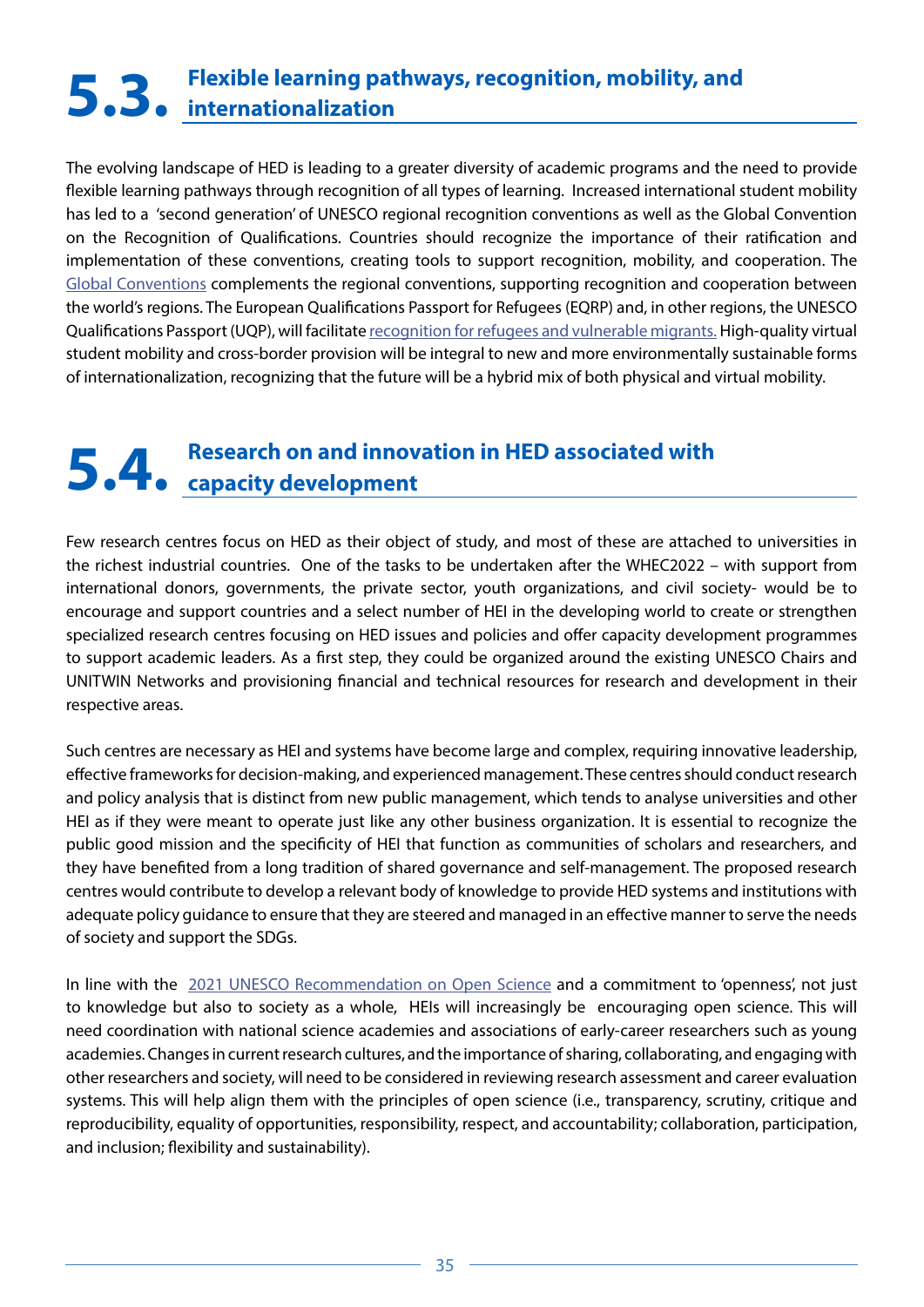# <span id="page-35-0"></span>**5.5. Renewed production, dissemination, and use of HED data**

Few research centres focus on HED as their object of study, and most of these are attached to universities in the richest industrial countries. One of the tasks to be undertaken after the WHEC2022 – with support from international donors, governments, the private sector, youth organizations, and civil society- would be to encourage and support countries and a select number of HEI in the developing world to create or strengthen specialized research centres focusing on HED issues and policies and offer capacity development programmes to support academic leaders. As a first step, they could be organized around the existing UNESCO Chairs and UNITWIN Networks and provisioning financial and technical resources for research and development in their respective areas.

Such centres are necessary as HEI and systems have become large and complex, requiring innovative leadership, effective frameworks for decision-making, and experienced management. These centres should conduct research and policy analysis that is distinct from new public management, which tends to analyse universities and other HEI as if they were meant to operate just like any other business organization. It is essential to recognize the public good mission and the specificity of HEI that function as communities of scholars and researchers, and they have benefited from a long tradition of shared governance and self-management. The proposed research centres would contribute to develop a relevant body of knowledge to provide HED systems and institutions with adequate policy guidance to ensure that they are steered and managed in an effective manner to serve the needs of society and support the SDGs.

In line with the [2021 UNESCO Recommendation on Open Science](https://unesdoc.unesco.org/ark:/48223/pf0000379949.locale=en) and a commitment to 'openness', not just to knowledge but also to society as a whole, HEIs will increasingly be encouraging open science. This will need coordination with national science academies and associations of early-career researchers such as young academies. Changes in current research cultures, and the importance of sharing, collaborating, and engaging with other researchers and society, will need to be considered in reviewing research assessment and career evaluation systems. This will help align them with the principles of open science (i.e., transparency, scrutiny, critique and reproducibility, equality of opportunities, responsibility, respect, and accountability; collaboration, participation, and inclusion; flexibility and sustainability).

- The importance of a lifelong learning perspective in HED, given demographic changes and the trends questioning the assumption that HED only occurs right after completing secondary education. Data on participation within HED is not always collected by age, inhibiting an understanding of the participation of mature students. Moreover, predominant household surveys may not collect data on current attendance or exclude adult populations from associated survey items.
- The importance of ensuring high-quality production of data at country level, which in turn is affected by institutional priorities and capacities of all HEIs (public, private, others) to systematically produce, process and use data. Relevant disaggregation for international analysis (income, ethnicity, age, etc.) requires consistent disaggregation at country level.
- The emergence of more flexible and diverse ways of providing and awarding HED qualifications, including micro-credentials; a stronger presence of remote provision; a diversity of orientation programmes (academic, professional, a mixture, skills-oriented, etc.); and the need to ensure that any educational experience goes beyond narrowed objectives to shape our development as human beings and citizens of the world.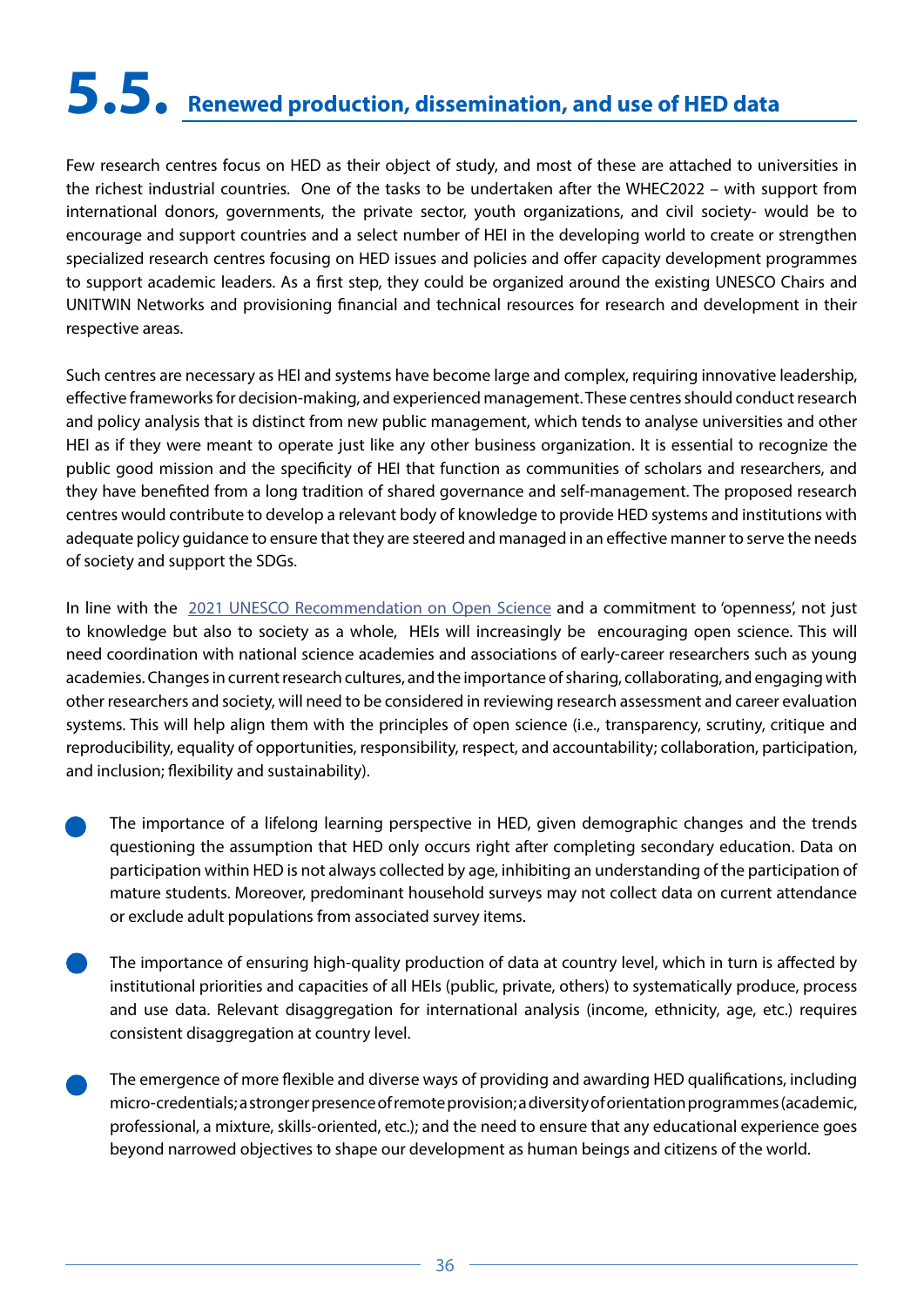- <span id="page-36-0"></span>The attention to international mobility and the issues pertaining to recognition of studies, notably information sharing and data exchange on HED systems as stipulated in UNESCO's regional and global conventions on recognition of qualifications concerning HED.
- The balance between disciplinarity inter- and trans- disciplinarity, given the complexity of the world and the corresponding labour-associated demands which are increasingly focused on having well-rounded individuals and responsible citizens.
- The imperative to systematically and globally address how to ensure that knowledge and data to produce it are both openly accessible. In most instances, scientific research is funded with public resources and therefore, there is no reason for its results not to be publicly available.
- The value of blockchain and other Web3 technologies, which provide a paradigm shift for higher education, as they may empower individuals to control their own learning and employment data.

# **5.6. Global conversations on and collaboration in HED**

Dialogue on HED policies, programmes and practices is a basic platform to learn, break paradigms and build shared purposes and ways to make them happen. The WHEC2022 aims to promote a global dialogue on HED based on the exchange of knowledge and practice, in a context of diversity and pluralism. The challenge for all stakeholders – within or connected to HED – is to manage different views (sometimes conflicting views) constructively, cultivate common goals and develop ways to collaborate. Dialogue and collaboration should strengthen synergies within neighbouring countries and regions, but -given the opportunities provided by technology - also connect people worldwide as the basis for creating global citizenship based on shared human values and futures.

All stakeholders with knowledge, experience and shared values to improve HED must be engaged: university authorities; research and teaching staff; students and youth organizations, members of professional networks, experts working in research (within and outside HED), governmental authorities and policy makers (within countries or intergovernmental organizations); leaders of community service programmes; representatives of international organizations and development banks and donors; the private sector and foundations; professional associations; civil society groups; local communities, social organizations, social movements, environmental organizations, groups representing minorities.

Informed, effective, constructive dialogue and genuine collaboration among relevant and diverse stakeholders must be an ongoing activity. Evidence-based exchange among diverse stakeholders strengthen the potential of dialogue. Traditionally, conversation has been tied to physical and temporal co-presence and the emergence of communication mechanisms that can overcome physical distances has transformed that in radical ways. Today, and especially since the beginning of the Covid-19 pandemic, remote exchange based on digital media has spread exponentially and allowed for communication among HED stakeholders regardless of their geographical location. Key aspects enabling exchange include use of common languages, management of diverse time zones and sharing common interests. However, we should not overlook differences in time zones that affect communication to some extent and, especially, we need to ensure fair dynamics where every language (and culture) can participate with its own voice.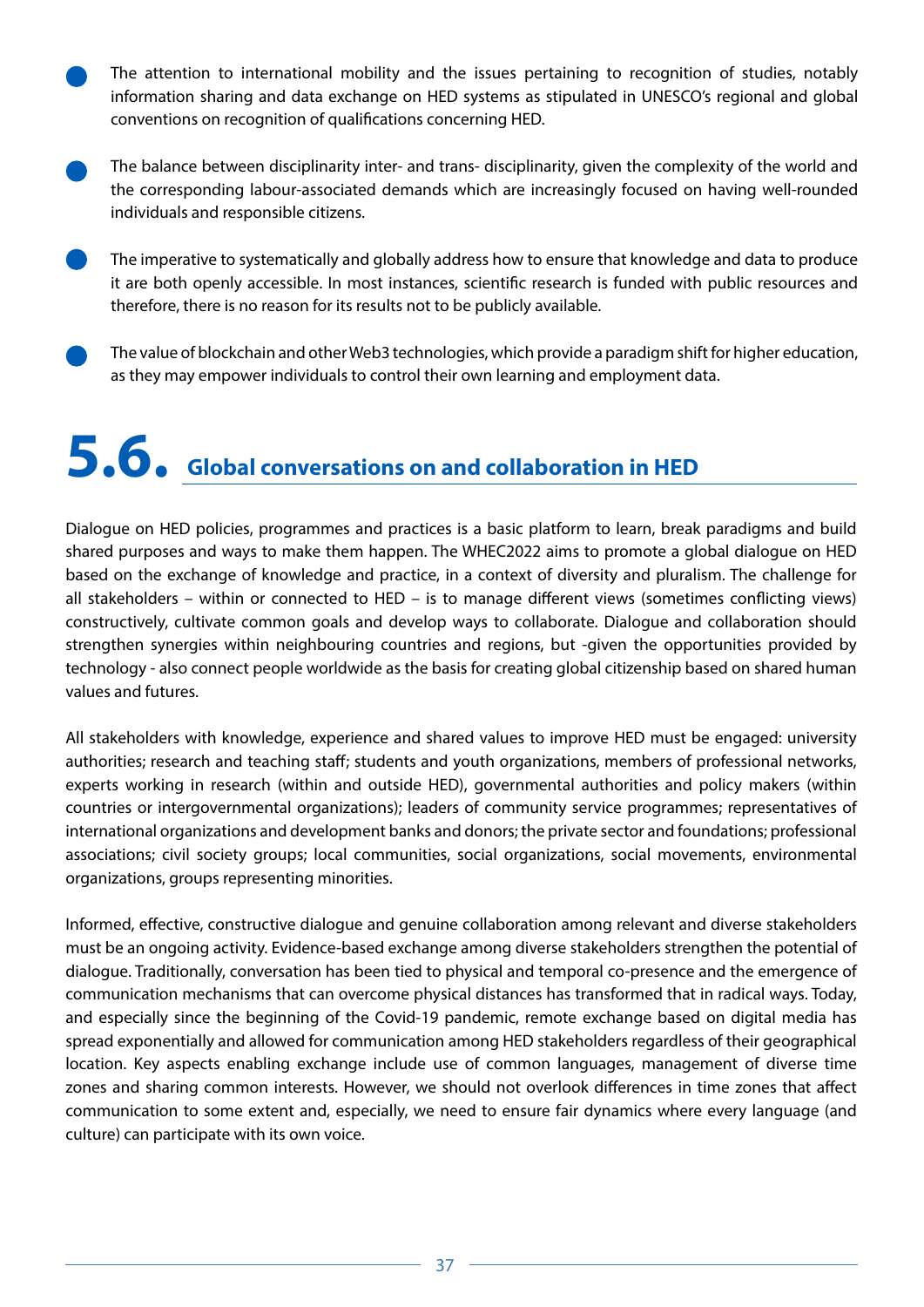<span id="page-37-0"></span>Numerous initiatives have taken place in recent months. For example, UNESCO supported the preparation and launch of the **[EGU2030 Report](https://unesdoc.unesco.org/ark:/48223/pf0000380519)** (February 2022), focused on HED and the **SDGs**; the work of Technical Expert Group (TEG), whose members prepared background documents on the main themes of the Conference, and the rollout of the series of [HED online conversations](https://www.unesco.org/en/education/higher-education/conversations) also closely linked to the Global Convention on the Recognition of Qualifications concerning HED. In addition, relevant consultation activities have been led by the UNESCO International Institute for Higher Education in Latin America and the Caribbean ([IESALC](https://www.iesalc.unesco.org/en/)), the University of the Future Network (UFN) and the Global University Network for Innovation (GUNI), in the framework of the WHEC2022. Other dialogue initiatives have been promoted by international organizations such as the International Association of Universities (IAU), the UN Academic Impact (UNAI) and the World Access to Higher Education Day (WAHED), and others. To these spaces of dialogue there are other ongoing efforts and achievements like those of the UNESCO Chairs and UNITWIN Networks programme – present in all regions of the world. Dialogue should take place at global, region, and country levels.

## **5.7. International cooperation to support shared goals**

International cooperation is a means to ensure that HED institutions and systems become more effective to ensure the right to quality education and contribute to sustainable societies. International allocation of resources should aim at strengthening multiple forms partnerships (among diverse stakeholders connected to HED), networking among individuals and organizations, and capacity building to sustain efforts and outcomes beyond specific projects. HED systems need to develop policy frameworks, resources, and capacities for international opportunities. HEIs should integrate international cooperation as a cross-cutting dimension into their programs and organizational units. Key aspects of cooperation include rethinking institutional goals to face the major global challenges presented above, a shared commitment among all parties involved (within and outside HEIs), effective program development (for training, research, social responsibility), and accountability.

# **5.8. A timeline for the upcoming years**

Finally, to phase future steps and provide concrete opportunities for boosting commitments and actions to keep moving towards reinventing HED, this roadmap proposes to launch the following major initiatives (see figure 2):

**2022:** (i) Develop post-conference initiatives to disseminate the results of the WHEC2022 and further promote dialogue at the country, regional and global levels. (ii) Launch an updated version of the HED Roadmap by early 2023.

- **2022-2025:** (i) Design and activate a HED Intersectoral Initiative led by UNESCO to monitor progress towards the SDG 4 targets, the contribution of HEI to all SDGs, in connection with the SD4 global cooperation mechanism and the renewed purposes of HED towards the year 2050 objectives. (ii) Channel mechanisms to feed the agendas of Member States (through the UNESCO General Conference and Executive Board) and interested organizations (intergovernmental entities, development bank and donor agencies, professional networks, civil society groups, youth organizations).
- **2023-2026:** (i) Strengthen data collection and monitoring of HED targets actively involving the organizations processing and disseminating global data as well as data production systems in Member States. (ii) Develop a global platform (articulating regional efforts) to facilitate knowledge production and sharing of good practices.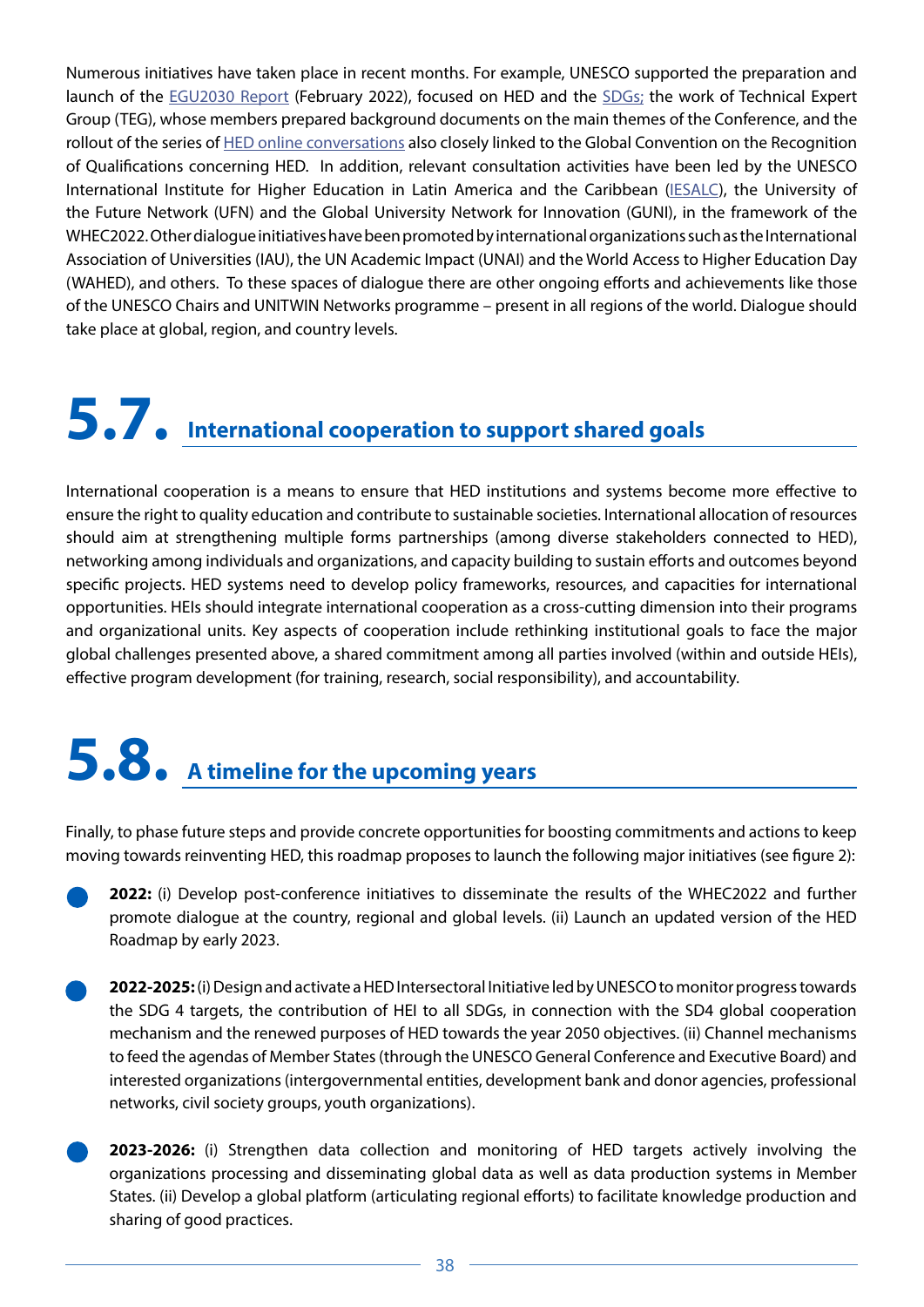**2027:** Hold a Mid Term HED Forum (with an online, decentralized design that engage participants and promotes exchange and learning within and across regions) to revisit this roadmap, follow up progress and confirm or define priorities looking at years 2030 and 2050.

**2030:** Shape the goals and targets for HED considering the futures of education and year 2050 objectives.

**2032:** Hold the 4th World Higher Education Conference (WHEC2032).



#### **Figure 2. Timeline for the upcoming years**